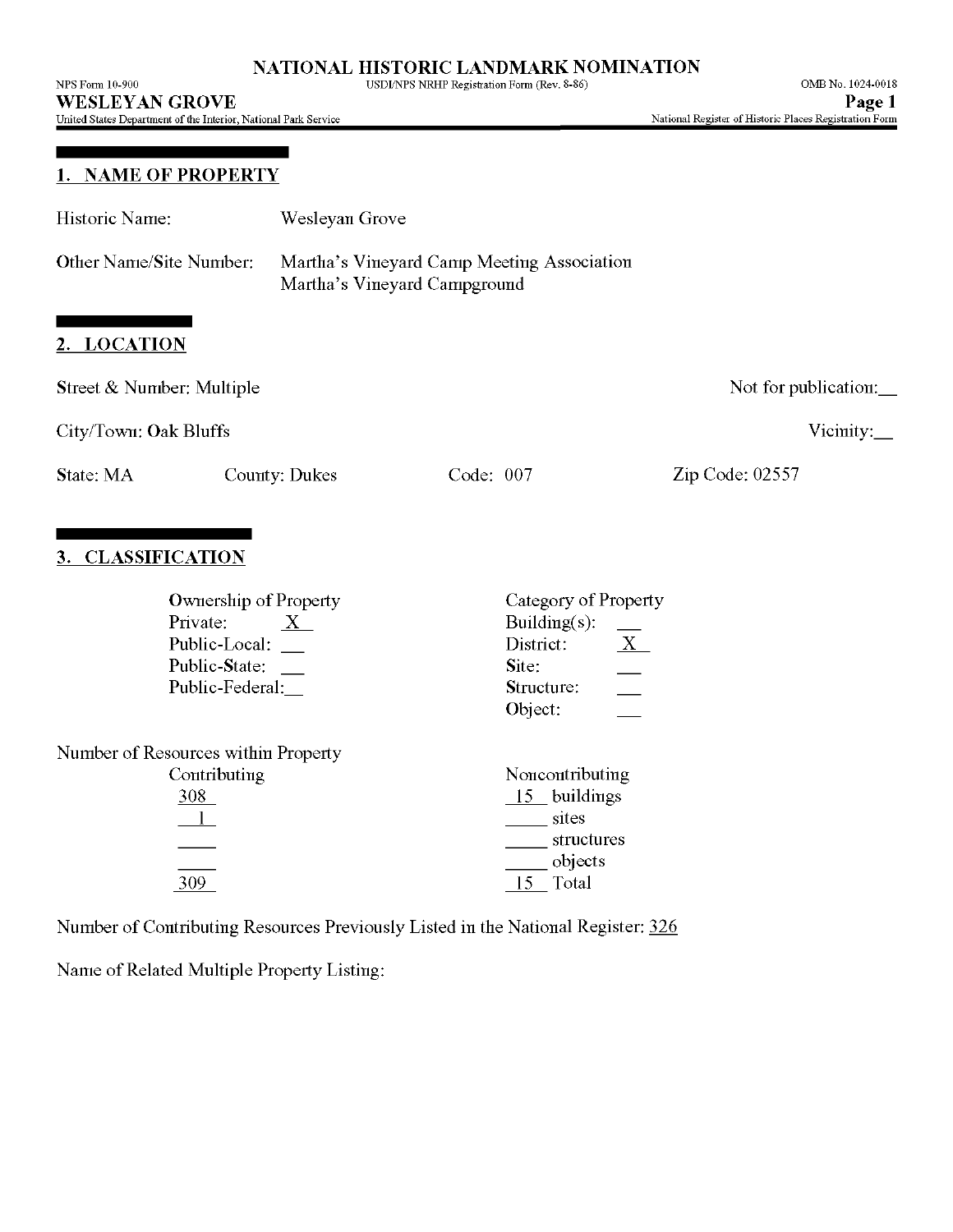### **4. STATE/FEDERAL AGENCY CERTIFICATION**

As the designated authority under the National Historic Preservation Act of 1966, as amended, I hereby certify that this \_\_\_ nomination \_\_\_ request for determination of eligibility meets the documentation standards for registering properties in the National Register of Historic Places and meets the procedural and professional requirements set forth in 36 CFR Part 60. In my opinion, the property \_\_\_ meets \_\_\_ does not meet the National Register Criteria.

Signature of Certifying Official Date

State or Federal Agency and Bureau

In my opinion, the property meets does not meet the National Register criteria.

Signature of Commenting or Other Official Date

State or Federal Agency and Bureau

## **5. NATIONAL PARK SERVICE CERTIFICATION**

I hereby certify that this property is:

- Entered in the National Register
- Determined eligible for the National Register
- Determined not eligible for the National Register
- Removed from the National Register
- Other (explain):  $\qquad \qquad$

Signature of Keeper Date of Action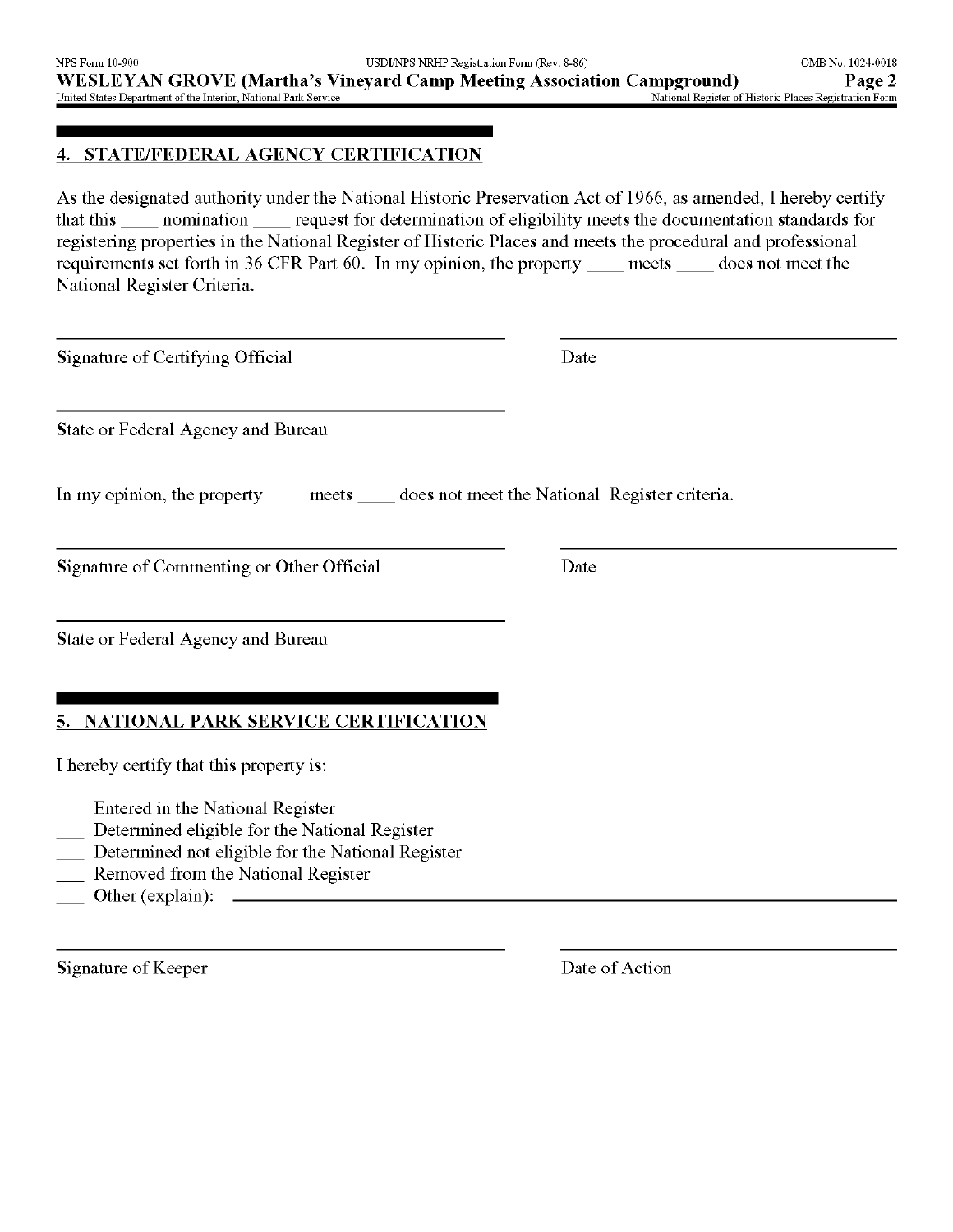## **6. FUNCTION OR USE**

| Historic: | Domestic<br>Religion             | Sub: | Camp<br>Religious Facility                    |
|-----------|----------------------------------|------|-----------------------------------------------|
| Current:  | Domestic<br>Domestic<br>Religion | Sub: | Camp<br>Single Dwelling<br>Religious Facility |

### **7. DESCRIPTION**

Architectural Classification: Late Victorian

٠

| Materials:                               | <b>Wrought Iron Tabernacle</b>                                             | Cottages                                      |
|------------------------------------------|----------------------------------------------------------------------------|-----------------------------------------------|
| Foundation:<br>Walls:<br>Roof:<br>Other: | Concrete<br><i><u>ron</u></i><br>Asbestos/concrete<br>Wrought iron (frame) | Wood/Brick<br>Wood<br><b>Asphalt Shingles</b> |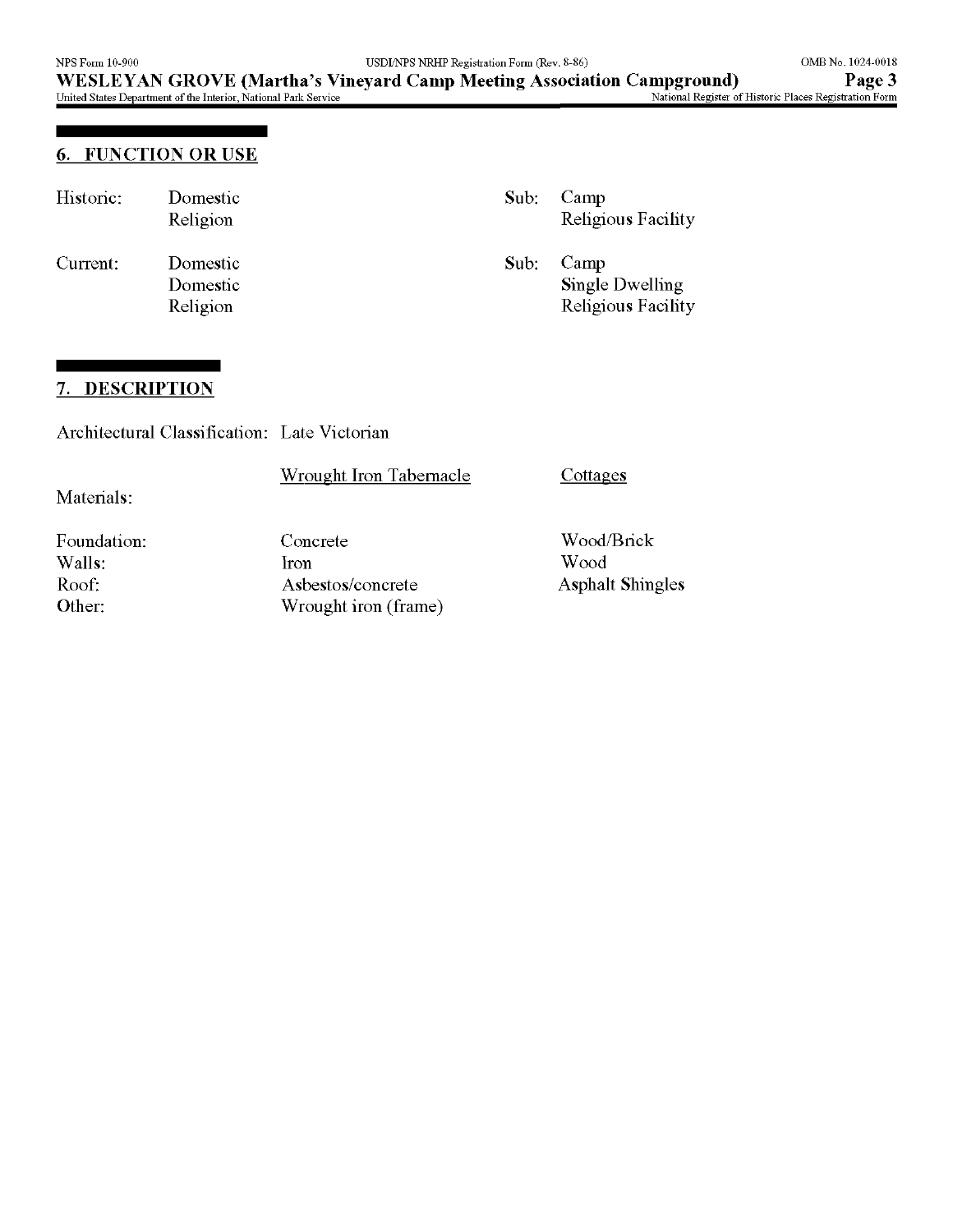### **Describe Present and Historic Physical Appearance.**

The Martha's Vineyard Camp Meeting Association (MVCMA) is a religiously oriented summer community of 312 cottages, five Association buildings (Tabernacle, Administration Building, Museum, Tabernacle House, Maintenance Building), two buildings presently owned by the Trinity Methodist Church (Trinity Methodist Church and Grace Chapel), and six commercial buildings. Today the MVCMA grounds consist of a wellmaintained 34-acre parcel of land located in Oak Bluffs, Massachusetts, on the island of Martha's Vineyard close to Nantucket Sound. The grounds are arranged in a pattern of multiple radials with the Tabernacle located in a large central circle (Trinity Circle) that has paths or roadways radiating from it leading to smaller circles and parks. Some of these smaller circles and parks are surrounded by larger concentric circles, with small paths radiating from them and leading to other circles or parks as drawn in the Pease and Mullin map of 1873. Each circle and park is bordered by quaint Victorian-style cottages. The boundaries of the campground are clearly defined; separating it from the surrounding commercial and residential neighborhoods even today. When one enters the grounds it is like entering another world and another time. The area, with its peace and tranquility and colorful cottages huddled together on small lots that are still heavily populated by oaks and other foliage, stands apart from the adjacent commercial area of Oak Bluffs with its hustle and bustle, as well as the more normally spaced later resort, with its more normative-sized cottages on larger individual lots.

The MVCMA, originally called Wesleyan Grove, began on a modest scale. The original half-acre site was selected by Jeremiah Pease, a leading Edgartown citizen, in 1835 as a place to hold a regional camp meeting. The site was located in a large grove of oaks close to a freshwater lake, in what was then the northern reaches of Edgartown township. Bordering the grove was the open land of a sheep pasture where blackberry vines, huckleberry and bayberry bushes, beach plums and sumac grew. There were thickets of scrub oaks, occasional pines and cedars, here and there a wild cherry tree, and in open spaces wild grass that turned to a red in the fall. Beyond the lake the land sloped gently into a white beach. On either side of the beach the shore line rose into bluffs where patches of turf overhung the beach and one could look over Vineyard Sound.

The growth and development of Wesleyan Grove was rapid. By 1859, when it was one of the largest and bestknown permanent camp meeting sites in the country, a wide avenue surrounded the preacher's stand, benches, and the forty or so society or church tents. Beyond the avenue lay a larger circle with intersecting lanes of, perhaps, 400 family tents and a few tentative simple wooden cottages. In 1860 a group of ministers and laymen formed an association that, four years later, purchased twenty-six acres of land. Two years later they bought an additional ten. The method of the grounds layout was an additive one of discrete neighborhood units, each built around small, variously-shaped parks spinning out in a seemingly haphazard fashion from the main circle with its sanctified center. The meeting had grown from nine society or church tents in 1835 to over 500 tents and cottages by 1865, with twenty thousand people attending the Sabbath.

The Martha's Vineyard campground cottages are two stories high with widths that vary from around 11 to 16 feet, the height set proportionally so that larger and smaller cottages read as if the larger ones grew from small versions. The height to the gable peak is always twice the cottage width and the peak is always a ninety-degree angle. There must have been carpenters' rules of thumb to guide construction. The cottage roofs were constructed of two-by-four rafters, without purlins or ridgepoles, covered with horizontally laid boards and then wooden shingles. Each cottage has a centered double door flanked by lancet windows in the same style -- Romanesque or Gothic. The door's round or ogive arch, however, is flattened to allow it to fit under the secondfloor balcony that is cantilevered over the entrance. The balcony and the gable sport two different patterns of jig-saw decoration. A small, tight pattern hangs from the balcony, and a larger and often more flamboyant one hangs from the eaves. A second double door on the upper story opens onto the balcony. Because of the gable, there is room for a full round or ogive arch on the balcony doors, allowing them to be read as large windows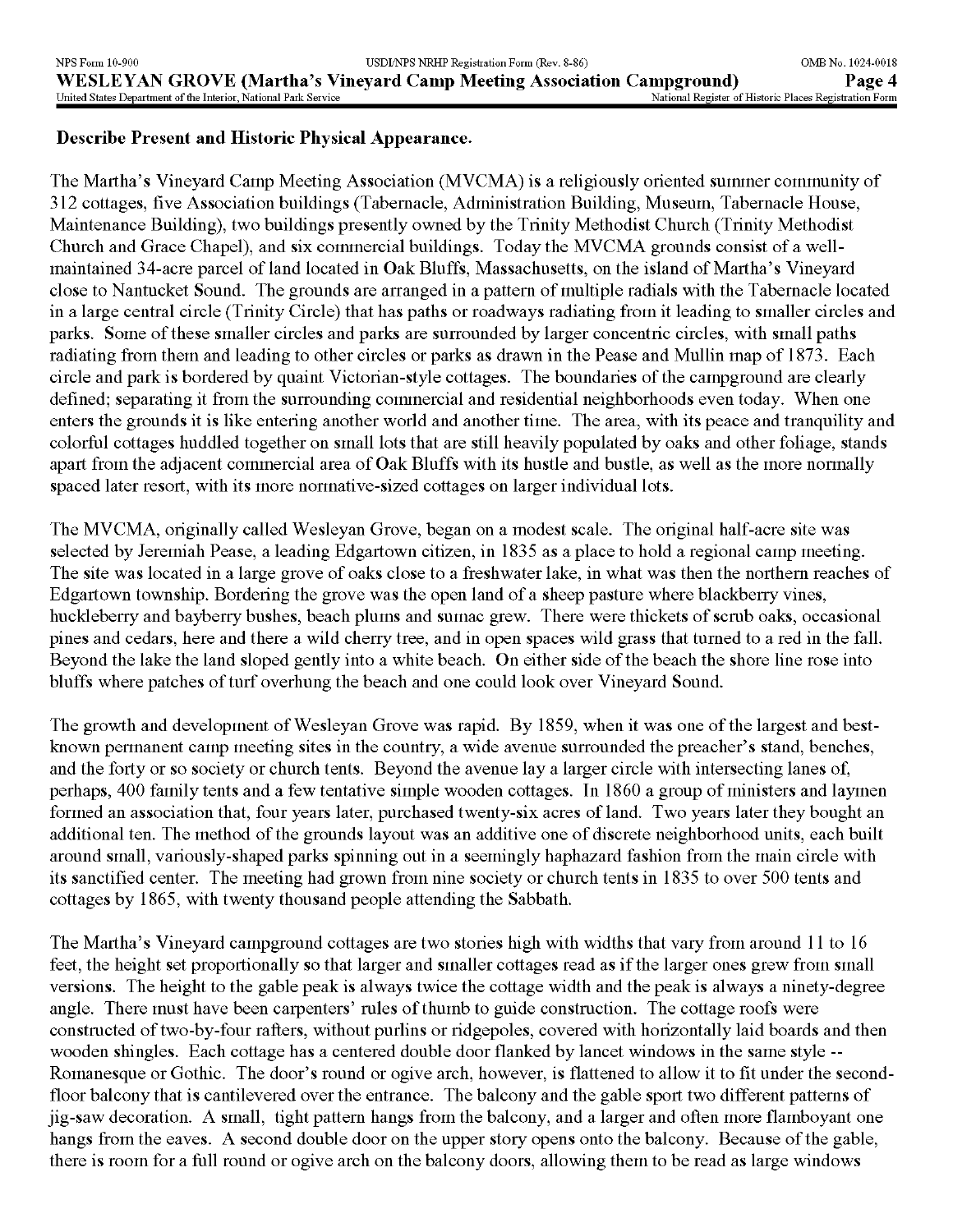because their shapes are the same as those of the little lancet windows below rather than the first-floor doors. This creates an odd juxtaposition of scales -- unusually small windows below, but an unusually large one above -- that is unique to these cottages and that serves the institution's religious purposes. By foiling the viewers' expectations, the cottages strange scale, along with their tight grouping on tent lots and their lack of private outdoor space, suggests an otherworldly community that miniaturizes and, perhaps, parodies the normative. The cottages and the grounds together support camp meeting beliefs that many individual conversions lead to broad social transformations. It is a utopian environment. The unique architectural and spatial configurations open visitors to religious suggestion by transporting them into a "fairyland," as it was so often termed, where all things seem possible. The magic is still there, as the MVCMA's many visitors attest.

The structure of the Martha's Vineyard campground cottages is as specific to the building type as the exterior forms. They were framed with six light pine posts, three on each side, which were braced during construction with long diagonal boards that cut through the rooms. Most cottages have no bracing within the frame itself, as can be seen from inside. The completed frames were then enclosed in a tight skin of random-width, tongue-andgroove vertical boarding that, acting as a shear wall, replaced the temporary bracing as a rigidifier. After enclosure, openings were cut into the board skin, the cut-outs then battened to serve as shutters for off-season closure. The single layer of boards can still be seen from both inside and out in the many cottages that have not been modified. Other cottages are now shingled for additional weather protection. Some owners have built up insulated walls from the interior or the exterior to make them habitable during the winter.

The feature of the cottages that contributes most directly to their popular appeal, lending a tone of sweetness to what would otherwise be a solemn scheme, is the jigsaw trim, especially the vergeboard. The gingerbread is varied, robust, ebullient, yet delicate, with pendants of inverted flame motifs or chains of loops or circles and a variety of drops, all offering a rich visual display to the pedestrian explorer. The patterns seem to be unique to this site although future studies may find them in pattern books or at other locations.

Generally, there were two rooms on the ground floor of each cottage, the one in front serving as a parlor. The back room was usually separated from the front room by curtains. In the back room was a narrow stairway leading to the sleeping quarters on the second floor. Furniture could be moved to the second floor by being hoisted onto the cantilevered balcony, and entered through the double doors of the front upstairs bedroom.

During the last decades of the nineteenth century, most of the cottages gained roofed front porches offering more protection than the forward-projecting tent platforms of the 1860s and 1870s. Sitting in front to see and be seen was then and remains today an important activity. One cottage (30 Alien Avenue) has no front porch, two cottages (24 Butler Avenue, 12 Commonwealth Avenue) have added roofed side porches and one cottage (16 Siloam Avenue) has no roofed porches; all four stand today as clear-examples of the original cottage form.

All cottages have acquired various small additions to accommodate kitchens and bathrooms, and some have gained dormers and other extensions on the upper floors. But the overall cottage shapes with the Romanesque and Gothic openings, the 90-degree gables, and the rich variety of jigsaw trim still dominate these ad hoc accumulations, leaving the historic fabric tantalizingly visible. Most additions are also old and add textures that are appropriate in scale and character and, it could even be argued, enrich the scene as modest gestures of continuous habitation.

While most of the cottages have either Romanesque or Gothic window and door shapes, there are variants that prove that, even if there were rules of thumb among carpenters or informal agreements between cottage owners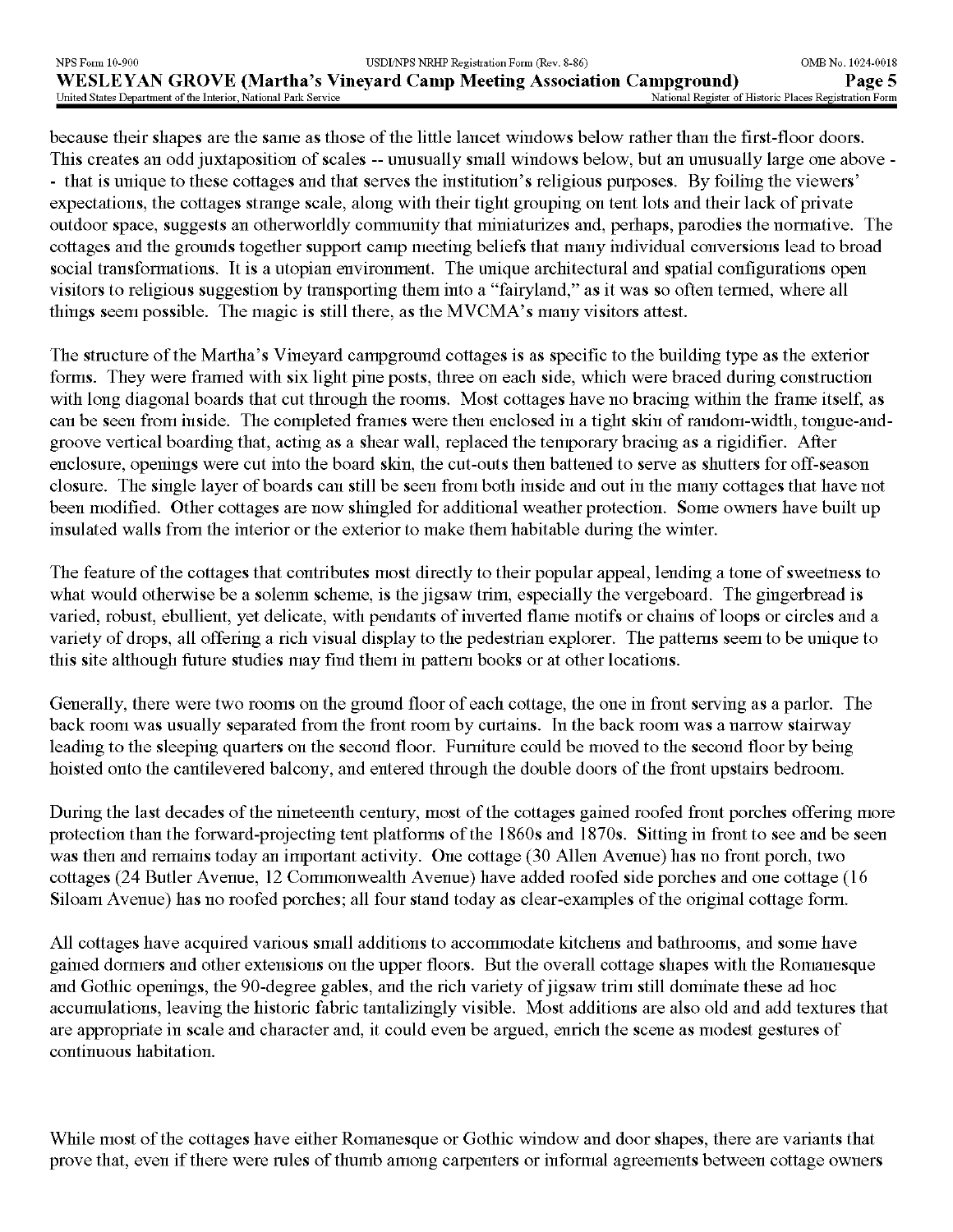and their neighbors or the Association, non-conforming designs were also welcome. So many of the standard type have straight lintels or other tops to the doors and windows, rather than medievalizing arches, that they could constitute another style, albeit a less-noticeable one. A cottage type that is associated with New York inhabitants is distinguished by particularly robust round-arch moldings that is significantly different from the usual Romanesque versions. These cottages also had bracketed eaves, rather than vergeboards, and two lancet windows flanking the second-level double doors that open onto the balcony. Two examples of these can be found at 2 Clinton Avenue and at 10 Clinton Avenue. Several, dubbed "Flame" by modern observers for a unique jigsaw style, make a virtuoso display of tongue-and-groove rigidity: the ground floor front corners make the ninety-degree turn in two or three stages or shifts in wall direction. The posts that should be at those corners are omitted so that the folded wall (which is laced with small windows!) is doing the work (1 Cottage Park). Attempts to assign particular carpenters to these groups as well as to various normative types have failed. Two cottages at 7 and 15 Cottage Park, and one at 6 Fisk Avenue -- to which we can assign off-island carpenter's names -- have mansard rather than gable roofs. Two cottages built by the Tabernacle designer, John W. Hoyt, are hipped-roofed, with one- or two-story square plans rather than the rectangular plan, front-gable standard versions. One is located at 39 Butler Avenue. The second, located at 18 Trinity Circle, has a clerestory similar to the lower one on the Tabernacle lighting an interior living room. Several cottages once had mansard-roofed three-story towers. Except for the dramatic Crystal Place, which has been moved to Oak Bluffs, these are gone. One of the two three-story tower/cottages, appropriately named "Tall Timbers," (35 Alien Avenue) remains. There are also three one-story cottages (8 Vincent Park, 30 Victorian Park, 3 Butler Avenue) that are more like wooden tents than the fully developed Martha's Vineyard Campground Cottages. All of these exceptional types are constructed on a light frame, without studs, enclosed by a single layer of vertical tongue-and-groove boarding, as are the normative Romanesque and Gothic cottages.

Standing at the heart of the MVCMA grounds, the Tabernacle shelters the original consecrated preaching area of 1835 and has been the hub of religious and cultural activities on Martha's Vineyard for well over a century. The Tabernacle is a "place within a place." Viewed from the inside, the building exhibits a characteristic of great architecture. It creates a sense of place, a sense of otherness, which is clearly ordered by a different mood; a different spiritual intention from the outer world. Its cavernous space, laced by the delicate web of thin supports, is comparatively dark, but also transformed by the light coming through colored glass. Viewed from the outside, it offers visual metaphors of the tent it replaced, of an alighting bird and, as a special though unintended treat for the twenty-first century, a friendly, hovering spacecraft. The roofs, as seen in elevation, are at angles that shift slightly, the lowest one being the steepest, suggesting to modern eyes something like a stop motion photograph of the beating wings of a bird.

Another aspect of the Tabernacle's enduring appeal is the economy and sheer intelligence of the structure as a building solution. Most of the prefabricated iron members fan out from four principal supports without any circumferential metal connections beyond the squares they define. The structural core of the Tabernacle consists of these four major iron supports, placed about 40 feet from each other and forming a square upper roof. These vertical supports are actually trusses, the upper ends arching in toward each other and meeting at the center, about 75 feet above the floor. These vertical trusses are fixed rigidly at the level of the upper clerestory by four horizontal trusses; these are lying on edge, parallel with and just behind the windows, almost invisible against the light. The horizontal trusses make a square in plan and are the only circumferential metal members attached to each other, metal to metal, in the building. This feature made construction easier since the parts, machined in Philadelphia and Springfield, Massachusetts, could be assembled on the uneven ground without retooling the metal on site.

The top roof is low-hipped, square in plan, and has a wooden cupola that tops out at 100 feet above grade. The lower roofs have progressively rounded corners, so that the building appears nearly circular at base. The three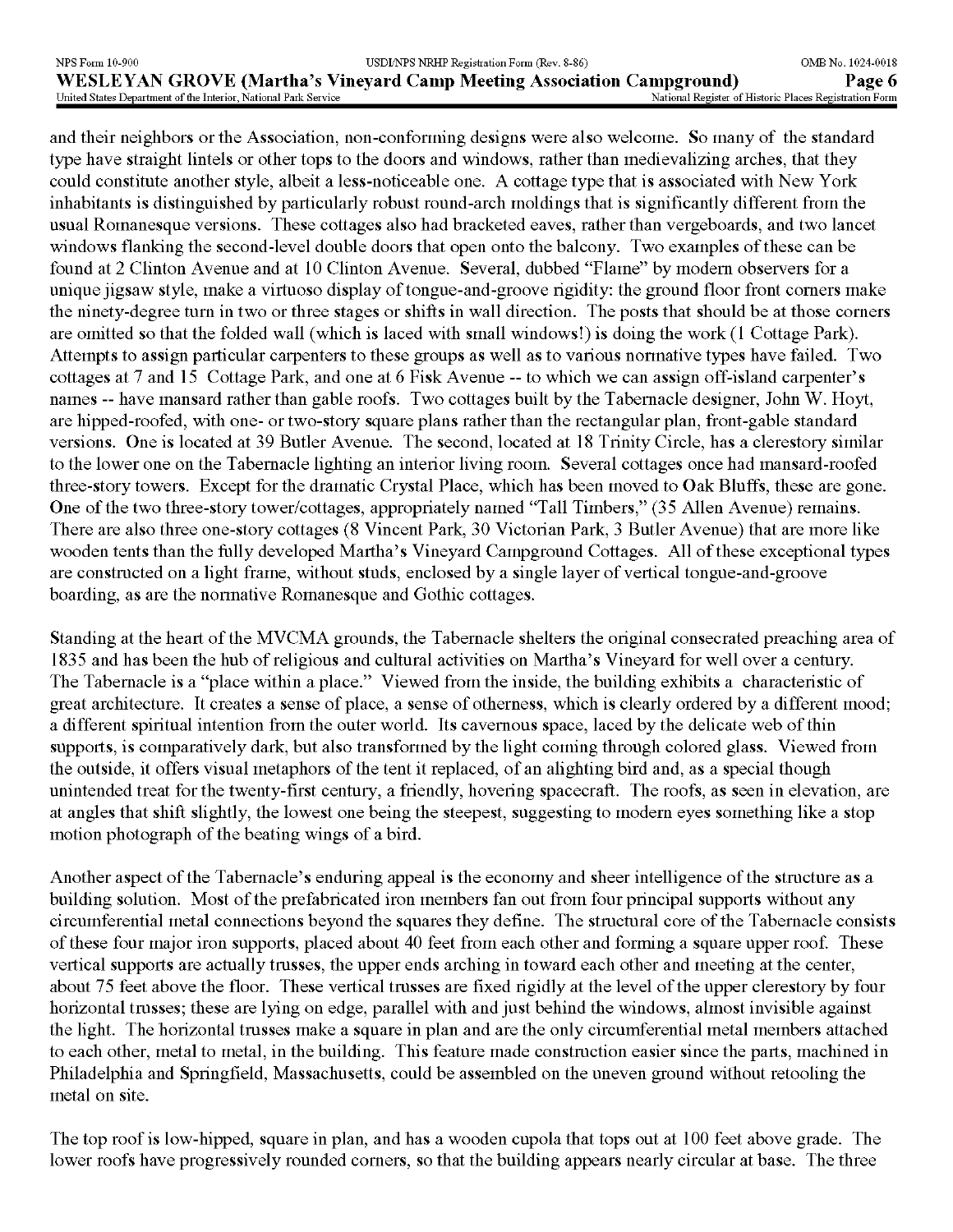tiers of great hovering roofs, plus the cupola, float above a nearly circular space that is about 130 feet in diameter supported only by a minimal web of angle irons, T-irons, and pipes, most of which are only two or three inches at their widest dimension. Visible support for the great roofs is a web of fine wrought-iron arches above the thin point supports except for the area where the wooden stage wall appears to provide more substantial underpinnings.

The radiating metal-to-metal structure extending under the two lower roofs consists of delicate arches of 2 *%*  inch by  $2 \frac{1}{2}$ -inch T-sections that support radiating or longitudinal iron rafters that in turn support circumferential wooden purlins. Five arches fan out from each of the four vertical trusses, coming to the ground in a total of 20 supports. From these 20 posts, the arching motion starts again, this time with 2-inch by 2-inch T-section arches ending at 20 more supports at the perimeter. There are also 12 extra iron supports grouped about the three entrances, their iron connectors going directly to the horizontal trusses, rather than to the four vertical supports. The connectors are not arches but, rather, iron beams and tension rods. The secondary and tertiary vertical supports consist of bunches of standard pieces. The secondary supports are made of four interlocked T-sections, the tertiary supports, two T-sections, and two 2- inch pipes. All posts vary in height to accommodate the uneven slope of the preaching area. This design makes the roofline, as seen from the outside, level rather than parallel to the ground, and reinforces the illusion that the roofs are like an animate being, mobile and independent of the site.

The thoughtfulness with which the visual quality of the Tabernacle is integrated with its structural and constructional determinants can be illustrated with an interior detail. The lowest roof is encircled at outer and inner edges by thin iron arches spanning the bays between the vertical supports. These arches are actually brackets, overlapping at the seeming crown in some places or not meeting at all, depending on whether they are crossing a wide or narrow bay. This variation in bay size is another key to the flexibility of the building that was necessary because it was erected on unpredictably uneven grounds. The iron building really works as a flexible building machine because it is, essentially, wood-jointed. The metal brackets attach to wooden plates on purlins. Thus a place where the irregularity of the building might be most apparent, near eye level, is masked by a device of decorative as well as structural use, giving a lifting effect of lightness and grace, much like the nonstructural arch at the base of the Eiffel Tower in Paris, built 10 years later.

The roofs, originally corrugated iron and now a corrugated asbestos material that retains the original texture, are separated from each other by two bands of clerestory windows. There are 48 windows in each clerestory, with the lower windows set horizontally between the lower and intermediate roofs and the upper windows set vertically between the intermediate and upper roofs. All of the windows consist of two clear center panes surrounded by yellow/brown panes on the sides and ends with either blue or red panes in the corners.

There are marked entrances on the north and south sides with arched openings and gabled roofs. The main entrance on the east side, opposite the stage, is in the form of a short tower with a large semicircular stained glass window set above the entrance. This tower was added in 1901 when the first major repair or "restoration" was undertaken. The side walls of the tower and the side entrances, as well as the outside wall behind the stage, are covered with metal ornamental shingles, which were also added at the time of the 1901 restoration.

While the multitude of Martha's Vineyard Campground Cottages and the Tabernacle, are the most important campground buildings in terms of the history of American architecture, there are a number of more normative but well-preserved historic buildings left from the heyday of campground expansion. In 1859 the emerging MVCMA constructed a two-and-a half-story headquarters building (80 Trinity Park) that continues to be used for its original purpose. The need for a baggage room, post office, lantern and oil room, and tent-storage space has fallen away, but there are still meeting rooms, offices, and lodging for some staff in the Association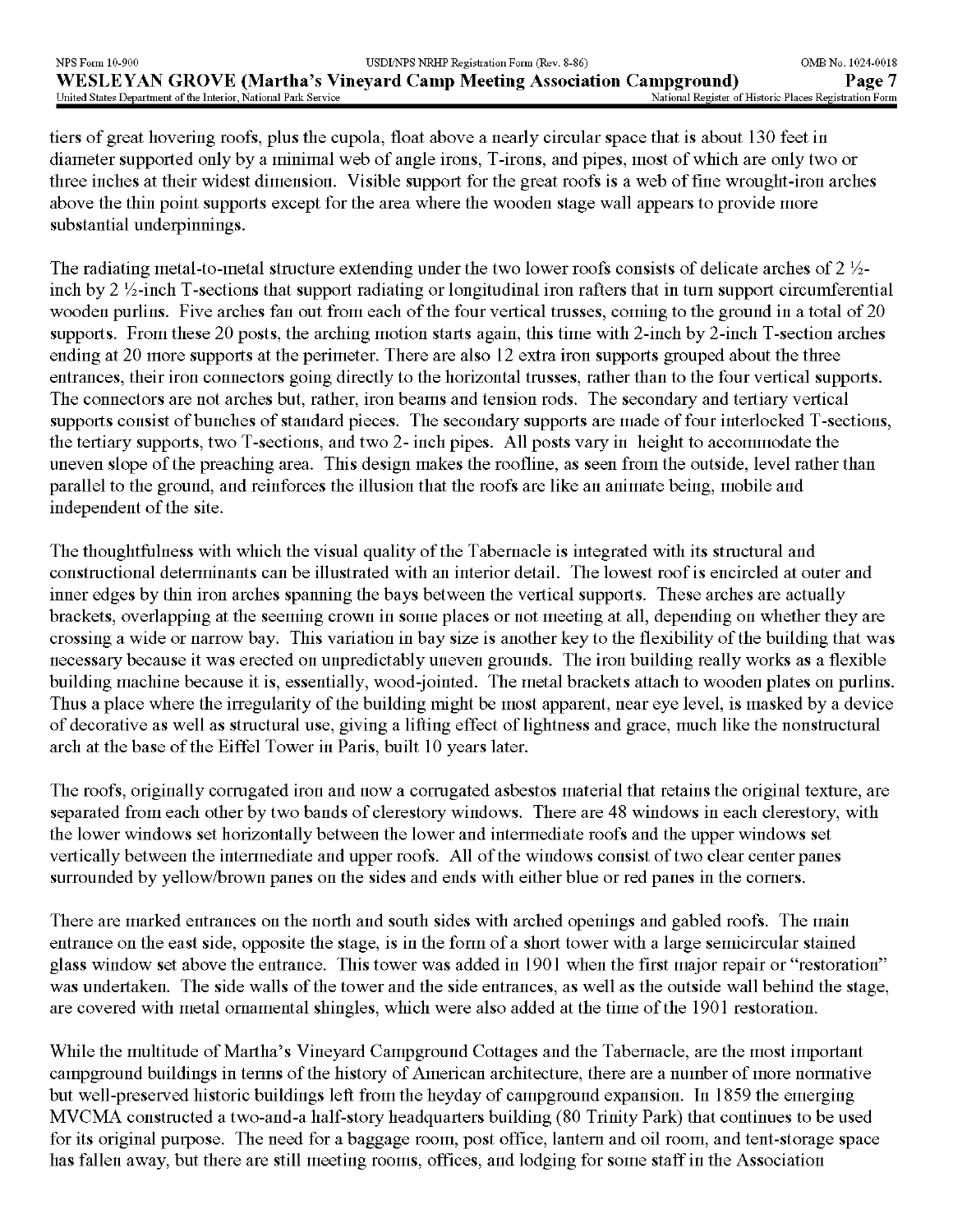building's well-preserved interior. In 1878 the Association built Trinity Methodist Church (38 Trinity Park), displacing some of the old society or church tents inside the main circle. In 1885, it built Grace Chapel, now known as the Parish House, (40 Trinity Circle) for the women who managed various church activities. While the Parish House could benefit from a renovation that would reveal its historic features, the church has recently had the benefit of just that. Trinity Methodist Church is a towered, stick-style/Queen Anne structure of some distinction. Edward M. Hyde, a Methodist minister who had trained in architecture and art, designed it. The property that the church and Parish House sit on belongs to the Association, but the buildings are maintained by the congregation. Should the congregation disband, the buildings would return to the Association.

The Wesleyan Grove Historic District, also known as the Martha's Vineyard Campground in Oak Bluffs, Massachusetts, was listed in the National Register of Historic Places on December 14, 1978, and it received the 2002 Bartholomew Gosnold Award presented by the Martha's Vineyard Historical Society and the Martha's Vineyard Preservation Society for architectural preservation.

Today, as always, the Association is trustee of the land and leases lots to the cottage owners. The MVCMA continues to remain an integral part of the community by providing the largest venue on the island and maintaining a full summer program, which it has done from the early years of the camp meeting, for all to enjoy.

Following is a list of all of the resources within the boundary. The list gives the address, the Oak Bluffs Lot number, the Massachusetts Historical Commission number, the historic use of the property, the date or approximate date of construction, the style or type of building, and whether it contributes to the significance of the National Historic Landmark or not. It was determined that a building would not contribute to the district if it was constructed after the period of significance or if it had been remodeled or restored after the period of significance so that it no longer appeared as it had during the period of significance. The buildings at 37 Clinton Avenue, 74 Clinton Avenue, 88 Clinton Avenue, 1 Dukes County Avenue, 3 Dukes County Avenue, 9 Dukes County Avenue, 9 Forest Circle, 26-28 Lake Avenue, 21 Siloam Avenue, 22 Siloam Avenue, 23 Siloam Avenue, 77 Trinity Park, and 78 Trinity Park were all constructed or rebuilt in the  $20<sup>th</sup>$  century after the period of significance ended in 1901. Both 20 Lincoln Avenue and 3 Tabernacle Avenue, although constructed during the period of significance, have been identified as being heavily altered (new covered porches, enclosed porches and many additions) in the Massachusetts Historical Commission survey forms so that they no longer appear the same as during the period of significance.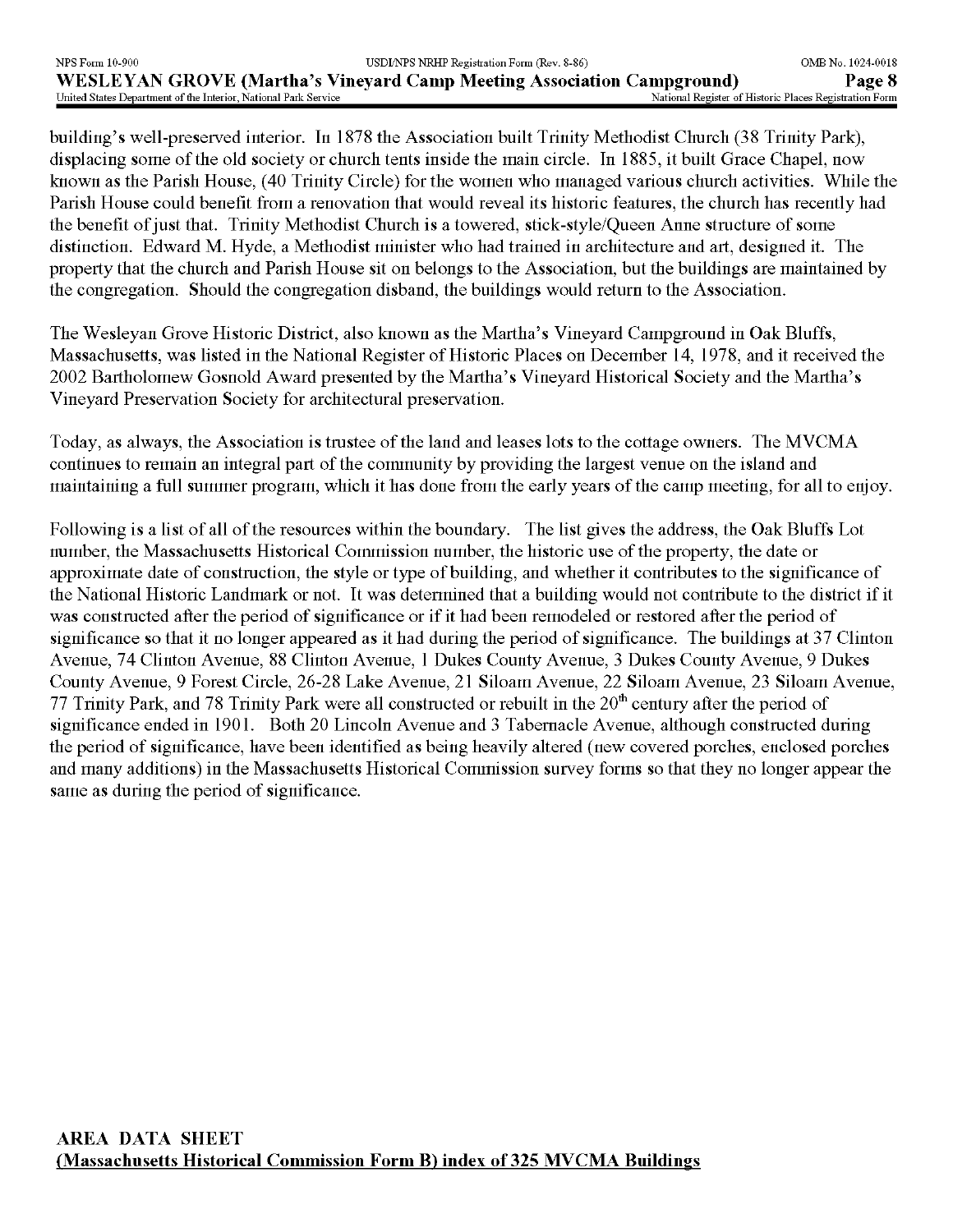(Information obtained from the survey completed in 1978 by the Oak Bluffs Historical Survey.) (Updated with present owners' names and Oak Bluffs Lot # in 2002.)

MHC - Massachusetts Historical Commission OBL - Oak Bluffs Lot MVCC - Martha's Vineyard Campground Cottage (Modified)

## **All resources are located on Oak Bluffs Map** #81 **Oak Bluffs, Massachusetts** 02557

| MHC#      | OBL# | <b>Street Address</b> | Use     | <b>Historic Contributing © Date</b><br><b>Non-contributing</b><br>(NC) |            | <b>Style/Type</b>    |
|-----------|------|-----------------------|---------|------------------------------------------------------------------------|------------|----------------------|
| $D-66$    | 88   | 21 Allen Avenue       | Cottage | $\mathbf C$                                                            | 1871       | <b>MVCC</b>          |
| D-69      | 233  | 26 Allen Avenue       | Cottage | $\mathbf C$                                                            | 1867       | Double MVCC          |
| $D-68$    | 5    | 30 Allen Avenue       | Cottage | ${\bf C}$                                                              | 1867       | <b>MVCC</b>          |
| D-66a     | 358  | 31 Allen Avenue       | Cottage | $\mathbf C$                                                            | 1874       | <b>MVCC</b>          |
| $D-67$    | 429  | 35-37 Allen Avenue    | Cottage | $\mathcal{C}$                                                          | 1868       | <b>MVCC</b>          |
|           |      |                       |         |                                                                        | 1872       | <b>MVCC</b> Tower    |
| $J-267$   | 135  | 1 Bayliss Avenue      | Cottage | $\mathbf C$                                                            | 1871       | Double MVCC          |
| $J-248$   | 505  | 2 Bayliss Avenue      | Cottage | $\mathcal{C}$                                                          | 1867       | <b>MVCC</b>          |
| $J-266$   | 54   | 5 Bayliss Avenue      | Cottage | $\mathbf C$                                                            | 1870       | <b>MVCC</b>          |
| $J-249$   | 168  | 6 Bayliss Avenue      | Cottage | $\mathcal{C}$                                                          | 1864       | <b>MVCC</b>          |
| $J-250$   | 248  | 8 Bayliss Avenue      | Cottage | $\mathcal{C}$                                                          | 1868       | <b>MVCC</b>          |
| $J-265$   | 328  | 9 Bayliss Avenue      | Cottage | $\mathcal{C}$                                                          | 1868       | <b>MVCC</b>          |
| $J-264$   | 97   | 11 Bayliss Avenue     | Cottage | $\mathbf C$                                                            | 1866       | <b>MVCC</b>          |
| $J-261$   | 310  | 12 Bayliss Avenue     | Cottage | $\mathbf C$                                                            | 1867       | <b>MVCC</b>          |
| $I-215$   | 300  | 3 Butler Avenue       | Cottage | $\mathcal{C}$                                                          | late 1870s | Single Story         |
| H-188     | 150  | 4 Butler Avenue       | Cottage | $\mathsf{C}$                                                           | 1869       | <b>MVCC</b>          |
| $I - 214$ | 145  | 7 Butler Avenue       | Cottage | $\mathbf C$                                                            | 1870       | <b>MVCC</b>          |
| $I-213$   | 270  | 9 Butler Avenue       | Cottage | $\mathcal{C}$                                                          | 1865       | <b>MVCC</b>          |
| $I-212$   | 315  | 13 Butler Avenue      | Cottage | $\mathbf C$                                                            | 1867       | <b>MVCC</b>          |
| $I-211$   | 20   | 15 Butler Avenue      | Cottage | $\mathcal{C}$                                                          | 1865       | <b>MVCC</b>          |
| $I-210$   | 369  | 19 Butler Avenue      | Cottage | $\mathbf C$                                                            | 1873       | <b>MVCC</b>          |
| $I-209$   | 261  | 23 Butler Avenue      | Cottage | $\mathbf C$                                                            | 1872       | <b>MVCC</b>          |
| H-187     | 394  | 24 Butler Avenue      | Cottage | $\mathcal{C}$                                                          | 1871       | <b>MVCC</b>          |
| $I-209$   | 293  | 25 Butler Avenue      | Cottage | $\mathbf C$                                                            | 1867       | <b>MVCC</b>          |
| $I-207$   | 148  | 27 Butler Avenue      | Cottage | $\mathcal{C}$                                                          | 1866       | <b>MVCC</b>          |
| $I-206$   | 151  | 29 Butler Avenue      | Cottage | $\mathbf C$                                                            | 1870       | <b>MVCC</b>          |
| $I-190a$  | 292  | 30 Butler Avenue      | Cottage | $\mathcal{C}$                                                          | 1867       | <b>MVCC</b>          |
| $I-205$   | 364  | 33 Butler Avenue      | Cottage | $\mathcal{C}$                                                          | 1875       | <b>MVCC</b>          |
| $I-204$   | 214  | 37 Butler Avenue      | Cottage | $\mathcal{C}$                                                          | 1870       | <b>MVCC</b>          |
| $I-203$   | 82   | 39 Butler Avenue      | Cottage | $\mathcal{C}$                                                          | 1875       | <b>MVCC Hip Roof</b> |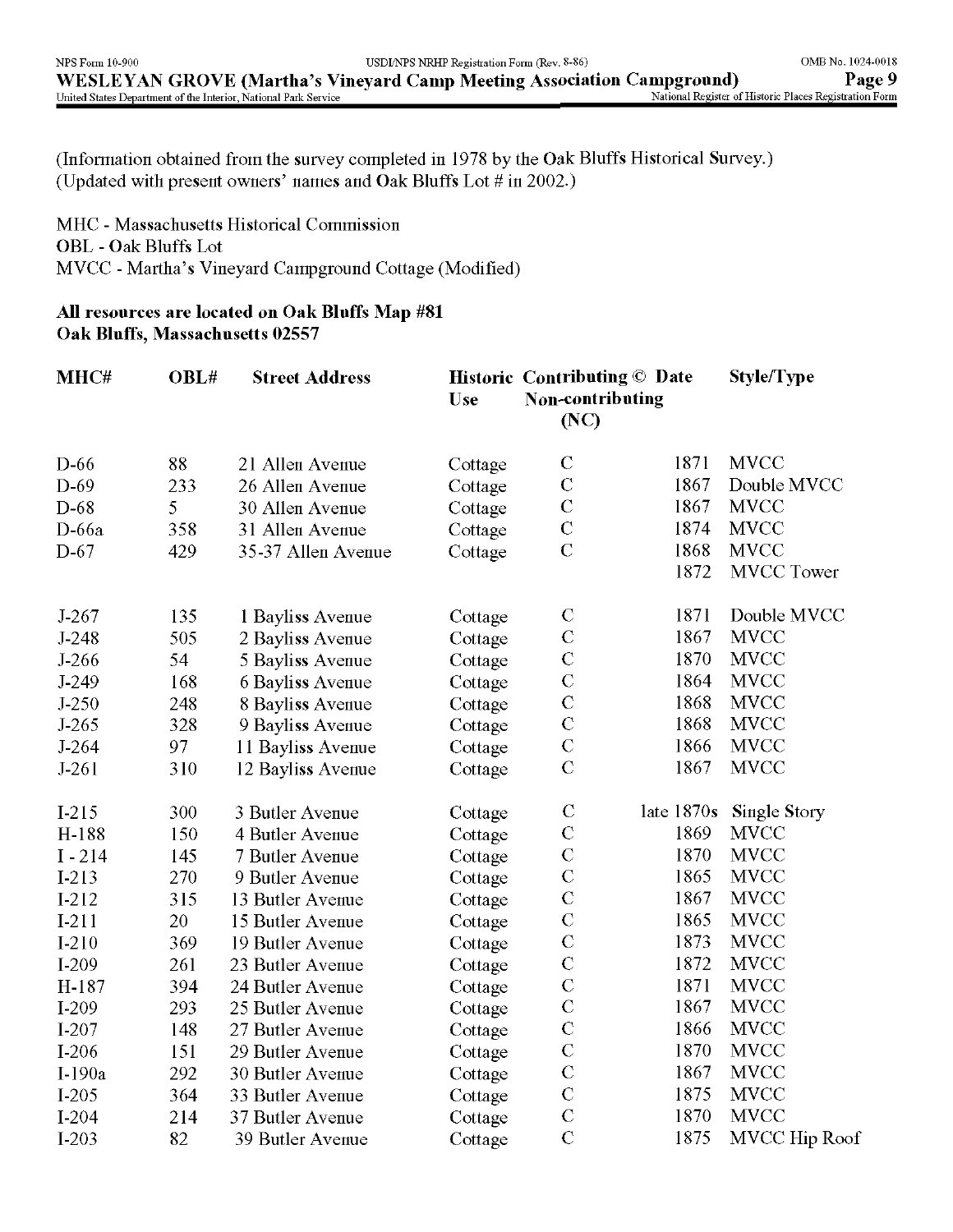| NPS Form 10-900 |     | <b>WESLEYAN GROVE (Martha's Vineyard Camp Meeting Association Campground)</b> | USDI/NPS NRHP Registration Form (Rev. 8-86) |                |                             | OMB No. 1024-0018<br>Page 10                           |
|-----------------|-----|-------------------------------------------------------------------------------|---------------------------------------------|----------------|-----------------------------|--------------------------------------------------------|
|                 |     | United States Department of the Interior, National Park Service               |                                             |                |                             | National Register of Historic Places Registration Form |
| $C-41$          | 400 | 5 Central Avenue                                                              | Cottage                                     | $\mathbf C$    | 1871                        | <b>MVCC</b>                                            |
| $C-40$          | 402 | 7 Central Avenue                                                              | Cottage                                     | $\mathbf C$    | (approx)1880s               | <b>MVCC</b>                                            |
| $C-47$          | 186 | 8 Central Avenue                                                              | Cottage                                     | $\mathbf C$    | 1870                        | Mansard Roof                                           |
| $C-46$          | 236 | 9 Central Avenue                                                              | Cottage                                     | $\mathbf C$    | 1872                        | <b>MVCC</b>                                            |
| $C-45$          | 617 | 12 Central Avenue                                                             | Cottage                                     | $\mathbf C$    | 1866                        | <b>MVCC</b>                                            |
| $C-44$          | 397 | 14 Central Avenue                                                             | Cottage                                     | $\mathcal{C}$  | 1870                        | <b>MVCC</b>                                            |
| $E-120$         | 350 | 3 Chapel Lane                                                                 | Cottage                                     | $\mathcal{C}$  | 1889                        | 3-Story Frame                                          |
| $H-177$         | 1   | 2 Clinton Avenue                                                              | Cottage                                     | $\mathbf C$    | 1868                        | <b>MVCC</b>                                            |
| $H-167$         | 344 | 5 Clinton Avenue                                                              | Cottage                                     | $\mathbf C$    | 1869                        | <b>MVCC</b>                                            |
| H-168           | 190 | 7 Clinton Avenue                                                              | Cottage                                     | $\mathsf C$    | 1868                        | <b>MVCC</b>                                            |
| $H-178$         | 161 | 8 Clinton Avenue                                                              | Cottage                                     | $\mathbf C$    | 1868                        | <b>MVCC</b>                                            |
| $H-169$         | 69  | 9 Clinton Avenue                                                              | Cottage                                     | $\mathbf C$    | 1868                        | <b>MVCC</b>                                            |
| H-179           | 157 | 10 Clinton Avenue                                                             | Cottage                                     | $\mathcal{C}$  | 1872                        | <b>MVCC</b>                                            |
| $H-180$         | 133 | 12 Clinton Avenue                                                             | Cottage                                     | $\mathbf C$    | 1868                        | <b>MVCC</b>                                            |
| $H-170$         | 70  | 13 Clinton Avenue                                                             | Cottage                                     | $\mathsf C$    | 1870                        | <b>MVCC</b>                                            |
| H-181           | 392 | 14 Clinton Avenue                                                             | Cottage                                     | $\mathbf C$    | 1870                        | <b>MVCC</b>                                            |
| H-182           | 211 | 18 Clinton Avenue                                                             | Cottage                                     | $\mathbf C$    | 1869                        | <b>MVCC</b>                                            |
| $H-171$         | 416 | 19 Clinton Avenue                                                             | Cottage                                     | $\mathbf C$    | 1867                        | <b>MVCC</b>                                            |
| H-183           | 187 | 22 Clinton Avenue                                                             | Cottage                                     | $\mathbf C$    | 1869                        | <b>MVCC</b>                                            |
| $H-172$         | 323 | 23 Clinton Avenue                                                             | Cottage                                     | $\mathbf C$    | 1869                        | <b>MVCC</b>                                            |
| $H-173$         | 345 | 25 Clinton Avenue                                                             | Cottage                                     | $\mathbf C$    | 1867                        | <b>MVCC</b>                                            |
| H-184           | 75  | 26 Clinton Avenue                                                             | Cottage                                     | $\mathsf{C}$   | 1870                        | <b>MVCC</b>                                            |
| $H-174$         | 309 | 29 Clinton Avenue                                                             | Cottage                                     | $\mathbf C$    | 1870                        | <b>MVCC</b>                                            |
| H-185           | 339 | 30 Clinton Avenue                                                             | Cottage                                     | $\mathsf{C}$   | 1868                        | <b>MVCC</b>                                            |
| $H-175$         | 354 | 31 Clinton Avenue                                                             | Cottage                                     | $\mathbf C$    | 1871                        | <b>MVCC</b>                                            |
| H-176           | 188 | 35 Clinton Avenue                                                             | Cottage                                     | $\mathbf C$    | 1870                        | <b>MVCC</b>                                            |
| H-186           | 413 | 36 Clinton Avenue                                                             | Cottage                                     | $\overline{C}$ | 1868                        | <b>MVCC</b>                                            |
| K-292           | 138 | 37 Clinton Avenue                                                             | Cottage                                     | NC             | (late)                      | $20th$ c. Bungalow                                     |
| K-287           | 319 | 38 Clinton Avenue                                                             | Cottage                                     | $\mathbf C$    | 1870                        | <b>MVCC</b>                                            |
| K-288           | 140 | 42 Clinton Avenue                                                             | Cottage                                     | $\mathbf C$    | 1870                        | <b>MVCC</b>                                            |
| K-293           | 229 | 45 Clinton Avenue                                                             | Cottage                                     | $\mathbf C$    | 1877                        | <b>MVCC</b>                                            |
| K-289           | 64  | 46 Clinton Avenue                                                             | Cottage                                     | $\mathbf C$    | 1872                        | <b>MVCC</b>                                            |
| K-294           | 122 | 49 Clinton Avenue                                                             | Cottage                                     | $\mathbf C$    | 1870                        | <b>MVCC</b>                                            |
| K-290           | 9   | 50 Clinton Avenue                                                             | Cottage                                     | $\mathbf C$    | 1870                        | <b>MVCC</b>                                            |
| K-291           | 185 | 56 Clinton Avenue                                                             | Cottage                                     | $\mathbf C$    | 1876                        | <b>MVCC</b>                                            |
| L-307           | 271 | 57 Clinton Avenue                                                             | Cottage                                     | $\mathbf C$    | 1892                        | <b>MVCC</b>                                            |
| L-308           | 388 | 59 Clinton Avenue                                                             | Cottage                                     | $\mathbf C$    | (late) $1870s$              | <b>MVCC</b>                                            |
| L-309           | 616 | 61 Clinton Avenue                                                             | Cottage                                     | $\mathbf C$    | 1876                        | <b>MVCC</b>                                            |
| L-313           | 348 | 62 Clinton Avenue                                                             | Cottage                                     | $\mathbf C$    | 1876?                       | <b>MVCC</b>                                            |
| L-312           | 299 | 66 Clinton Avenue                                                             | Cottage                                     | $\mathbf C$    | (late) $1870s$ MVCC         |                                                        |
| L-310           | 74  | 71 Clinton Avenue                                                             | Cottage                                     | $\mathbf C$    | 1879                        | <b>MVCC</b>                                            |
| $L-311$         | 433 | 74 Clinton Avenue                                                             | Cottage                                     | <b>NC</b>      | Rebuilt 1978                | $(1875)$ MVCC                                          |
|                 | 619 | 88 Clinton Ave.                                                               | Cottage                                     | NC             | (approx) 1990 2-Story House |                                                        |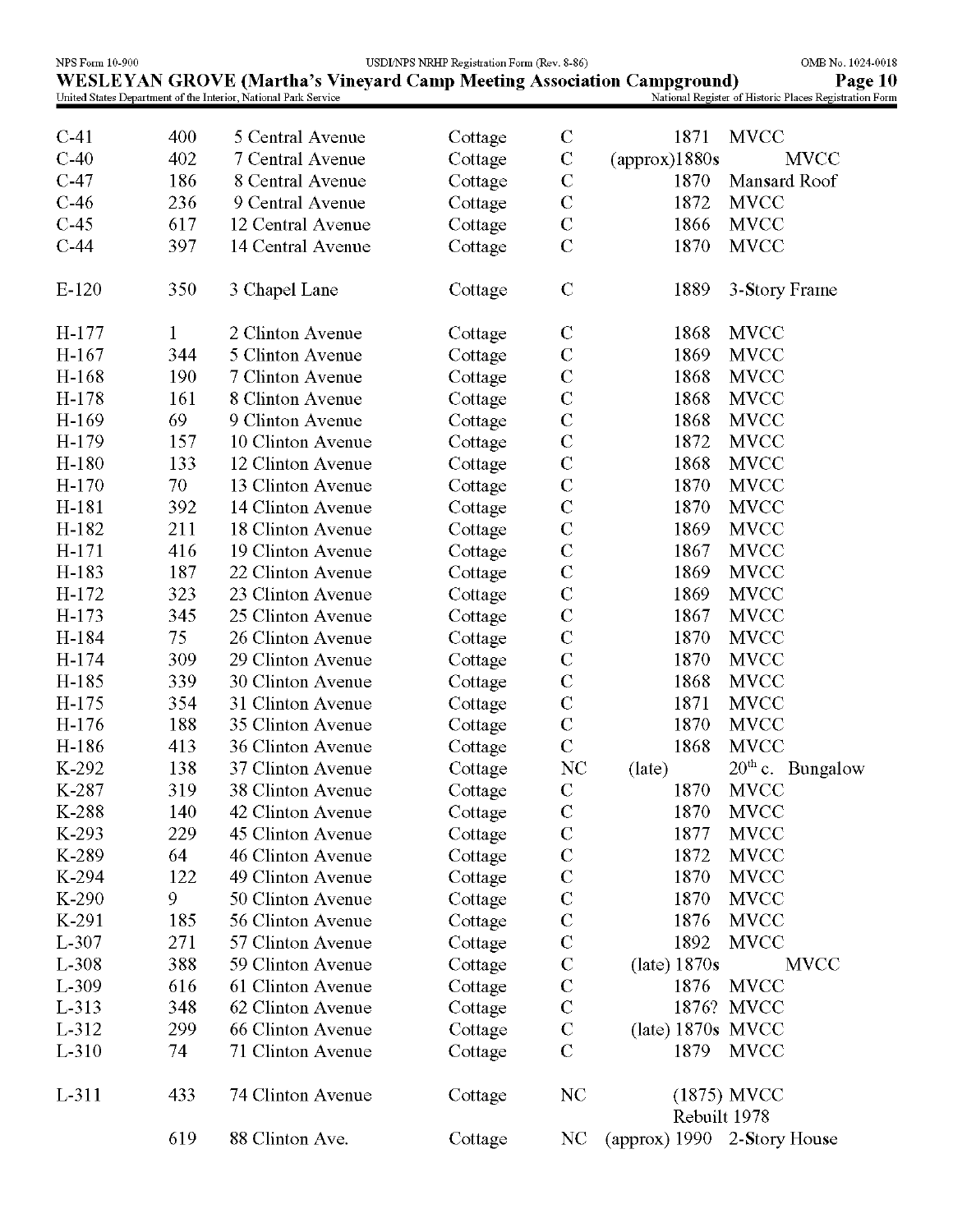| NPS Form 10-900 |     |                                                                               | USDI/NPS NRHP Registration Form (Rev. 8-86) |                       |              | OMB No. 1024-0018                                      |
|-----------------|-----|-------------------------------------------------------------------------------|---------------------------------------------|-----------------------|--------------|--------------------------------------------------------|
|                 |     | <b>WESLEYAN GROVE (Martha's Vineyard Camp Meeting Association Campground)</b> |                                             |                       |              | Page 11                                                |
|                 |     | United States Department of the Interior, National Park Service               |                                             |                       |              | National Register of Historic Places Registration Form |
| $A-17$          | 22  | 3 Commonwealth Avenue                                                         | Cottage                                     | $\mathbf C$           | 1869         | <b>MVCC</b>                                            |
| $D-61$          | 21  | 6 Commonwealth Avenue                                                         | Cottage                                     | $\mathbf C$           | 1871         | <b>MVCC</b>                                            |
| $A-18$          | 119 | 7 Commonwealth Avenue                                                         | Cottage                                     | $\mathbf C$           | 1869         | <b>MVCC</b>                                            |
| $A-19$          | 53  | 9 Commonwealth Avenue                                                         | Cottage                                     | $\mathcal{C}$         | 1871         | <b>MVCC</b>                                            |
| $D-60$          | 247 | 10 Commonwealth Avenue                                                        | Cottage                                     | $\mathbf C$           | 1871         | <b>MVCC</b>                                            |
| $D-59$          | 226 | 12 Commonwealth Avenue                                                        | Cottage                                     | $\mathcal{C}_{0}^{0}$ | 1868         | <b>MVCC</b>                                            |
| $A-20$          | 618 | 13 Commonwealth Avenue                                                        | Cottage                                     | $\mathbf C$           | 1874         | Tower cottage                                          |
| $D-58$          | 62  | 14 Commonwealth Avenue                                                        | Cottage                                     | $\mathbf C$           | 1875         | <b>MVCC</b>                                            |
| $A-21$          | 230 | 17 Commonwealth Avenue                                                        | Cottage                                     | $\mathbf C$           | 1871         | <b>MVCC</b>                                            |
| $D-57$          | 85  | 18 Commonwealth Avenue                                                        | Cottage                                     | $\mathbf C$           |              | (early) 1900s 2-Story House                            |
| $A-22$          | 237 | 21 Commonwealth Avenue                                                        | Cottage                                     | $\mathbf C$           |              | 1876? MVCC                                             |
| $D-56$          | 265 | 22 Commonwealth Avenue                                                        | Cottage                                     | $\mathbf C$           |              | 1877? MVCC                                             |
| $D-55$          | 264 | 24 Commonwealth Avenue                                                        | Cottage                                     | $\mathbf C$           | 1872         | <b>MVCC</b>                                            |
| $F-135$         | 68  | 26 Commonwealth Avenue                                                        | Cottage                                     | $\mathbf C$           |              | 1880? MVCC                                             |
| $A-23$          | 389 | 19 Commonwealth Avenue                                                        | Cottage                                     | $\overline{C}$        | 1869         | <b>MVCC</b>                                            |
|                 |     |                                                                               |                                             |                       |              |                                                        |
| $A-13$          | 603 | 1 Commonwealth Square                                                         | Post Office                                 | $\mathbf C$           | 1869         | <b>MVCC</b>                                            |
| $A-14$          | 606 | 3 Commonwealth Square                                                         | Hotel                                       | C                     | 1918         |                                                        |
| $A-15$          | 67  | 10 Commonwealth Square                                                        | Cottage                                     | $\mathbf C$           | 1872<br>1874 | Double MVCC                                            |
| $A-16$          | 16  | 13 Commonwealth Square                                                        | Cottage                                     | $\mathbf C$           | 1873         | <b>MVCC</b>                                            |
| $D-62$          | 205 | 14 Commonwealth Square                                                        | Cottage                                     | $\mathbf C$           | 1872         | <b>MVCC</b>                                            |
| $D-63$          | 87  | 16 Commonwealth Square                                                        | Cottage                                     | $\mathbf C$           | 1867         | <b>MVCC</b>                                            |
| $D-64$          | 37  | 24 Commonwealth Square                                                        | Cottage                                     | $\mathcal{C}$         | 1872         | <b>MVCC</b>                                            |
| $E-82$          | 166 | 25 Commonwealth Square                                                        | Cottage                                     | $\mathbf C$           | 1876         | <b>MVCC</b>                                            |
| $J-260$         | 125 | 1 Cottage Park                                                                | Cottage                                     | $\mathbf C$           | 1869         | <b>MVCC</b>                                            |
| $J-251$         | 407 | 2 Cottage Park                                                                | Cottage                                     | $\mathbf C$           | 1868         | <b>MVCC</b>                                            |
| $J-259$         | 89  | 3 Cottage Park                                                                | Cottage                                     | $\mathcal{C}$         | 1867         | <b>MVCC</b>                                            |
| J-258           | 425 | 7 Cottage Park                                                                | Cottage                                     | $\mathbf C$           | 1868         | Mansard Roof                                           |
| $J-253$         | 412 | 8 Cottage Park                                                                | Cottage                                     | $\mathbf C$           | 1864         | <b>MVCC</b>                                            |
| $J-257$         | 56  | 11 Cottage Park                                                               | Cottage                                     | $\mathbf C$           | 1867         | <b>MVCC</b>                                            |
| $J-253$         | 393 | 12 Cottage Park                                                               | Cottage                                     | $\mathcal{C}$         | 1867         | <b>MVCC</b>                                            |
| $J-256$         | 131 | 15 Cottage Park                                                               | Cottage                                     | $\mathbf C$           | 1867         | Mansard Roof                                           |
| $J-254$         | 504 | 16 Cottage Park                                                               | Cottage                                     | $\mathbf C$           | 1867         | <b>MVCC</b>                                            |
| $J-255$         | 144 | 17 Cottage Park                                                               | Cottage                                     | $\mathbf C$           | 1867         | <b>MVCC</b>                                            |
|                 |     |                                                                               |                                             |                       |              |                                                        |
| $F-130a$        | 249 | 1 Dukes County Avenue                                                         | Cottage                                     | N <sub>C</sub>        | (late)       | $20th$ c. 1-story ranch                                |
| F-130a          | 280 | 3 Dukes County Avenue                                                         | Cottage                                     | NC                    | (late)       | $20th$ c. Bungalow                                     |
|                 | 338 | 9 Dukes County Avenue                                                         | Cottage                                     | <b>NC</b>             |              | (late) $20^{th}$ c. 1-story house                      |
| $J-234$         | 296 | 1 Fisk Avenue                                                                 | Cottage                                     | $\mathbf C$           | 1867         | <b>MVCC</b>                                            |
| $G-164$         | 363 | 2 Fisk Avenue                                                                 | Cottage                                     | $\mathbf C$           | 1871         | <b>MVCC</b>                                            |
| $G-162$         | 611 | 6 Fisk Avenue                                                                 | Cottage                                     | $\mathcal{C}$         | 1867         | Mansard Roof                                           |
| $G-161$         | 318 | 8 Fisk Avenue                                                                 | Cottage                                     | $\mathcal{C}$         | 1870         | <b>MVCC</b>                                            |
| $I-232$         | 329 | 1 Forest Circle                                                               | Cottage                                     | $\mathcal{C}$         | 1869         | <b>MVCC</b>                                            |
| $I-121$         | 278 | 3 Forest Circle                                                               | Cottage                                     | $\mathcal{C}$         | 1865         | <b>MVCC</b>                                            |
|                 |     |                                                                               |                                             |                       |              |                                                        |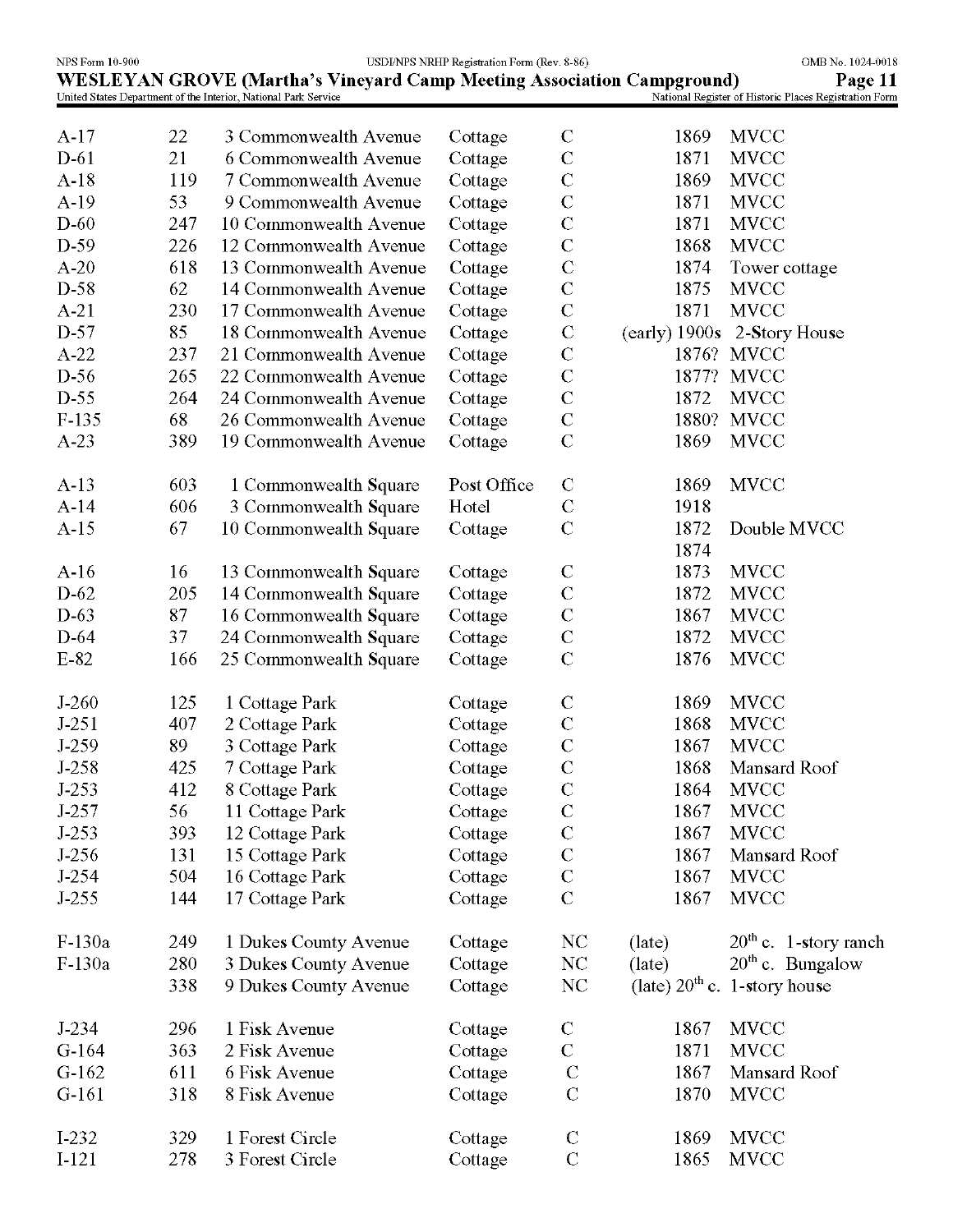| <b>NPS Form 10-900</b> |            |                                                                                                                                                  | USDI/NPS NRHP Registration Form (Rev. 8-86) |                       |                                     | OMB No. 1024-0018                                                 |
|------------------------|------------|--------------------------------------------------------------------------------------------------------------------------------------------------|---------------------------------------------|-----------------------|-------------------------------------|-------------------------------------------------------------------|
|                        |            | <b>WESLEYAN GROVE (Martha's Vineyard Camp Meeting Association Campground)</b><br>United States Department of the Interior, National Park Service |                                             |                       |                                     | Page 12<br>National Register of Historic Places Registration Form |
|                        |            |                                                                                                                                                  |                                             |                       |                                     |                                                                   |
| $I-230$                | 608        | 4 Forest Circle                                                                                                                                  | Cottage                                     | $\mathbf C$           | 1869                                | <b>MVCC</b>                                                       |
| $I-229$                | 14         | 5 Forest Circle                                                                                                                                  | Cottage                                     | $\mathcal{C}$         | 1866                                | <b>MVCC</b>                                                       |
| I-228                  | 272        | 6 Forest Circle                                                                                                                                  | Cottage                                     | $\mathcal{C}$         | 1866                                | <b>MVCC</b>                                                       |
| $I-227$                | 269        | 8 Forest Circle                                                                                                                                  | Cottage                                     | $\mathcal{C}$         | 1864                                | <b>MVCC</b>                                                       |
| $I-226$                | 258        | 9 Forest Circle                                                                                                                                  | Cottage                                     | NC                    | (late) $20^{\text{th}}$ c. Bungalow |                                                                   |
| $I-225$                | 225        | 10 Forest Circle                                                                                                                                 | Cottage                                     | $\mathcal{C}$         | 1866                                | <b>MVCC</b>                                                       |
| $I-224$                | 375        | 11 Forest Circle                                                                                                                                 | Cottage                                     | $\mathcal{C}$         | 1867                                | <b>MVCC</b>                                                       |
| $I-223$                | 96         | 13 Forest Circle                                                                                                                                 | Cottage                                     | $\mathcal{C}$         | (late) 1870s MVCC                   |                                                                   |
| $I-221$                | 191        | 15 Forest Circle                                                                                                                                 | Cottage                                     | $\mathcal{C}$         | 1872                                | <b>MVCC</b>                                                       |
| $I-220$                | 409        | 17 Forest Circle                                                                                                                                 | Cottage                                     | $\mathcal{C}$         | 1867                                | <b>MVCC</b>                                                       |
| $D-70$                 | 149        | 8 Fourth Avenue                                                                                                                                  | Cottage                                     | $\mathbf C$           | 1876                                | <b>MVCC</b>                                                       |
| $E-104$                | 43         | 9 Fourth Avenue                                                                                                                                  | Cottage                                     | $\mathcal{C}$         | 1891                                | <b>MVCC</b>                                                       |
| $D-65$                 | 74A        | 10 Fourth Avenue                                                                                                                                 | Cottage                                     | $\mathcal{C}$         | 1872                                | <b>MVCC</b>                                                       |
| $E-103$                | 189        | 15 Fourth Avenue                                                                                                                                 | Cottage                                     | $\mathcal{C}$         | 1877?                               | <b>MVCC</b>                                                       |
| $E-87$                 | 163        | 1 Hebron Avenue                                                                                                                                  | Cottage                                     | $\mathcal{C}$         | 1873                                | <b>MVCC</b>                                                       |
| E-86                   | 260        | 2 Hebron Avenue                                                                                                                                  | Cottage                                     | $\mathbf C$           | 1872                                | Shallow pitched roof                                              |
| F-236                  | 11         | 1 Jordan Crossing                                                                                                                                | Cottage                                     | $\mathcal{C}$         | 1871                                | <b>MVCC</b>                                                       |
| $C-43a$                | 93<br>93.1 | 26, 28 Lake Avenue                                                                                                                               | Bicycle shop                                | NC                    | 1978                                | 1-story building                                                  |
| $C-43$                 | 1.1        | 30 Lake/15 Central Avenue                                                                                                                        | Fire Station                                | $\mathcal{C}$         | 1886                                | 2-story frame                                                     |
| $C-39$                 | 303        | 34 Lake Avenue                                                                                                                                   | Cottage                                     | $\mathcal{C}$         | 1874                                | <b>MVCC</b>                                                       |
| $C-38$                 | 90         | 36 Lake Avenue                                                                                                                                   | Cottage                                     | $\mathbf C$           | 1876?                               | <b>MVCC</b>                                                       |
| $C-37$                 | 500        | 38 Lake Avenue                                                                                                                                   | Cottage                                     | $\mathcal{C}$         | 1876?                               | <b>MVCC</b>                                                       |
| $C-36$                 | 107        | 40 Lake Avenue                                                                                                                                   | Cottage                                     | $\mathbf C$           | 1876?                               | <b>MVCC</b>                                                       |
| $C-35$                 | 164        | 42 Lake Avenue                                                                                                                                   | <b>Guest House</b>                          | $\mathbf C$           | 1882                                | <b>MVCC</b>                                                       |
| <b>B-33</b>            | 396        | 46 Lake Avenue                                                                                                                                   | Cottage                                     | $\mathcal{C}$         | 1867                                | <b>MVCC</b>                                                       |
| $B-32$                 | 346        | 48 Lake Avenue                                                                                                                                   | Cottage                                     | $\mathcal{C}_{0}^{0}$ | 1867                                | Square, flat roof                                                 |
| $B-31$                 | 251        | 50 Lake Avenue                                                                                                                                   | Cookhouse                                   | $\mathcal{C}$         | 1867                                | <b>MVCC</b>                                                       |
| <b>B-30</b>            | 501        | 52 Lake Avenue                                                                                                                                   | Cottage                                     | $\mathbf C$           | 1876?                               | <b>MVCC</b>                                                       |
| $B-29$                 | 252        | 54 Lake Avenue                                                                                                                                   | Cookhouse                                   | $\mathcal{C}$         | 1870                                | <b>MVCC</b>                                                       |
| $B-28$                 | 384        | 56 Lake Avenue                                                                                                                                   | Cottage                                     | $\mathbf C$           | 1867                                | <b>MVCC</b>                                                       |
| $B-27$                 | 308        | 58 Lake Avenue                                                                                                                                   | Cottage                                     | $\mathbf C$           | 1867                                | <b>MVCC</b>                                                       |
| $B-26$                 | 106        | 60 Lake Avenue                                                                                                                                   | Cottage                                     | $\mathbf C$           | 1867                                | <b>MVCC</b>                                                       |
| $B-25$                 | 418        | 62 Lake Avenue                                                                                                                                   | Cottage                                     | $\mathbf C$           | 1868                                | <b>MVCC</b>                                                       |
| $B-24$                 | 607        | 70 Lake Avenue                                                                                                                                   | Hotel                                       | $\mathcal{C}$         | 1877                                | Mansard Roof                                                      |
| E-111                  | 235        | 1 Lincoln Avenue                                                                                                                                 | Cottage                                     | $\mathcal{C}$         |                                     | 1876? MVCC                                                        |
| $E-112$                | 406        | 2 Lincoln Avenue                                                                                                                                 | Cottage                                     | $\mathcal{C}$         |                                     | 1876? MVCC                                                        |
| $E-114a$               | 238        | 4 Lincoln Avenue                                                                                                                                 | Cottage                                     | $\mathcal{C}$         | (after)1885                         | $1\frac{1}{2}$ -story house                                       |
| $G-150$                | 414        | 20 Lincoln Avenue                                                                                                                                | horse stable                                | NC                    |                                     | 1867? Hip roof                                                    |
| $E-116$                | 37         | 2 Merrill Avenue                                                                                                                                 | Cottage                                     | $\mathbf C$           | 1889                                |                                                                   |
| $E-117$                | 302        | 4 Merrill Avenue                                                                                                                                 | Cottage                                     | $\mathcal{C}$         |                                     | 2-story frame house<br>(late)1880s 2-story house                  |
| $E-115$                | 380        | 1 Montgomery Square                                                                                                                              | Cottage                                     | $\mathcal{C}$         |                                     | 1880s MVCC                                                        |
|                        |            |                                                                                                                                                  |                                             |                       |                                     |                                                                   |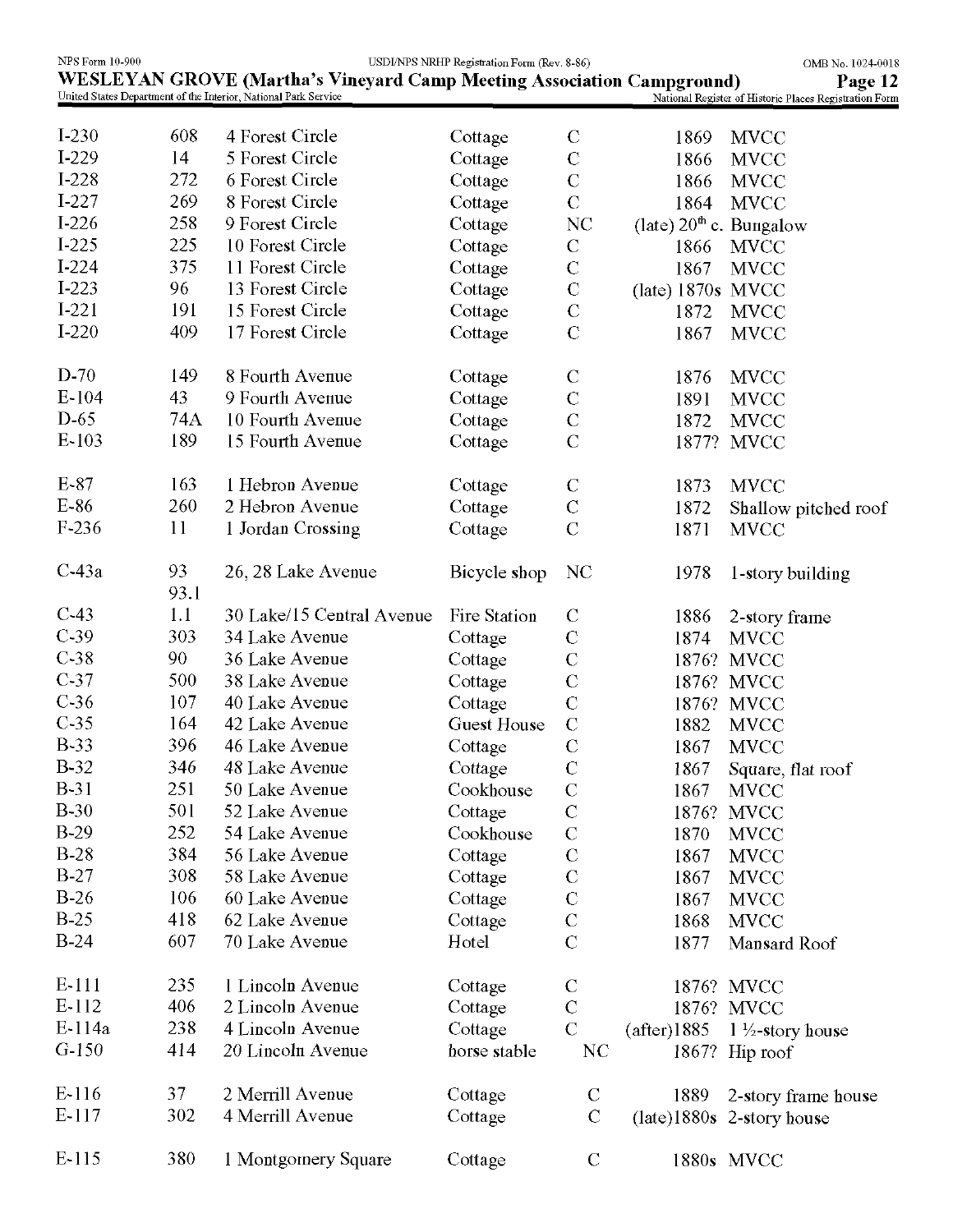| <b>NPS Form 10-900</b> |        | United States Department of the Interior, National Park Service | USDI/NPS NRHP Registration Form (Rev. 8-86)<br><b>WESLEYAN GROVE (Martha's Vineyard Camp Meeting Association Campground)</b> |               |              | OMB No. 1024-0018<br>Page 13<br>National Register of Historic Places Registration Form |
|------------------------|--------|-----------------------------------------------------------------|------------------------------------------------------------------------------------------------------------------------------|---------------|--------------|----------------------------------------------------------------------------------------|
|                        |        |                                                                 |                                                                                                                              |               |              |                                                                                        |
| $E-114$                | 379    | 3 Montgomery Square                                             | Fancy goods store C                                                                                                          |               | 1873         | steeply pitched roof                                                                   |
| $E-113$                | 32     | 4 Montgomery Square                                             | Fancy goods store C                                                                                                          |               | 1869         | 2-story building                                                                       |
| $G-151$                | 13     | 11 Montgomery Square                                            | Cottage                                                                                                                      | $\mathbf C$   | 1880s        | <b>MVCC</b>                                                                            |
| $E-92$                 | 50     | 22 Montgomery Square                                            | Cottage<br>Tailor shop                                                                                                       | $\mathbf C$   | 1873         | <b>MVCC</b>                                                                            |
| $F-137$                | 401    | 1 Pawtucket Avenue                                              | Cottage<br>Pumping Station                                                                                                   | $\mathbf C$   | 1877<br>1886 | <b>MVCC</b>                                                                            |
|                        |        |                                                                 |                                                                                                                              |               |              |                                                                                        |
| $C-163$                | 363    | 1 Pease Avenue                                                  | Cottage                                                                                                                      | $\mathcal{C}$ | 1867         | <b>MVCC</b>                                                                            |
| $C-180$                | 297    | 5 Pease Avenue                                                  | Cottage                                                                                                                      | $\mathcal{C}$ | 1916         | 2-story frame                                                                          |
| $C-54$                 | 256    | 5 Rock Avenue                                                   | Boarding House                                                                                                               | $\mathbf C$   | 1869         | 2-story                                                                                |
| E-91                   | 239    | 8 Rock Avenue                                                   | Cottage                                                                                                                      | $\mathcal{C}$ | 1876         | <b>MVCC</b>                                                                            |
| $C-53$                 | 615    | 9 Rock Avenue                                                   | Cottage                                                                                                                      | $\mathcal{C}$ | 1867         | <b>MVCC</b>                                                                            |
| $E-90$                 | 218    | 14 Rock Avenue                                                  | Cottage                                                                                                                      | $\mathbf C$   | 1880s        | 2-story building                                                                       |
| E-89                   | 614    | 20 Rock Avenue                                                  | Cottage                                                                                                                      | $\mathbf C$   | 1875         | <b>MVCC</b>                                                                            |
| $C-52$                 | 132    | 21 Rock Avenue                                                  | Cottage                                                                                                                      | $\mathbf C$   | 1866         | unusual curved roof                                                                    |
| E-88                   | 126    | 22 Rock Avenue                                                  | Cottage                                                                                                                      | $\mathbf C$   | 1866         | <b>MVCC</b>                                                                            |
| $C-51$                 | 26     | 23 Rock Avenue                                                  | Cottage                                                                                                                      | $\mathbf C$   | 1867         | <b>MVCC</b>                                                                            |
| $E-85$                 | 250    | 28 Rock Avenue                                                  | Cottage                                                                                                                      | $\mathbf C$   | 1866         | <b>MVCC</b>                                                                            |
| $E-84$                 | 44     | 30 Rock Avenue                                                  | Cottage                                                                                                                      | $\mathcal{C}$ | 1870         | <b>MVCC</b>                                                                            |
| E-83                   | 273    | 34 Rock Avenue                                                  | Cottage                                                                                                                      | $\mathbf C$   | 1870         | Mansard roof                                                                           |
| <b>B-34</b>            | 99     | 35 Rock Avenue                                                  | Cottage                                                                                                                      | $\mathcal{C}$ | 1876?        | <b>MVCC</b>                                                                            |
| $I-233$                | 503    | 1 Rural Circle                                                  | Cottage                                                                                                                      | $\mathcal{C}$ | 1866         | <b>MVCC</b>                                                                            |
| $J-270$                | 232    | 6 Rural Circle                                                  | Cottage                                                                                                                      | $\mathcal{C}$ | 1885?        | <b>MVCC</b>                                                                            |
| $J-271$                | 304    | 8 Rural Circle                                                  | Cottage                                                                                                                      | $\mathbf C$   | 1881?        | <b>MVCC</b>                                                                            |
| $J - 272$              | 376    | 10 Rural Circle                                                 | (rebuilt)Cottage                                                                                                             | $\mathcal{C}$ | 1876         | <b>MVCC</b>                                                                            |
| K-273                  | 207    | 24 Rural Circle                                                 | Cottage                                                                                                                      | $\mathbf C$   |              | 1880s 2-story frame                                                                    |
| I-218                  | 605    | 28 Rural Circle                                                 | Cottage                                                                                                                      | $\mathcal{C}$ | 1868         | <b>MVCC</b>                                                                            |
| I-219                  | 263    | 32 Rural Circle                                                 | Cottage                                                                                                                      | $\mathbf C$   | 1864         | <b>MVCC</b>                                                                            |
| $I-222$                | 86     | 51 Rural Circle                                                 | Cottage                                                                                                                      | $\mathcal{C}$ | 1867         | <b>MVCC</b>                                                                            |
| $I-202$                | 383    | 76 Rural Circle                                                 | Cottage                                                                                                                      | $\mathcal{C}$ | 1869         | <b>MVCC</b>                                                                            |
| $C-42$                 | $\tau$ | 1 Rustic Avenue                                                 | Cottage                                                                                                                      | $\mathbf C$   | 1870         | <b>MVCC</b>                                                                            |
| $C-50$                 | 33     | 6 Rustic Avenue                                                 | Cottage                                                                                                                      | $\mathbf C$   | 1879         | <b>MVCC</b>                                                                            |
| $C-49$                 | 613    | 12 Rustic Avenue                                                | Cottage                                                                                                                      | $\mathcal{C}$ | 1871         | <b>MVCC</b>                                                                            |
| $C-48$                 | 295    | 26 Rustic Avenue                                                | Cottage                                                                                                                      | $\mathcal{C}$ | 1880s        | Mansard Roof                                                                           |
| $A-12$                 | 417    | 3 Siloam Avenue                                                 | Cottage                                                                                                                      | $\mathcal{C}$ | 1871         | <b>MVCC</b>                                                                            |
| $A-11$                 | 154    | 4 Siloam Avenue                                                 | Cottage                                                                                                                      | $\mathbf C$   | 1870         | <b>MVCC</b>                                                                            |
| $A-10$                 | 234    | 5 Siloam Avenue                                                 | Cottage                                                                                                                      | $\mathcal{C}$ | 1871         | <b>MVCC</b>                                                                            |
| $A-9$                  | 320    | 6 Siloam Avenue                                                 | Cottage                                                                                                                      | $\mathbf C$   | 1869         | <b>MVCC</b>                                                                            |
| $A-8$                  | 46     | 7 Siloam Avenue                                                 | Cottage                                                                                                                      | $\mathcal{C}$ | 1870         | <b>MVCC</b>                                                                            |
| $A-7$                  | 40     | 8 Siloam Avenue                                                 | Cottage                                                                                                                      | $\mathcal{C}$ | 1872         | <b>MVCC</b>                                                                            |
| $A-6$                  | 349    | 9 Siloam Avenue                                                 | Cottage                                                                                                                      | $\mathcal{C}$ | 1875         | <b>MVCC</b>                                                                            |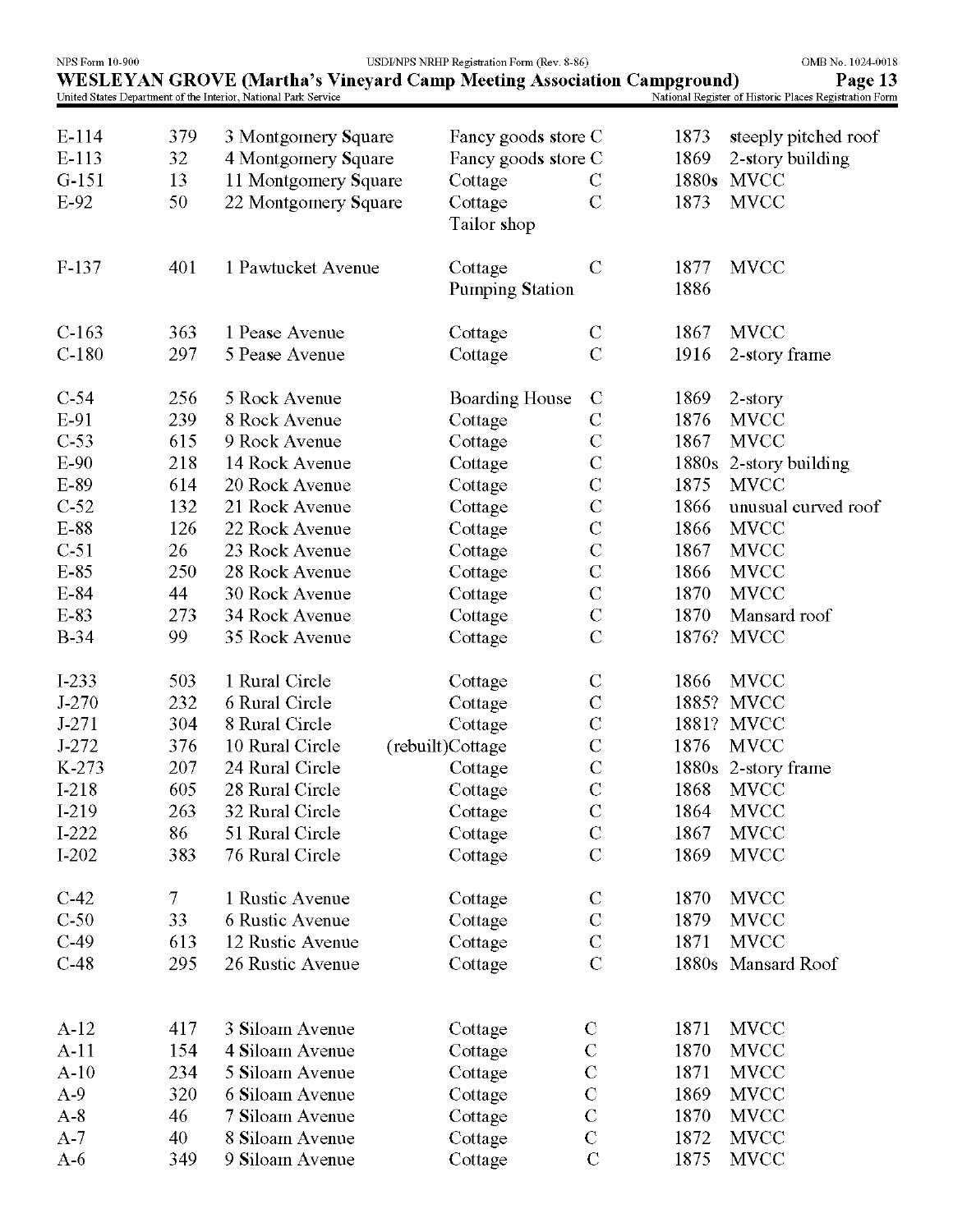| NPS Form 10-900 |     |                                                                        | USDI/NPS NRHP Registration Form (Rev. 8-86) |                |      | OMB No. 1024-0018                                      |
|-----------------|-----|------------------------------------------------------------------------|---------------------------------------------|----------------|------|--------------------------------------------------------|
|                 |     | WESLEYAN GROVE (Martha's Vineyard Camp Meeting Association Campground) |                                             |                |      | Page 14                                                |
|                 |     | United States Department of the Interior, National Park Service        |                                             |                |      | National Register of Historic Places Registration Form |
| $A-5$           | 18  | 10 Siloam Avenue                                                       | Cottage                                     | $\mathbf C$    | 1870 | <b>MVCC</b>                                            |
| $A-4$           | 398 | 11 Siloam Avenue                                                       | Cottage                                     | $\mathbf C$    | 1882 | <b>MVCC</b>                                            |
| $A-3$           | 127 | 12 Siloam Avenue                                                       | Cottage                                     | $\mathbf C$    | 1872 | <b>MVCC</b>                                            |
| $A-2$           | 115 | 13 Siloam Avenue                                                       | Cottage                                     | $\overline{C}$ | 1871 | <b>MVCC</b>                                            |
| $A-1$           | 209 | 14 Siloam Avenue                                                       | Cottage                                     | $\mathbf C$    | 1876 | <b>MVCC</b>                                            |
| $F-126$         | 342 | 15 Siloam Avenue                                                       | Cottage                                     | $\mathbf C$    | 1870 | <b>MVCC</b>                                            |
| $F-127$         | 181 | 16 Siloam Avenue                                                       | Cottage                                     | $\mathbf C$    | 1870 | <b>MVCC</b>                                            |
| $F-128$         | 42  | 17 Siloam Avenue                                                       | Cottage                                     | $\mathcal{C}$  | 1870 | <b>MVCC</b>                                            |
| $F-129$         | 356 | 18 Siloam Avenue                                                       | Cottage                                     | $\mathbf C$    | 1878 | Bungalow                                               |
| $F-130$         | 305 | 19 Siloam Avenue                                                       | Cottage                                     | $\overline{C}$ | 1876 | <b>MVCC</b>                                            |
| F-131           | 25  | 20 Siloam Avenue                                                       | Cottage                                     | $\mathcal{C}$  | 1878 | <b>MVCC</b>                                            |
| $F-132$         | 113 | 21 Siloam Avenue                                                       | Cottage                                     | <b>NC</b>      | 1923 | Bungalow                                               |
| $F-133$         | 158 | 22 Siloam Avenue                                                       | Cottage                                     | <b>NC</b>      |      | 1900s 2-story gambral roof                             |
| $F-134$         | 244 | 23 Siloam Avenue                                                       | Cottage                                     | <b>NC</b>      |      | 1900's Bungalow                                        |
| H-165           | 268 | 28 Siloam Avenue                                                       | Boarding house                              | $\mathcal{C}$  | 1867 | <b>MVCC</b>                                            |
|                 |     |                                                                        | Lumber store                                |                |      |                                                        |
|                 |     |                                                                        | Coal yard office                            |                |      |                                                        |
| H-166           | 83  | 31 Siloam Avenue                                                       | Boarding house                              | $\mathbf C$    | 1867 | 2-story building                                       |
|                 |     |                                                                        | Laundry                                     |                |      |                                                        |
|                 |     |                                                                        | Apartments, storage                         |                |      |                                                        |
|                 |     |                                                                        |                                             |                |      |                                                        |
| $G-157$         | 120 | 1 Tabernacle Avenue                                                    | Cottage                                     | $\mathbf C$    | 1875 | <b>MVCC</b>                                            |
| $G-158$         | 206 | 2 Tabernacle Avenue                                                    | Cottage                                     | $\mathcal{C}$  | 1873 | <b>MVCC</b>                                            |
| $G-159$         | 31  | 3 Tabernacle Avenue                                                    | Cottage                                     | N <sub>C</sub> | 1873 | 2-story building                                       |
| $G-152$         | 391 | 5 Tabernacle Avenue                                                    | Cottage                                     | $\mathcal{C}$  | 1867 |                                                        |
| $G-153$         | 427 | 8 Tabernacle Avenue                                                    | Cottage                                     | $\mathcal{C}$  | 1867 | Double MVCC                                            |
|                 |     |                                                                        |                                             |                | 1872 |                                                        |
|                 |     |                                                                        |                                             |                |      |                                                        |
| $F-147$         | 366 | 1 Trinity Park                                                         | Cottage                                     | $\mathbf C$    | 1867 | <b>MVCC</b>                                            |
|                 |     |                                                                        | Museum                                      |                |      |                                                        |
| $F-146$         | 343 | 4 Trinity Park                                                         | Cottage                                     | $\mathbf C$    | 1867 | <b>MVCC</b>                                            |
| $F-145$         | 48  | 5 Trinity Park                                                         | Cottage                                     | $\mathbf C$    | 1867 | <b>MVCC</b>                                            |
| $F-144$         | 146 | <b>6 Trinity Park</b>                                                  | Cottage                                     | $\mathbf C$    | 1867 | <b>MVCC</b>                                            |
| $F-143$         | 19  | 8 Trinity Park                                                         | Cottage                                     | $\mathbf C$    | 1870 | <b>MVCC</b>                                            |
| $F-142$         | 359 | 10 Trinity Park                                                        | Cottage                                     | $\mathbf C$    | 1869 | <b>MVCC</b>                                            |
| $F-141$         | 435 | 11 Trinity Park                                                        | Cottage                                     | $\mathbf C$    | 1868 | <b>MVCC</b>                                            |
| $F-140$         | 71  | 14 Trinity Park                                                        | Cottage                                     | $\overline{C}$ | 1867 | <b>MVCC</b>                                            |
| $F-139$         | 49  | 15 Trinity Park                                                        | Cottage                                     | $\overline{C}$ | 1867 | <b>MVCC</b>                                            |
| $F-138$         | 103 | 18 Trinity Park                                                        | Cottage                                     | $\overline{C}$ | 1877 | 2-story Italianate                                     |
|                 |     |                                                                        |                                             |                |      | tower                                                  |
| D-81            | 255 | 20 Trinity Park                                                        | Cottage                                     | $\mathcal{C}$  | 1868 | <b>MVCC</b>                                            |
| $D-20$          | 5   | 22 Trinity Park                                                        | Cottage                                     | $\mathbf C$    | 1872 | <b>MVCC</b>                                            |
| D-79            | 212 | 23 Trinity Park                                                        | Cottage                                     | $\mathbf C$    | 1875 | <b>MVCC</b>                                            |
| D-78            | 57  | 24 Trinity Park                                                        | Cottage                                     | $\mathbf C$    | 1867 | <b>MVCC</b>                                            |
| D-77            | 58  | 25 Trinity Park                                                        | Cottage                                     | $\mathbf C$    | 1870 | <b>MVCC</b>                                            |
| D-76            | 171 | 27 Trinity Park                                                        | Cottage                                     | $\mathbf C$    | 1867 | <b>MVCC</b>                                            |
| $D-75$          | 159 | 28 Trinity Park                                                        | Cottage                                     | $\mathbf C$    | 1868 | <b>MVCC</b>                                            |
| D-74            | 104 | 30 Trinity Park                                                        | Cottage                                     | $\mathbf C$    | 1875 | <b>MVCC</b>                                            |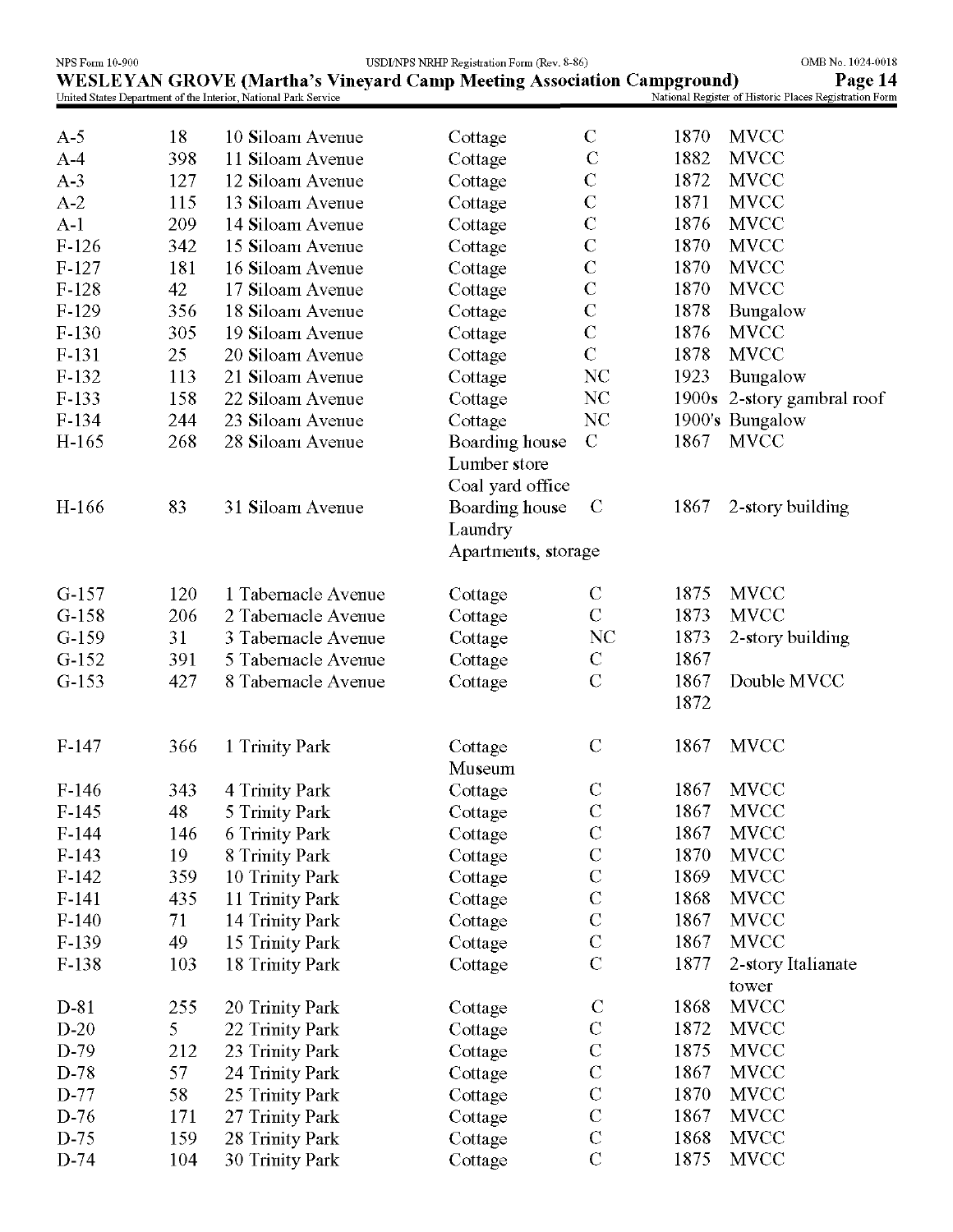| NPS Form 10-900 |      |                                                                 | USDI/NPS NRHP Registration Form (Rev. 8-86)                                   |                |                     | OMB No. 1024-0018                                      |
|-----------------|------|-----------------------------------------------------------------|-------------------------------------------------------------------------------|----------------|---------------------|--------------------------------------------------------|
|                 |      |                                                                 | <b>WESLEYAN GROVE (Martha's Vineyard Camp Meeting Association Campground)</b> |                |                     | Page 15                                                |
|                 |      | United States Department of the Interior, National Park Service |                                                                               |                |                     | National Register of Historic Places Registration Form |
| $D-73$          | 403  | 31 Trinity Park                                                 | Cottage                                                                       | $\mathbf C$    | <b>MVCC</b><br>1869 |                                                        |
| $D-72$          | 28   | 33 Trinity Park                                                 | Cottage                                                                       | $\mathbf C$    | 1867<br><b>MVCC</b> |                                                        |
| $D-71$          | 98   | 34 Trinity Park                                                 | Cottage                                                                       | $\mathbf C$    | 1867<br><b>MVCC</b> |                                                        |
| A               | 4.1  | 38 Trinity Park                                                 | Church                                                                        | $\mathcal{C}$  | 1878                | Gothic influence                                       |
| $E-105$         | 8413 | <b>40 Trinity Park</b>                                          | Grace Chapel                                                                  | $\mathbf C$    | 1885                |                                                        |
| $E-106$         | 360  | <b>41 Trinity Park</b>                                          | Cottage                                                                       | $\mathcal{C}$  | <b>MVCC</b><br>1876 |                                                        |
| $E-107$         | 155  | <b>42 Trinity Park</b>                                          | Cottage                                                                       | $\mathbf C$    | 1867<br><b>MVCC</b> |                                                        |
| $E-108$         | 313  | <b>43 Trinity Park</b>                                          | Cottage                                                                       | $\mathcal{C}$  | <b>MVCC</b><br>1872 |                                                        |
| $E-109$         | 172  | 44 Trinity Park                                                 | Cottage                                                                       | $\mathbf C$    | 1872<br><b>MVCC</b> |                                                        |
| E-110           | 243  | <b>45 Trinity Park</b>                                          | Cottage                                                                       | $\mathbf C$    | <b>MVCC</b><br>1876 |                                                        |
| $G-149$         | 241  | 47 Trinity Park                                                 | Cottage                                                                       | $\mathbf C$    | 1867<br><b>MVCC</b> |                                                        |
| $G-148$         | 324  | 49 Trinity Park                                                 | Cottage                                                                       | $\mathbf C$    | 1874<br><b>MVCC</b> |                                                        |
| $G-156$         | 231  | 52 Trinity Park                                                 | Cottage                                                                       | $\mathbf C$    | 1876<br><b>MVCC</b> |                                                        |
| $G-155$         | 130  | 53 Trinity Park                                                 | Cottage                                                                       | $\mathbf C$    | 1871<br><b>MVCC</b> |                                                        |
| $G-154$         | 341  | 54 Trinity Park                                                 | Cottage                                                                       | $\mathcal{C}$  | <b>MVCC</b><br>1867 |                                                        |
| $J-235$         | 227  | 55 Trinity Park                                                 | Cottage                                                                       | $\mathbf C$    | 1871<br><b>MVCC</b> |                                                        |
| $J-236$         | 314  | 57 Trinity Park                                                 | Cottage                                                                       | $\mathbf C$    | <b>MVCC</b><br>1866 |                                                        |
| $J-237$         | 179  | 58 Trinity Park                                                 | Cottage                                                                       | $\mathbf C$    | 1867<br><b>MVCC</b> |                                                        |
| J-238           | 84   | 59 Trinity Park                                                 | Cottage                                                                       | $\mathbf C$    | 1867<br><b>MVCC</b> |                                                        |
| J-239           | 208  | <b>60 Trinity Park</b>                                          | Cottage                                                                       | $\mathbf C$    | <b>MVCC</b><br>1869 |                                                        |
| $J-240$         | 30   | 61 Trinity Park                                                 | Cottage                                                                       | $\mathbf C$    | <b>MVCC</b><br>1867 |                                                        |
| $J-241$         | 612  | 62 Trinity Park                                                 | Cottage                                                                       | $\mathbf C$    | 1867<br><b>MVCC</b> |                                                        |
| $J-242$         | 112  | <b>63 Trinity Park</b>                                          | Cottage                                                                       | $\mathbf C$    | 1867<br><b>MVCC</b> |                                                        |
| $J-243$         | 45   | <b>65 Trinity Park</b>                                          | Cottage                                                                       | $\mathcal{C}$  | 1868<br><b>MVCC</b> |                                                        |
| $J-244$         | 422  | <b>66 Trinity Park</b>                                          | Cottage                                                                       | $\mathbf C$    | 1864<br><b>MVCC</b> |                                                        |
| $J-245$         | 277  | <b>67 Trinity Park</b>                                          | Cottage                                                                       | $\mathcal{C}$  | <b>MVCC</b><br>1864 |                                                        |
| $J-246$         | 176  | <b>68 Trinity Park</b>                                          | Cottage                                                                       | $\mathcal{C}$  | 1867<br><b>MVCC</b> |                                                        |
| $J-247$         | 257  | <b>69 Trinity Park</b>                                          | Cottage                                                                       | $\mathcal{C}$  | <b>MVCC</b><br>1870 |                                                        |
| $I-201$         | 404  | 70, 71 Trinity Park                                             | Cottage                                                                       | $\mathbf C$    | 1864                | Double cottage                                         |
| I-199           | 254  | <b>72 Trinity Park</b>                                          | Cottage                                                                       | $\mathbf C$    | <b>MVCC</b><br>1866 |                                                        |
| $I-200$         |      |                                                                 |                                                                               |                |                     |                                                        |
| I-197           | 411  | <b>75 Trinity Park</b>                                          | Cottage                                                                       | $\mathbf C$    | <b>MVCC</b><br>1872 |                                                        |
| I-196           | 371  | <b>76 Trinity Park</b>                                          | Cottage                                                                       | $\mathcal{C}$  | 1867<br><b>MVCC</b> |                                                        |
| $I-195$         | 266  | <b>77 Trinity Park</b>                                          | Cottage                                                                       | NC             | $1974$ (rebuilt)    |                                                        |
| $I-194$         | 399  | <b>78 Trinity Park</b>                                          | Cottage                                                                       | NC             | 1974 (rebuilt)      |                                                        |
| $I-193$         | 326  | <b>79 Trinity Park</b>                                          | Cottage                                                                       | ${\bf C}$      | 1870<br><b>MVCC</b> |                                                        |
| $I-192$         | 8914 | 80 Trinity Park                                                 | <b>Association Office</b>                                                     | $\mathbf C$    | 1859                |                                                        |
| I-191           | 395  | 81 Trinity Park                                                 | Cottage                                                                       | $\mathbf C$    | 1870<br><b>MVCC</b> |                                                        |
| B               |      | <b>Trinity Park</b>                                             | Tabernacle                                                                    | $\overline{C}$ | 1879                |                                                        |
| $I-216$         | 240  | 1 Victorian Park                                                | Cottage                                                                       | $\mathbf C$    | 1876<br><b>MVCC</b> |                                                        |
| $I-217$         | 259  | 3 Victorian Park                                                | Cottage                                                                       | $\mathbf C$    | 1870<br><b>MVCC</b> |                                                        |
| K-274           | 38   | 5 Victorian Park                                                | Cottage                                                                       | $\mathbf C$    | 1876?               | 2-story frame                                          |
| K-275           | 262  | 6 Victorian Park                                                | Cottage                                                                       | $\mathbf C$    | 1871<br><b>MVCC</b> |                                                        |
| K-276           | 213  | 8 Victorian Park                                                | Cottage                                                                       | $\mathcal{C}$  | 1870<br><b>MVCC</b> |                                                        |
| K-277           | 165  | 9 Victorian Park                                                | Cottage                                                                       | $\mathbf C$    | 1870<br><b>MVCC</b> |                                                        |
| K-278           | 177  | 11 Victorian Park                                               | Cottage                                                                       | $\mathbf C$    | 1870<br><b>MVCC</b> |                                                        |
| K-279           | 217  | 13 Victorian Park                                               | Cottage                                                                       | $\mathbf C$    | <b>MVCC</b><br>1876 |                                                        |
| K-280           | 12   | 15 Victorian Park                                               | Cottage                                                                       | $\mathbf C$    | 1870<br><b>MVCC</b> |                                                        |
|                 |      |                                                                 |                                                                               |                |                     |                                                        |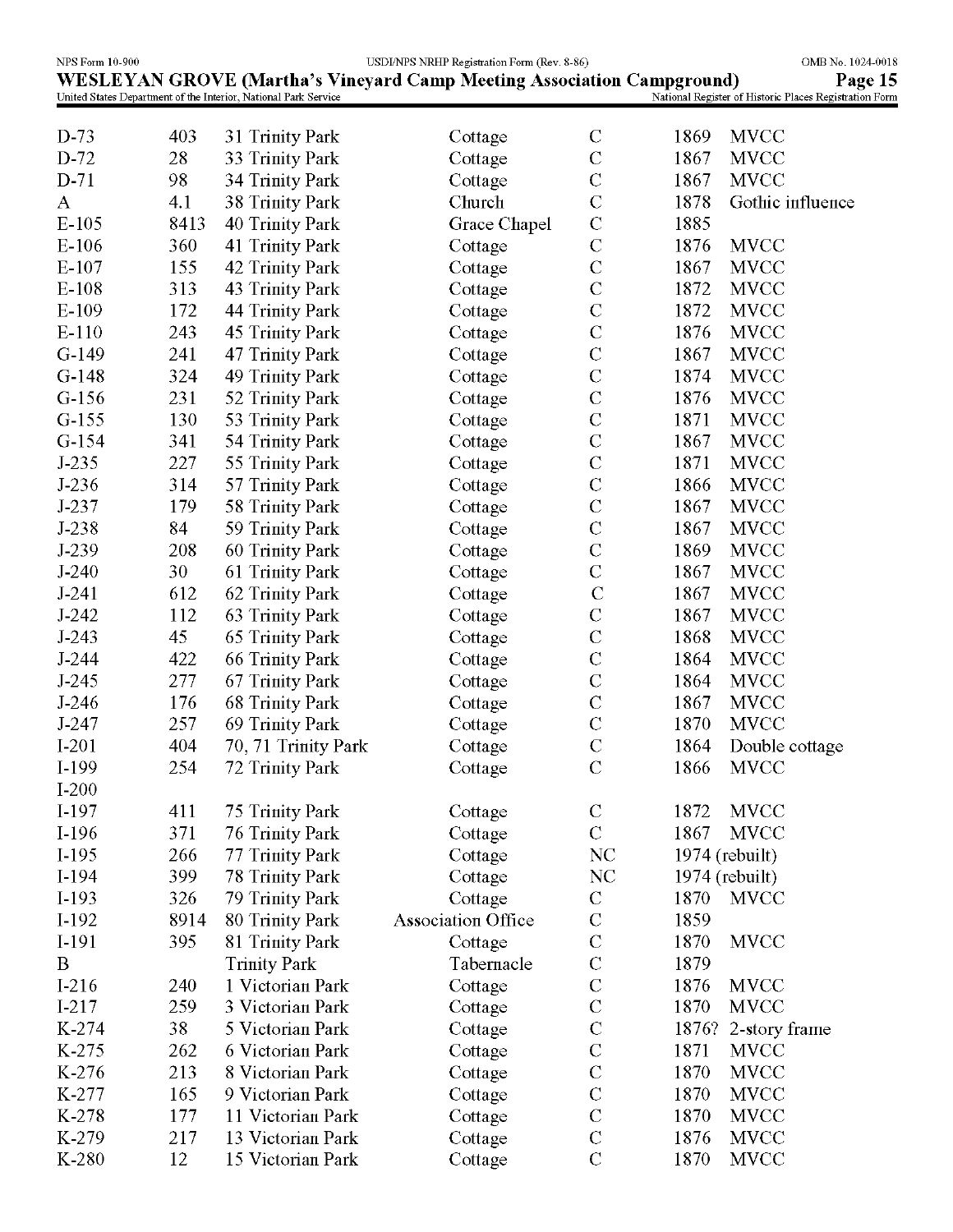| NPS Form 10-900 |                |                                                                               | USDI/NPS NRHP Registration Form (Rev. 8-86) |                |       | OMB No. 1024-0018                                      |
|-----------------|----------------|-------------------------------------------------------------------------------|---------------------------------------------|----------------|-------|--------------------------------------------------------|
|                 |                | <b>WESLEYAN GROVE (Martha's Vineyard Camp Meeting Association Campground)</b> |                                             |                |       | Page 16                                                |
|                 |                | United States Department of the Interior, National Park Service               |                                             |                |       | National Register of Historic Places Registration Form |
| K-281           | 362            | 16 Victorian Park                                                             | Cottage                                     | $\mathcal{C}$  | 1870  | <b>MVCC</b>                                            |
| K-282           | 327            | 18 Victorian Park                                                             | Cottage                                     | $\mathbf C$    | 1871  | <b>MVCC</b>                                            |
| K-283           | 8              | 19 Victorian Park                                                             | Cottage                                     | $\mathbf C$    | 1869  | <b>MVCC</b>                                            |
| K-284           | 47             | 22 Victorian Park                                                             | Cottage                                     | $\mathbf C$    | 1870  | <b>MVCC</b>                                            |
| K-285           | $\overline{2}$ | 24 Victorian Park                                                             | Cottage                                     | $\mathbf C$    | 1870  | <b>MVCC</b>                                            |
| K-286           | 169            | 26 Victorian Park                                                             | Cottage                                     | $\mathcal{C}$  | 1870  | <b>MVCC</b>                                            |
| H-190           | 65             | 27 Victorian Park                                                             | Cottage                                     | $\mathbf C$    | 1870  | <b>MVCC</b>                                            |
| H-189           | 410            | 30 Victorian Park                                                             | Cottage                                     | $\mathcal{C}$  | 1876  | 1-story MVCC                                           |
|                 |                |                                                                               |                                             |                |       |                                                        |
| $J-263$         | 182            | 7 Vincent Park                                                                | Cottage                                     | $\mathcal{C}$  | 1870  | Mansard Roof                                           |
| $J-262$         | 294            | 8 Vincent Park                                                                | Cottage                                     | $\mathbf C$    | 1867  | 1-story MVCC                                           |
| $J-268$         | 12             | 12 Vincent Park                                                               | Cottage                                     | $\mathbf C$    | 1880s | <b>MVCC</b>                                            |
| $J-269$         | 178            | 14 Vincent Park                                                               | Cottage                                     | $\mathcal{C}$  | 1873  | <b>MVCC</b>                                            |
|                 |                |                                                                               |                                             |                |       |                                                        |
| $E-125$         | 253            | 2 Wesleyan Grove                                                              | Cottage                                     | $\mathcal{C}$  | 1871  | <b>MVCC</b>                                            |
| $E-124$         | 330            | 3 Wesleyan Grove                                                              | Cottage                                     | $\mathcal{C}$  | 1880s | Gambrel Roof                                           |
| $E-123$         | 153            | 5 Wesleyan Grove                                                              | Cottage                                     | $\mathcal{C}$  | 1874  | Double cottage                                         |
|                 |                |                                                                               |                                             |                | 1867  |                                                        |
| E-122           | 111            | 6 Wesleyan Grove                                                              | Cottage                                     | $\mathcal{C}$  | 1876  | Gambrel Roof                                           |
| $E-121$         | 421            | 7 Wesleyan Grove                                                              | Cottage                                     | $\mathbf C$    | 1867  | <b>MVCC</b>                                            |
| E-119           | 100            | 8 Wesleyan Grove                                                              | Cottage                                     | $\mathcal{C}$  | 1868  | <b>MVCC</b>                                            |
| E-118           | 27             | 10 Wesleyan Grove                                                             | Cottage                                     | $\mathcal{C}$  | 1868  | <b>MVCC</b>                                            |
| E-93            | 152            | 11 Wesleyan Grove                                                             | Cottage                                     | $\mathcal{C}$  | 1869  | <b>MVCC</b>                                            |
| $E-93a$         | 141            | 12 Wesleyan Grove                                                             | Cottage                                     | $\mathcal{C}$  | 1875  | <b>MVCC</b>                                            |
| E-94            | 321            | 13 Wesleyan Grove                                                             | Cottage                                     | $\mathbf C$    | 1867  | <b>MVCC</b>                                            |
| E-95            | 426            | 14 Wesleyan Grove                                                             | Cottage                                     | $\mathbf C$    | 1880s | <b>MVCC</b>                                            |
| E-96            | 431            | 15 Wesleyan Grove                                                             | Cottage                                     | $\mathcal{C}$  | 1874  | <b>MVCC</b>                                            |
| E-97            | 114            | 16 Wesleyan Grove                                                             | Cottage                                     | $\overline{C}$ | 1866  | <b>MVCC</b>                                            |
| E-98            | 147            | 17 Wesleyan Grove                                                             | Cottage                                     | $\mathbf C$    | 1867  | <b>MVCC</b>                                            |
| E-99            | 355            | 18 Wesleyan Grove                                                             | Cottage                                     | $\mathbf C$    | 1867  | <b>MVCC</b>                                            |
| $E-100$         | 368            | 19 Wesleyan Grove                                                             | Cottage                                     | $\mathcal{C}$  | 1870  | <b>MVCC</b>                                            |
| $E-101$         | 408            | 20 Wesleyan Grove                                                             | Cottage                                     | $\mathbf C$    | 1875  | <b>MVCC</b>                                            |
| $E-102$         | 424            | 21 Wesleyan Grove                                                             | Cottage                                     | $\mathbf C$    | 1870  | <b>MVCC</b>                                            |
| $E-82a$         | 143            | 24 Wesleyan Grove                                                             | Cottage                                     | $\mathcal{C}$  | ş.    | <b>MVCC</b>                                            |
|                 |                |                                                                               |                                             |                |       |                                                        |
| $L-295$         | 361            | 5 West Clinton Avenue                                                         | Cottage                                     | $\mathcal{C}$  | 1871  | <b>MVCC</b>                                            |
| $L-296$         | 60             | 7 West Clinton Avenue                                                         | Cottage                                     | $\mathbf C$    | 1872  | <b>MVCC</b>                                            |
| L-297           | 137            | 9 West Clinton Avenue                                                         | Cottage                                     | $\mathbf C$    | 1871  | <b>MVCC</b>                                            |
| L-298           | 136            | 13 West Clinton Avenue                                                        | Cottage                                     | $\mathcal{C}$  | 1872  | Gambrel Roof                                           |
| $L-306$         | 17             | 16 West Clinton Avenue                                                        | Cottage                                     | $\mathcal{C}$  | 1871  | <b>MVCC</b>                                            |
| $L-305$         | 377            | 18 West Clinton Avenue                                                        | Cottage                                     | $\mathbf C$    | 1876? | <b>MVCC</b>                                            |
| L-299           | 72             | 21 West Clinton Avenue                                                        | Cottage                                     | $\mathcal{C}$  | 1871  | <b>MVCC</b>                                            |
| $L-304$         | 36             | 22 West Clinton Avenue                                                        | Cottage                                     | $\mathbf C$    | 1878  | <b>MVCC</b>                                            |
| $L-303$         | 55             | 24 West Clinton Avenue                                                        | Cottage                                     | $\mathcal{C}$  | 1872  | <b>MVCC</b>                                            |
| $L-300$         | 94             | 25 West Clinton Avenue                                                        |                                             | $\mathbf C$    | 1871  | 3-story building                                       |
| L-301           | 116            |                                                                               | Cottage                                     | $\mathcal{C}$  | 1873  | <b>MVCC</b>                                            |
|                 |                | 31, 33 West Clinton Avenue                                                    | Cottage                                     | $\mathbf C$    | 1872  | <b>MVCC</b>                                            |
| L-302           | 604            | 35 West Clinton Avenue                                                        | Cottage                                     |                |       |                                                        |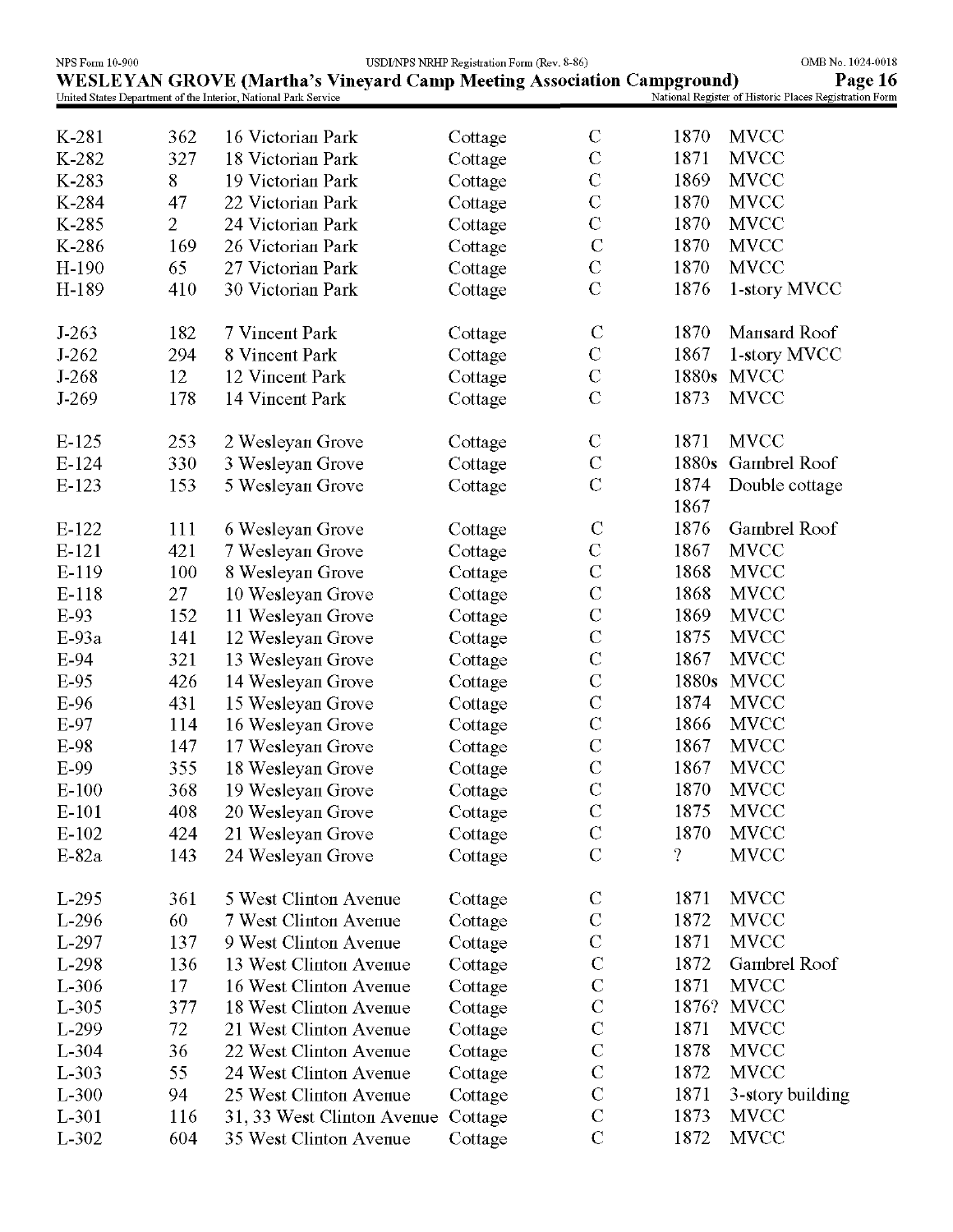## **8. STATEMENT OF SIGNIFICANCE**

Certifying official has considered the significance of this property in relation to other properties: Nationally: $X$  Statewide: Locally:

| Applicable National<br>Register Criteria: | $A\underline{X}B_C\underline{X}D$                                           |                                                                                                              |  |  |
|-------------------------------------------|-----------------------------------------------------------------------------|--------------------------------------------------------------------------------------------------------------|--|--|
| Criteria Considerations<br>(Exceptions):  |                                                                             | $A \underline{X}B$ <sub>_</sub> C_D_E_F_G_                                                                   |  |  |
| NHL Criteria:                             | $1$ and $4$                                                                 |                                                                                                              |  |  |
| NHL Exception:                            | 1                                                                           |                                                                                                              |  |  |
| $\text{NHL}$ Theme $(s)$ :                | II. Creating Social Institutions and Movements<br>3. religious institutions |                                                                                                              |  |  |
|                                           | III.                                                                        | <b>Expressing Cultural Values</b><br>5. architecture, landscape architecture, and urban design               |  |  |
| Areas of Significance:                    | Architecture, Community Planning, Religion                                  |                                                                                                              |  |  |
| Period(s) of Significance: 1835 - 1901    |                                                                             |                                                                                                              |  |  |
| <b>Significant Dates:</b>                 | 1835, 1859, 1868, 1879, 1885, 1901                                          |                                                                                                              |  |  |
| Significant Person $(s)$ :                |                                                                             |                                                                                                              |  |  |
| Cultural Affiliation:                     | N/A                                                                         |                                                                                                              |  |  |
| Architect/Builder:                        | J. W. Hoyt (Tabernacle)                                                     |                                                                                                              |  |  |
| Historic Contexts:                        | XXXI.                                                                       | Social and Humanitarian Movements<br>A. Communitarianism and Utopianism<br>Architecture<br>E. Gothic Revival |  |  |
|                                           | XVI.                                                                        |                                                                                                              |  |  |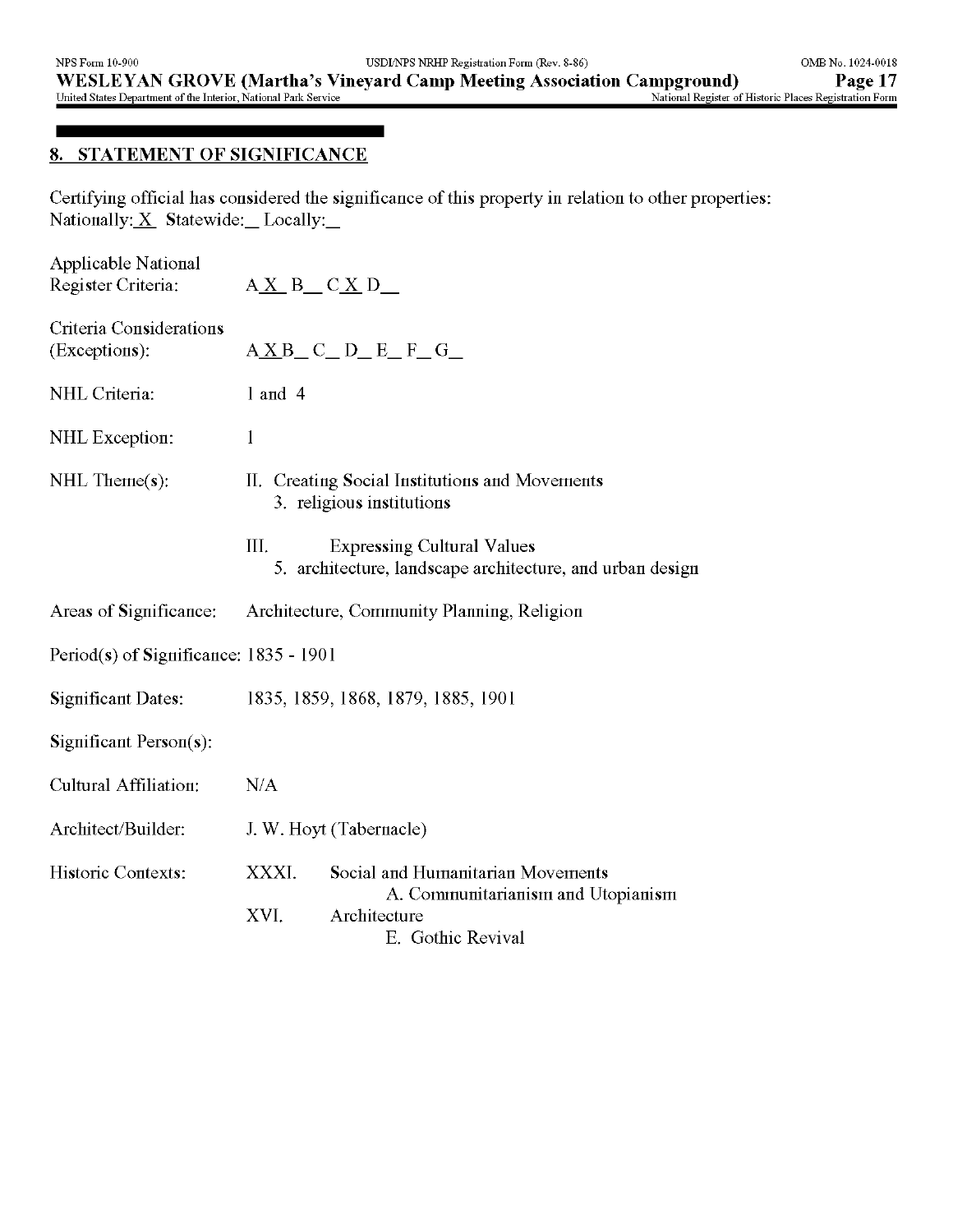## **State Significance of Property, and Justify Criteria, Criteria Considerations, and Areas and Periods of Significance Noted Above.**

The Martha's Vineyard Camp Meeting Association (MVCMA), formerly known as "Wesleyan Grove," is nationally significant under Criteria 1 and 4 because of its historic connection with the great religious "camp meeting" movement of the early nineteenth century and the architectural style that developed here. Wesleyan Grove had a leadership position in establishing the community form for permanent camp meetings and resorts, and the unusual layout of its grounds was emulated and used as a model at many post-Civil War camp meeting sites. In addition, the new and original American architectural form of the "Martha's Vineyard" campground cottages, built between 1859-1880, was copied and expanded upon at later  $19<sup>th</sup>$  century camp meeting sites. Besides the many Martha's Vineyard cottages, one of the outstanding buildings within the district is the iron Tabernacle, erected in 1879. This building is one of the few remaining examples of an iron structure created in the late nineteenth century. The period of significance is from the year of the first camp meeting held at Wesleyan Grove in 1835 until 1901, the date of the last major structural change to the Tabernacle building, the major centerpiece of the community.

Adding to the national significance is the fact that it was at Wesleyan Grove that the only substantial recorded history, in published book form, of any American camp meeting was written by its first secretary, Hebron Vincent, from 1835 to 1869. Much of what we know about the camp meeting phenomenon and its growth comes from this documented source.

## **WESLEYAN GROVE AND ITS DEVELOPMENT AS A CAMP MEETING**

The idea of holding camp meetings for religious purposes was an American phenomenon. The camp meeting, first introduced early in the nineteenth century in the state of Kentucky by the Presbyterians, with Baptists and Methodists taking part, was basically an open air revival which lasted several days. Those who came and participated had to eat and sleep at the site because they were usually far from their homes, therefore a camp aspect developed. The Presbyterians and Baptists soon withdrew from the religious practice of camp meetings, leaving it to the Methodists, who embraced it with religious fervor. Within a few years of its beginnings around 1800, the camp meeting had spread very rapidly all over the western frontier and into the South and New England via the Methodist circuit riders. These itinerant preachers held small woodland revivals on temporarily-leased lots. The living conditions were primitive. People slept in society or church tents with straw spread on the ground or on board floors with a blanket placed over them. The food was prepared a week in advance. The people brought what they needed with them and took everything away when they left. The camp meeting lasted for about a week, usually from Monday to Saturday sometime during the month of August. By the middle of the nineteenth century the camp meeting sites had become more permanently established in some locations. $<sup>1</sup>$ </sup>

The Martha's Vineyard Camp Meeting Association (MVCMA) grew directly out of this religious camp meeting movement and was a leader in establishing the community form of permanent camp meeting grounds. The Vineyard's first camp meeting was held at West Chop in 1827 and was led by Rev. "Reformation John" Adams. Jeremiah Pease, a citizen of Edgartown and a staunch follower of Rev. Adams, was directly responsible for the first camp meeting at Wesleyan Grove, which led to the eventual establishment of the MVCMA. He chose the site to serve as a regional camp meeting for Martha's Vineyard, Nantucket, and the adjacent areas of Cape Cod

<sup>1</sup> Weiss, Ellen, *City in the Woods: The Life and Design of an American Camp Meeting on Martha's Vineyard.* New York, NY: Oxford University Press, 1987, 3.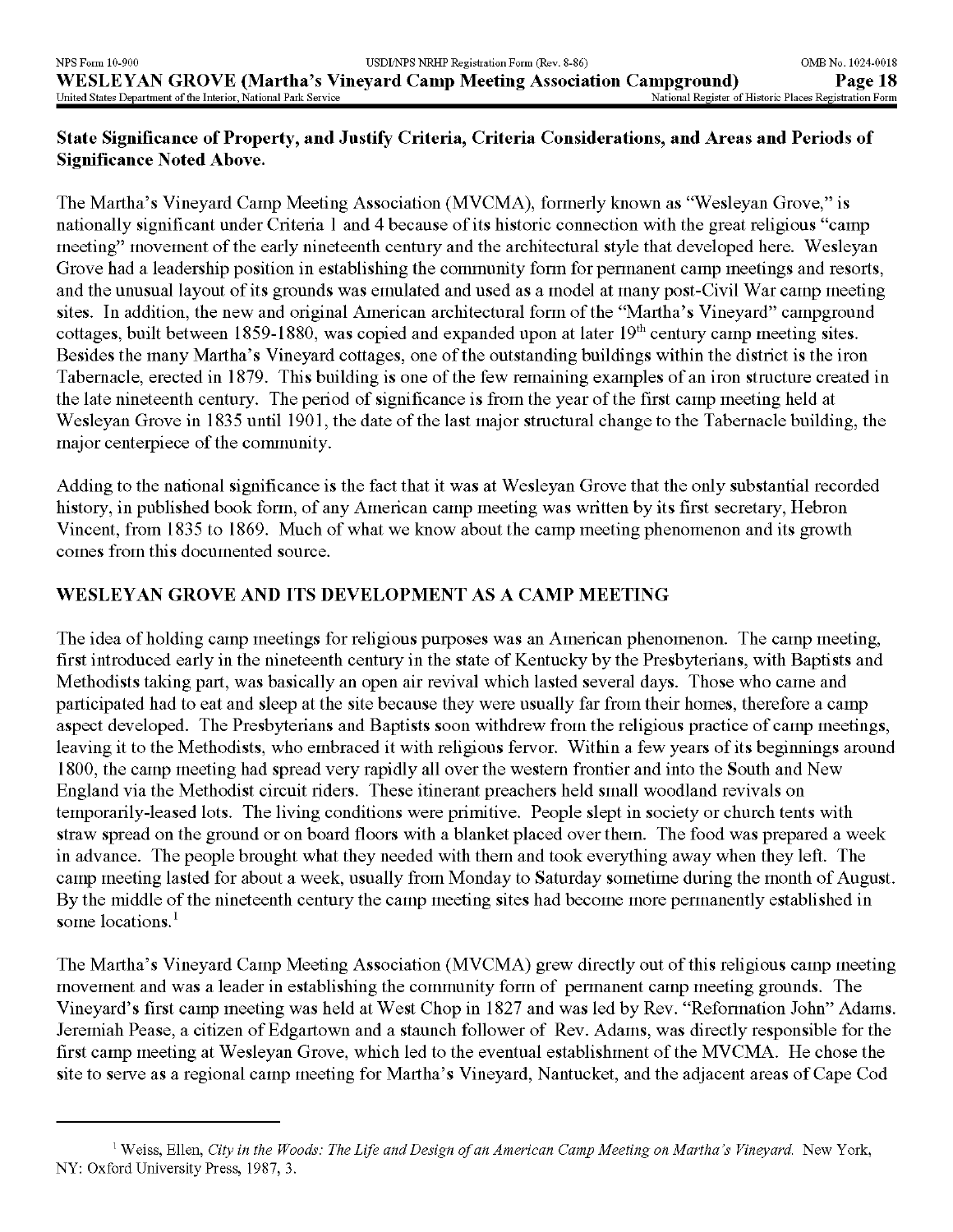and southeastern Massachusetts. At the end of the first Wesleyan Grove meeting in 1835, money was raised to purchase the lumber used for the benches and preachers' stand, and the decision was made to keep this nowsacred spot as a permanent one. With the exception of 1845, this site has been used for religious and community purposes annually ever since.

The 1835 site was cleared of underbrush and a driftwood shed was erected for the preachers with a stand built onto its front to serve as a pulpit. In front of the stand was the usual arrangement of a temporary altar, with a railing that enclosed a space of about 25 feet by 12 feet. Benches were provided for singers during the preaching service and also served as a place for penitent sinners to gather. Beyond the altar were backless board benches for the participants, and beyond them, arranged in a semi-circle, were the nine society, or church tents.

In the early days of the camp meeting at Martha's Vineyard, shouts of "Hallelujah!" "Hosanna!" "Praise the Lord!" and "Amen!" could be heard throughout the grounds. Fiery orators held the attention of throngs. The early camp meetings at Wesleyan Grove were good examples of classic revivals emulated by later camp meetings. The camp meeting was serious business and children were not in attendance. The meetings were dedicated to the salvation of human souls. For one week attendees concentrated on religion morning, noon, and night. Wesleyan Grove grew to be one of the largest and best known camp meetings of the mid-1800s, with 500 tents and as many as 20,000 people attending the Sabbath.

Until 1855 the camp meeting met for one week to ten days and was exclusively religious in purpose. But, between 1855 and 1865 the camp meetings began to change, taking on a more social character with less of the spiritual according to their critics. In the opinion of Hebron Vincent, the camp meeting secretary and chronicler, a large portion of both the ministry and the laity was as devoted and laborious as ever, and oftentime great numbers of sinners were saved. The camp meetings now lasted from one to three weeks and, while they were still religious in nature, they also permitted participants to benefit from the sea air, bathing, and pleasant social interaction. More and more family tents were established for greater domesticity. Children began to attend prayer and church meetings and families began to stay for longer periods of time. Commercial enterprises emerged to accommodate the needs of the many people. Transportation services were expanded and more wells were dug. The camp meeting at Martha's Vineyard was taking on the characteristics of an organized and well-run community, and was in fact becoming a summer resort. "The Massachusetts compound consciously united religion and recreation in a woodsy hideaway."2

During the 1860s Wesleyan Grove continued to develop in the manner established in the 1840s and 1850s: constant expansion fueled by a creative mix of heightened religious experience, human density, and nature. It became an institution. In 1860 Sirson B. Coffin proposed 11 articles of agreement for a Martha's Vineyard Camp-Meeting Association. Membership included the presiding elders of two Methodist districts from southeastern Massachusetts and Rhode Island, the ministers of participating churches, tent-masters of the society tents, and elected officers. The membership was to choose 15 Methodist laymen to serve as the finance committee, the Association's executive arm. Coffin had been disturbed by a trend away from the more religious meetings of the 1840s, and the finance committee was meant to relieve the leadership of administrative burdens so it could concentrate on the spiritual. Tents and cottages now had to be licensed. In June 1864, four laymen operating as trustees of the camp meeting purchased the grounds, 26 acres, for \$ 1,300, a sum raised from tent and cottage owners. Four years later the MVCMA was incorporated by an act of the

<sup>2</sup> Weiss, Ellen, *Bay View National Historic Landmark Nomination Form.* National Historic Landmark files, National Register, History and Education, Washington, DC, 1987, Section 8, pg. 2.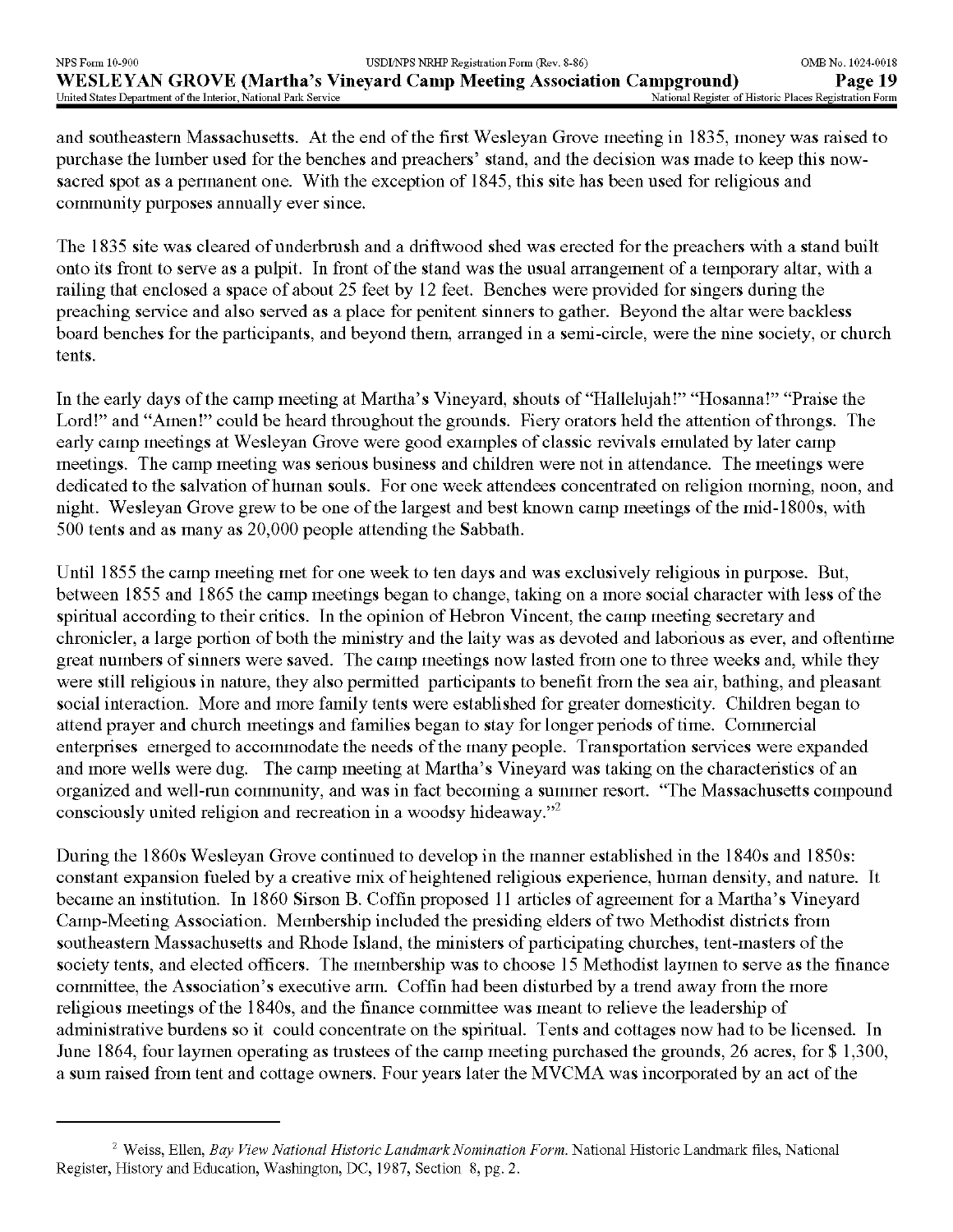Massachusetts legislature. In 1931, the MVCMA ceased to be a Methodist institution and became interdenominational.

Many people from the local community took part in the religious services and activities provided. In the early 1920s, Professor Warren P. Adams and sixty singers came to the camp meeting and have been credited with laying the foundation for the Wednesday night Community Sings, which were well-established by the mid-1930s. This was just the beginning of the many programs made available to the community over the years.

> "The Vineyard camp meeting, with its hundreds of tiny cottages on little tent lots and a variety of communal parks, was often seen as a Utopian social critique. Families in the 'charmed circle' around the preaching area banished feelings of isolation and anxiety, the causes of greed and selfishness in city life. Nature and experiential religion were the catalysts for a better, kinder society. All of this was uniquely American. Only in this big new land could a prosperous middle class create and maintain new communities based on a non-establishment religion and a wilderness experience of nature."3

Families continue to come to enjoy the combined atmosphere of a summer waterside resort and a religious setting reminiscent of that enjoyed by the early participants. During the summer season there are Sunday services held in the Tabernacle, Bible studies during the week under the "camp meeting tent" in Trinity Park, and children's weekly Camp Meeting in Grace Chapel. Additional Tabernacle programs include weekly community sings, a variety of concerts, graduations, and art shows.

Wesleyan Grove and the MVCMA were used as a model for many post-Civil War camp meetings. In referring to the Bay View (Michigan) (NHL, 1987) camp meeting, it was stated that, "Like Ocean Grove, New Jersey, or Fair Point camp meeting at Lake Chautauqua, New York, it was formed on the model of the pioneer permanent camp meeting at Martha's Vineyard, Massachusetts."4 Bay View's founding secretary, Reverend Seth Reed, had been a trustee of the Vineyard meeting.

Reverend Seth Reed, who had been associated with Wesleyan Grove in the 1860s, stated,

"And there, too, I became acquainted with and member of the Martha's Vineyard Camp-meeting which has been called the Mother of New England Camp-meetings, and the memory of those ministers I heard preach there will stay with me till I meet them again. Little did I think, when I first attended that meeting in 1860 and occupied a little tent, with my straw-bed upon the ground, and within a few feet of the first cottage ever built upon the ground, a little one-room cottage built of rough boards by old Dr. Frederick Upham, that in my day Martha's Vineyard Camp-ground would come to be the great beautiful Cottage City that it is, with its influence reaching across our continent."5

Hebron Vincent, a self-educated teacher, minister, attorney, and historian from Martha's Vineyard attended the first meeting in 1835 and was its secretary until his death in 1869. He wrote two detailed volumes, published in 1858 and 1869, about the camp meetings. These documents constitute the only substantial contemporary chronicle of any American camp meeting. In preface, Vincent insisted that he was writing about a place as well as an event and an institution. This sense of place, one "hallowed by a thousand Christian associations," forever reverberating with ancient gospel sermons, earnest prayers, "pathetic appeals to the unconverted, and

<sup>3</sup> Ibid., 3.

 $<sup>4</sup>$  Ibid., 2.</sup>

Reed, Seth, *The Story of My Life* (Cincinnati, OH: Jennings and Graham, 1914) 78.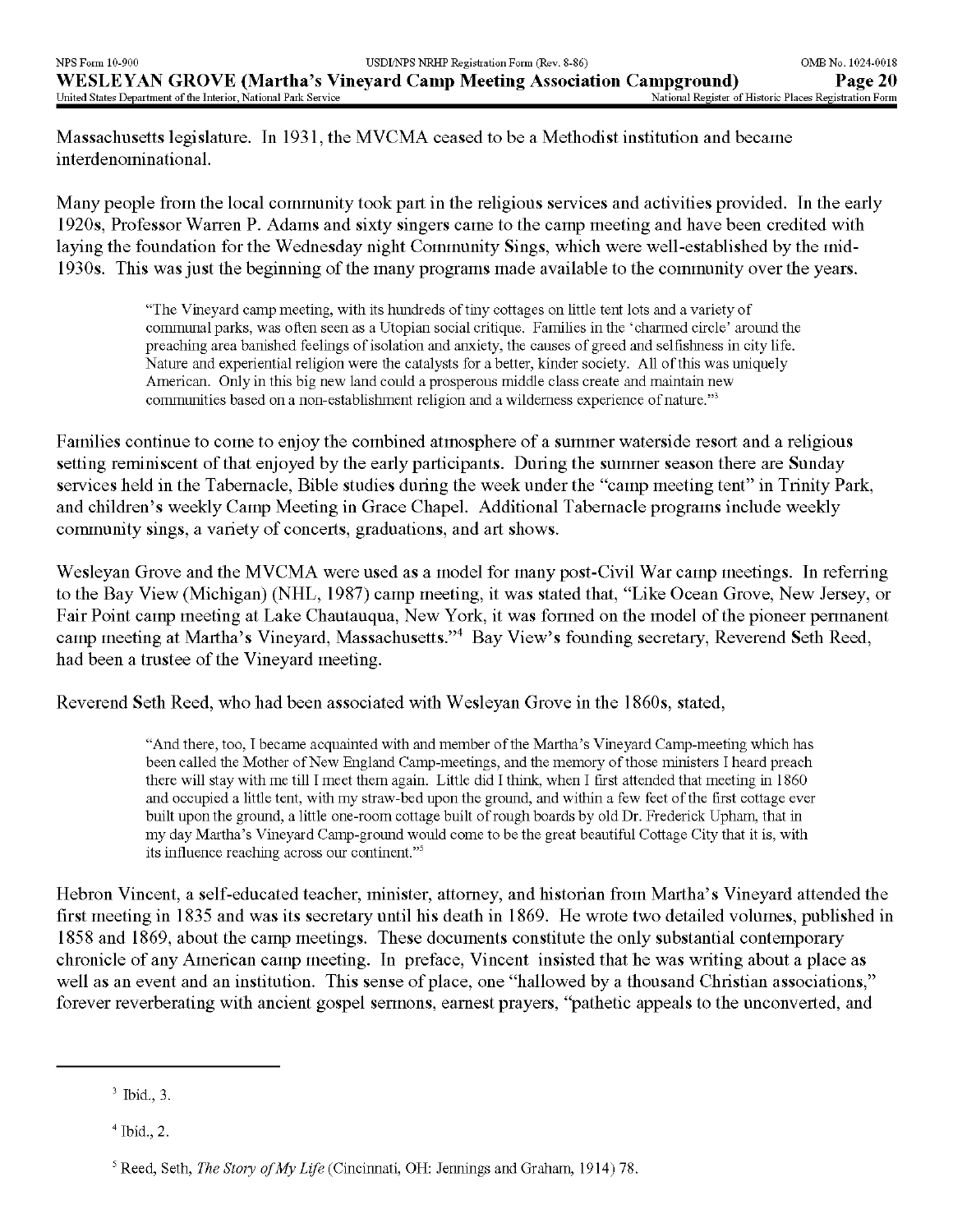exhilarating songs of praise," never leaves his prose.<sup>6</sup>

Hebron Vincent's history of the camp meeting at Wesleyan Grove during its first decade and a half (1835-1850) forces reconsideration of the generally accepted notion that camp-meeting fervor had waned by the end of the second decade of the century, leaving the events poised between controlled religious services and various recreational pursuits. He recorded many instances of the seriousness and the fervor of the worshipers during the middle and later decades.

As the camp meeting at Wesleyan Grove began to take on some aspects of a summer waterside resort, it was Vincent's opinion that in the 1840s constant growth and gradual institutionalization never overwhelmed the basic mix of nature, human warmth, singing, praying, and direct and simple evangelistic preaching.

By 1850 Vincent was defending the camp meeting's recreational spirit as a salubrious retreat from summer city ailments and for the fact that the "tired nature occasionally seeks repose from toil and strife of business."7 However, Vincent did emphasize that, "It would be a foolish Christian who used only the natural and recreational aspects of the grove and failed to avail himself of the greatest spiritual opportunity of his life."<sup>8</sup>

# **CAMP MEETING GROUND LAYOUT**

The location for the camp meeting campground on Martha's Vineyard was ideal. Success for the new meeting was aided by the fact that, for many, it was accessible only by water. The island isolation increased the feeling of other worldliness, and the Vineyard has always been known for its beauty.

The original one-half acre site was located in a 'Venerable grove of oaks" on land that was part of William Butler's sheep pasture in what was then the northern reaches of Edgartown township close to Nantucket Sound, and east of the road from the whaling port to the hamlet of Eastville on the Holmes Hole (now Vineyard Haven) harbor. The land sloped gently, embracing a freshwater lake and shelving into a white beach. Hebron Vincent describes the location as follows: "Such another spot could not be found on earth so nearly resembling Eden in its primeval beauty and loveliness."9 On his arrival, the famed abolitionist, Reverend Gilbert Haven, describes the location in a letter to his family as follows: "It certainly is the most perfect spot for a camp-meeting I ever saw, with fresh sea air, magnificent bathing in the real Atlantic outside Cape Cod, with a grove of small but thickly studded oaks, and the barrenest sand hills with salt grass and scrub oaks."10

The original layout of Wesleyan Grove was a simple formation of a circle enclosing the preaching area and the society or church tents. In 1859 a road, now known as Trinity Circle, was built encircling that area. In 1864 the Association purchased the 26 acres it had been renting. As the area continued to expand (additional grounds were purchased in 1866), it developed in an unusual radial pattern. In 1854 The Reverend B. W. Gorham published a guide for camp meetings titled, *Camp Meeting Manual, A Practical Book for the Camp Grounds,*

7 Ibid., 65.

8 Ibid., 82.

9 Ibid., 113.

<sup>10</sup> Prentice, George, *The Life of Gilbert Haven* (New York: Phillips and Hunt, 1883), 180.

*<sup>6</sup>*Vincent, Hebron, *History of the Wesleyan Grove Camp Meeting from the First Meeting Held There in 1835 to that of 1858*  (Boston: George C. Rand and Avery, 1858) 5.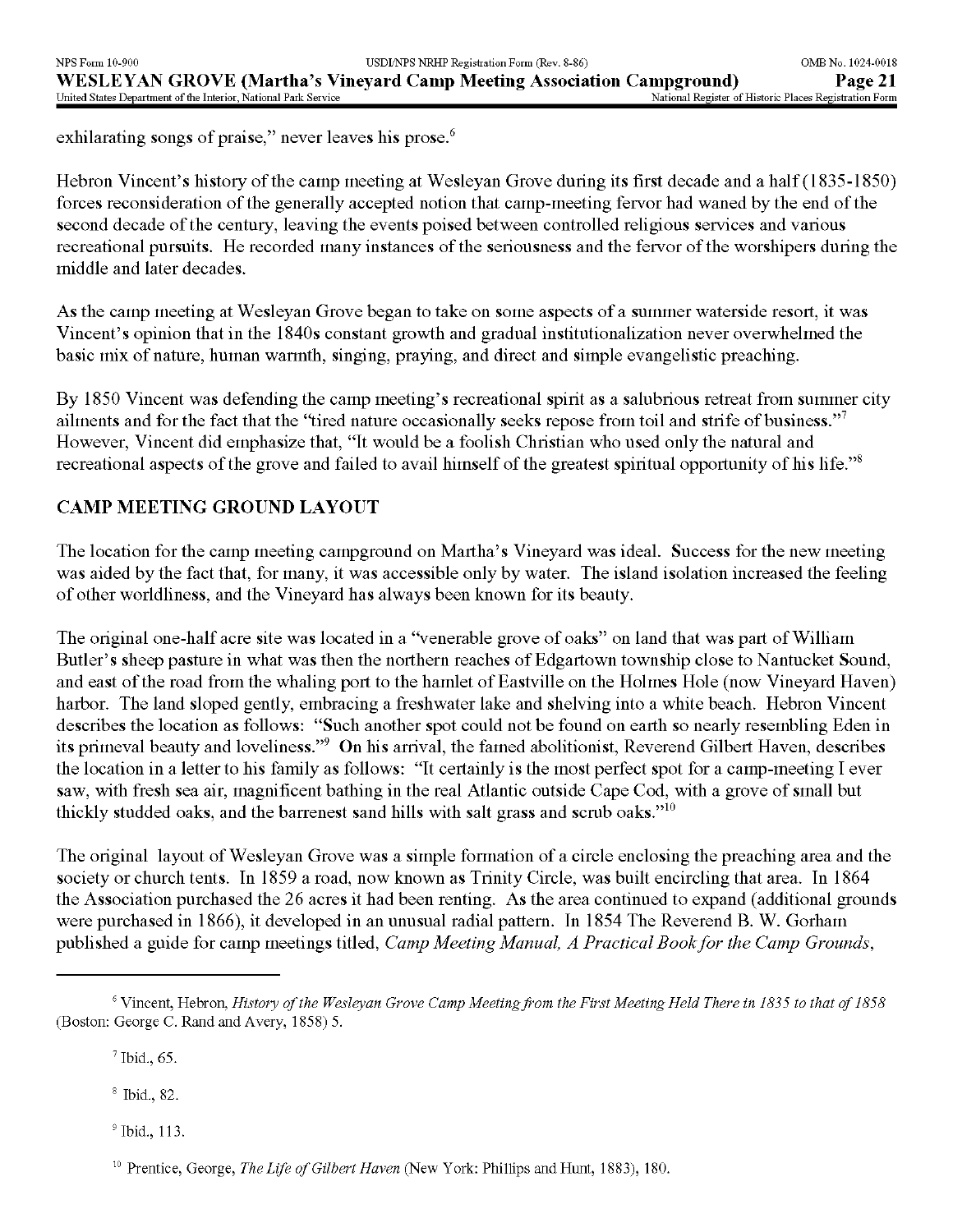which provided a guide to campground layout and a moving account of conversion and sanctification experiences. By the 1870s there were a number of campgrounds across the country with radial or wheel plans, the central circles reserved for preaching and the radiating spokes for family tents or cottages. Since Reverend B. W. Gorham's 1854 book listing guidelines for the physical form of pre-Civil War camp meetings never suggested anything so complex, it is possible that the form that evolved on the Vineyard was applied elsewhere, making the motif a testament to the primacy of Wesleyan Grove among post-Civil War permanent camp meetings. Round Lake campground (1869) near Troy, New York, had a radial plan and its founders had hired Sirson P. Coffin, Wesleyan Grove's superintendent, to help prepare the site. Gorham, himself a frequent Vineyard preacher, has been credited with the layout of a radial camp meeting at Manheim, Pennsylvania (1868). Wesleyan Grove was, however, even more complex because it was multicentric. Paths radiating from Trinity Circle lead to smaller parks, some in circular form, where groups of other tents had been located - County Street Park (now known as Wesleyan Grove), Forest Circle, Washington Park (now Victorian Park), Cottage Park, Crystal Park (now Vincent Park), Washington Avenue (now Butler Avenue), Rural Circle, and Clinton Avenue. The smaller circles, some surrounded by larger concentric circles, have in them small paths radiating to other circles or open spaces. The method of the grounds layout was an additive one of discrete neighborhood units, each built around small variously shaped parks, and scattered loosely on the land, as if without premeditation. The formal motif was established by small circles of tents and cottages in satellite or tangential relation to the enlarged radial-concentric main circle.

The final effect of this ultimately 34-acre development is remarkable. The layout of the MVCMA grounds remains almost exactly the same as when it was mapped by Richard L. Pease and John H. Mullin in 1873. Even today, without the revivals and the attendant throngs and with the loss of many cottages and tents, the grounds are distinct in their organization and character. They maintain their quality of being of another world even though they are now encapsulated in the later Victorian resort of Oak Bluffs.

Other camp meetings followed the lead of the camp meeting on Martha's Vineyard in choosing a location that provided a healthy climate and a peaceful environment for the benefit of the body and the soul. "Bay View's foundation indicates that at least some of the practical aspects of the Vineyard meeting were carefully cultivated. It was placed on a dramatic, forested site with healthful springs and a refreshing western breeze off the lake." Bay View's plan was a deliberately irregular exercise in picturesque land designed with curving streets and internal parks around the preaching space. Such planning at the time could be found only in cemeteries, a handful of suburbs and Wesleyan Grove. The founders of Bay View had spoken of, "the proposition ...to fit up the grounds with great care to encourage the erection of permanent cottages where families may spend the hot season in whole or in part, the same as Martha's Vineyard."<sup>11</sup>

The unique character of the MVCMA grounds, a heritage from a different era, has been wonderfully preserved by the many generations of cottage owners and by the Association itself. The boundaries are clearly defined, enough to move some to say that when they enter the grounds, they are entering another world.

## **NEW ARCHITECTURAL STYLE: THE CAMPGROUND COTTAGE**

Sometime around 1860 island carpenters invented what appears to be an original American building type -- the campground cottage, or, as it is often termed, the Martha's Vineyard Campground Cottage. This new type merged forms from tents (the broad central opening and the rectangular, front-gable mass derived from the tent

<sup>11</sup> Fennimore, Keith J., *The Heritage of Bay View 1875-1975: A Centennial History* (Grand Rapids, MI: Eerdmans Publishing Co., 1975), 15.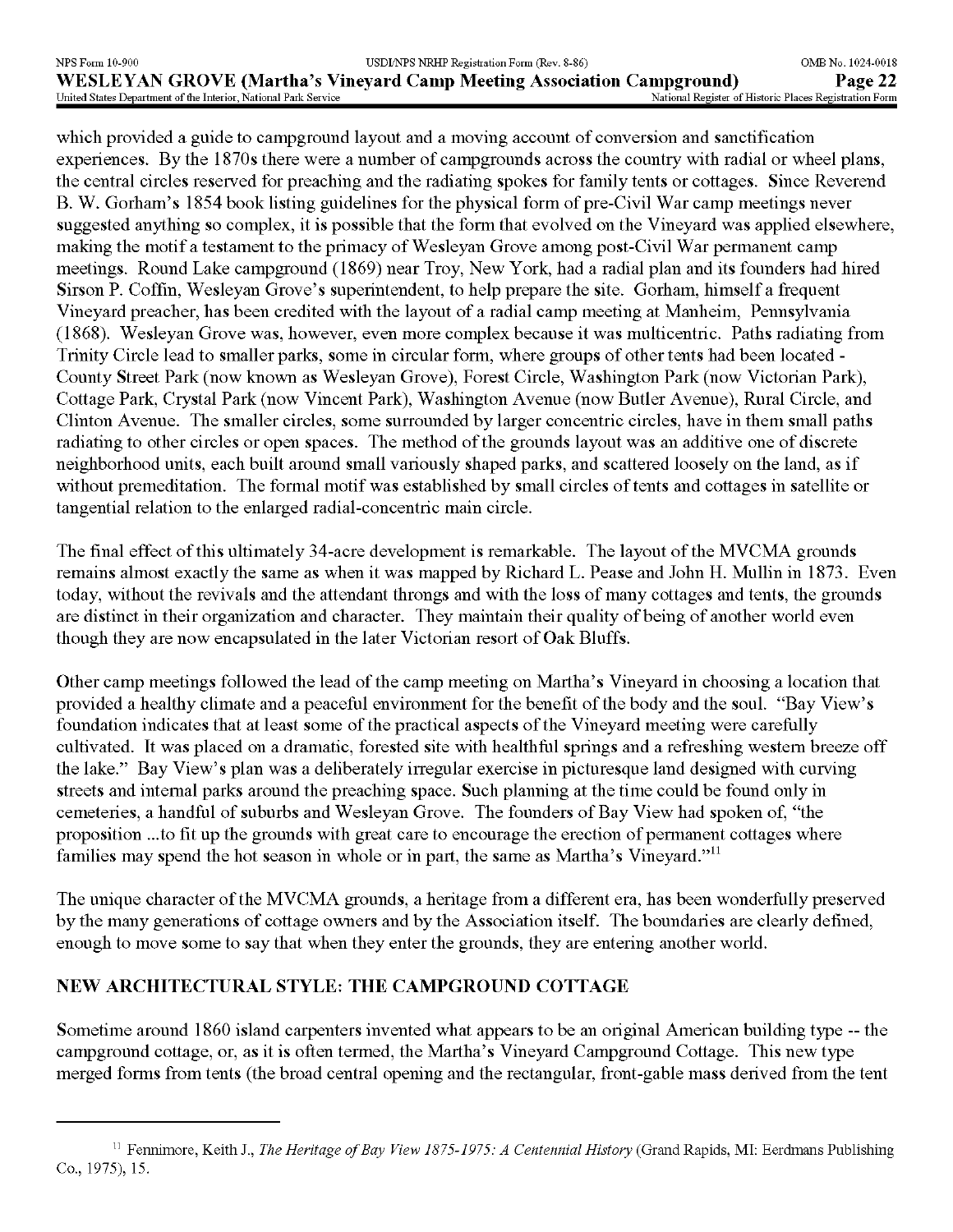platforms on which they were constructed); from the picturesque cottage tradition (the vertical boarding and jigsaw trim) as seen on the 1859 Mason-Lawton cottage (70 Trinity Park); and from churches (the round-arched Romanesque styling or ogive-arched Gothic styling of most of the cottages). Most Methodist churches from the mainland cities, from which the participants came, were Romanesque or Gothic revival in style. The architectural form is remarkable in its singularity in appearance and structure, and must be considered as an invention of local carpenters and thus not attributable to any one architect or architects.

Many formal aspects of the Martha's Vineyard Campground Cottages can be found at later religious campgrounds scattered from Maine to California, the imagery probably transmitted by stereoscopic photographs.

> Most post-Civil War camp meetings in the northern part of the country built variants of a special architectural form, the campground cottage, a building type which was invented at the most famous of these meetings, Wesleyan Grove on Martha's Vineyard, Massachusetts, Bay View's [Michigan] inspiration. The Martha's Vineyard campground cottage is a one-and-one-half-story, end-gable structure with a symmetrically placed double door and two lancet windows under a projecting balcony served by a second double door in the gable. The Vinyard cottages had pointed or round-arched tops to doors and windows, Gothic or Romanesque imagery derived from New England Methodist churches. <sup>12</sup>

Of the roughly 500 cottages shown in an 1880 bird's-eye view, 312 stand today. Some have been joined together to form larger cottages, some have been moved to other locations and some fell into disrepair and were torn down. The Martha's Vineyard campground cottage was imitated at many later sites such as Bay View, Michigan and Lakeside, Ohio, often with variations peculiar to each location.<sup>13</sup>

As David McCullough said when he presented the Bartholomew Gosnold Award for architectural preservation in September 2002, "Today, there are 312 cottages on 34 acres, wonderfully preserved. If an Association member from 1875 traveled forward in time to 2002 and toured the campgrounds, he or she would feel quite at home."

## **THE TABERNACLE BUILDING**

The year after Trinity Methodist Church was constructed, the Association built the wrought-iron Tabernacle, the most significant single building in the campground. The beautiful iron Tabernacle, which seats over 2,000, was designed and built in 1879 by John W. Hoyt of Springfield, Massachusetts. The building was completed in less than four months after the contract was signed.

The Tabernacle covers the original consecrated ground of 1835. By 1869 the attendees at the revival meetings needed more protection from the sun and rain because the large oaks that had attracted the founders 35 years before had begun to die. In that year the Association erected a mammoth canvas tent supported on tall poles. The tent proved unsatisfactory because of ventilation problems and a tendency to collapse in storms. In 1878 the Association solicited designs for a large wooden tabernacle -- a building of vast roofs, minimal supports

<sup>12</sup> Weiss, *Bay View National Historic Landmark Nomination Form,* section 7, 3.

<sup>13</sup> Weiss, Ellen, "Camp Meeting and Chautauqua" in *The Midwest in American Architecture,* ed. John S. Garner, 135-161 (Urbana: University of Illinois Press, 1991), 147; Kestle, James Alien, *This is Lakeside 1873-1973* (n.p., 1973), 41; *Lakeside National Register of Historic Places Registration Form,* Washington, DC: National Register of Historic Places files, National Register, History and Education, 2.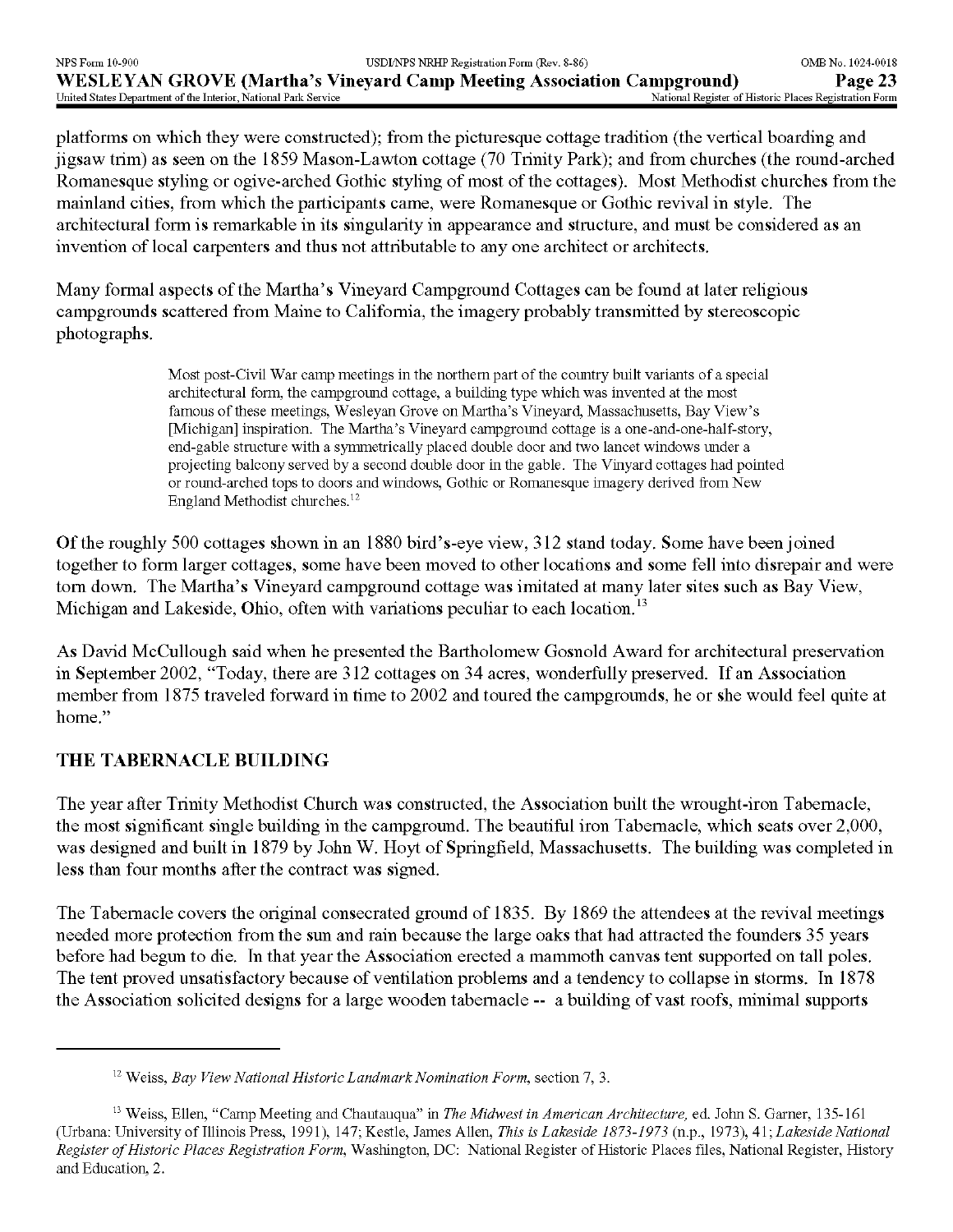and open sides -- to shelter the meeting. The plans it received, which were elaborate versions of the wooden tabernacles or "arbors" of southern camp meetings, proved too expensive to build. Campground resident John W. Hoyt solved the problem with a much cheaper wrought iron structure that was largely prefabricated and could be speedily erected on the uneven site. Hoyt's building is probably derived from southern tabernacles, bridge, or market hall construction and various structures that he could have seen at the Philadelphia Centennial of 1876. There was a renovation in 1901 when the east entrance tower was added and corrugated metal panels were replaced by wood that was covered with ornamental metal shingles. The original corrugated iron roof was replaced by wood in the late 1890s and by corrugated asbestos/cement in the 1930s without significantly altering the appearance of the building. Benches that had been built in 1846 and 1851, and were used on the same site when the only cover was the oak trees, were put in the building in time for the first service, July 26, 1879. They still remain in service today. Since there have been no major structural changes in the Tabernacle since 1901, that year has been designated as the interpretive period for the restoration, which is presently underway.

However, the Tabernacle's special place is not limited to its role in the religious and cultural history of the Island. The iron Tabernacle at Wesleyan Grove is an extraordinary nineteenth-century building, a product of the remarkable developments in architectural engineering during that time. The availability of new materials and construction processes allowed architects to create buildings with soaring lightness and beauty heretofore unknown and scarcely imagined. The MVCMA's Tabernacle is a fine example of this new freedom in design and expression for the architects of the era. It joins the tradition of such splendid achievements as the Crystal Palace in London (1851), the Eiffel Tower in Paris (1889) and many more modest buildings such as railway bridges, railway stations, market halls, and exhibition structures including those at the 1876 Centennial Exposition in Philadelphia.

The Tabernacle is still the center of the Campground and of the many religious and cultural programs of the MVCMA and has been since its construction. It differs very little in appearance from its original construction. Over the years it has become a center of activity for the citizens of Oak Bluffs and the island. It held the camp meetings of years past, and today church services are held there during the summer season. It is the largest venue on the Vineyard and is available to islanders for special functions such as lectures, school graduations, the All Island Art Show, weddings, and memorial services. With its excellent acoustics and beautiful setting, many musical groups, benefit performances, theater groups, choruses and even the Boston Pops Esplanade Orchestra find enthusiastic audiences in the Tabernacle.

Over the years the MVCMA has become increasingly interdenominational and ecumenical. While the MVCMA was established by Methodists, and, for much of its history, was governed by Methodists, it has always been an autonomous organization and was never formally affiliated with the New England Conference of the United Methodist Church. Historical records document the participation, in the congregation and in the pulpit, of many non-Methodists at the early camp meetings. Today, everyone is welcome and the rules governing the leaseholders are basically 'good neighbor' rules that are necessary because of the proximity of the cottages.

Visitors to the MVCMA grounds, with the Tabernacle located at its center, can learn about the historic connection with the religious camp meeting movement of the nineteenth century. They can view historic nineteenth-century artifacts at the MVCMA Cottage Museum. They can walk along the unique layout of concentric circles, with pathways radiating from circles to other circles and parks, that was used as a model for many post- Civil War camp meetings. They can see the many examples of the original architectural form of the "Martha's Vineyard Campground Cottages" that were copied and expanded upon at later camp meeting sites.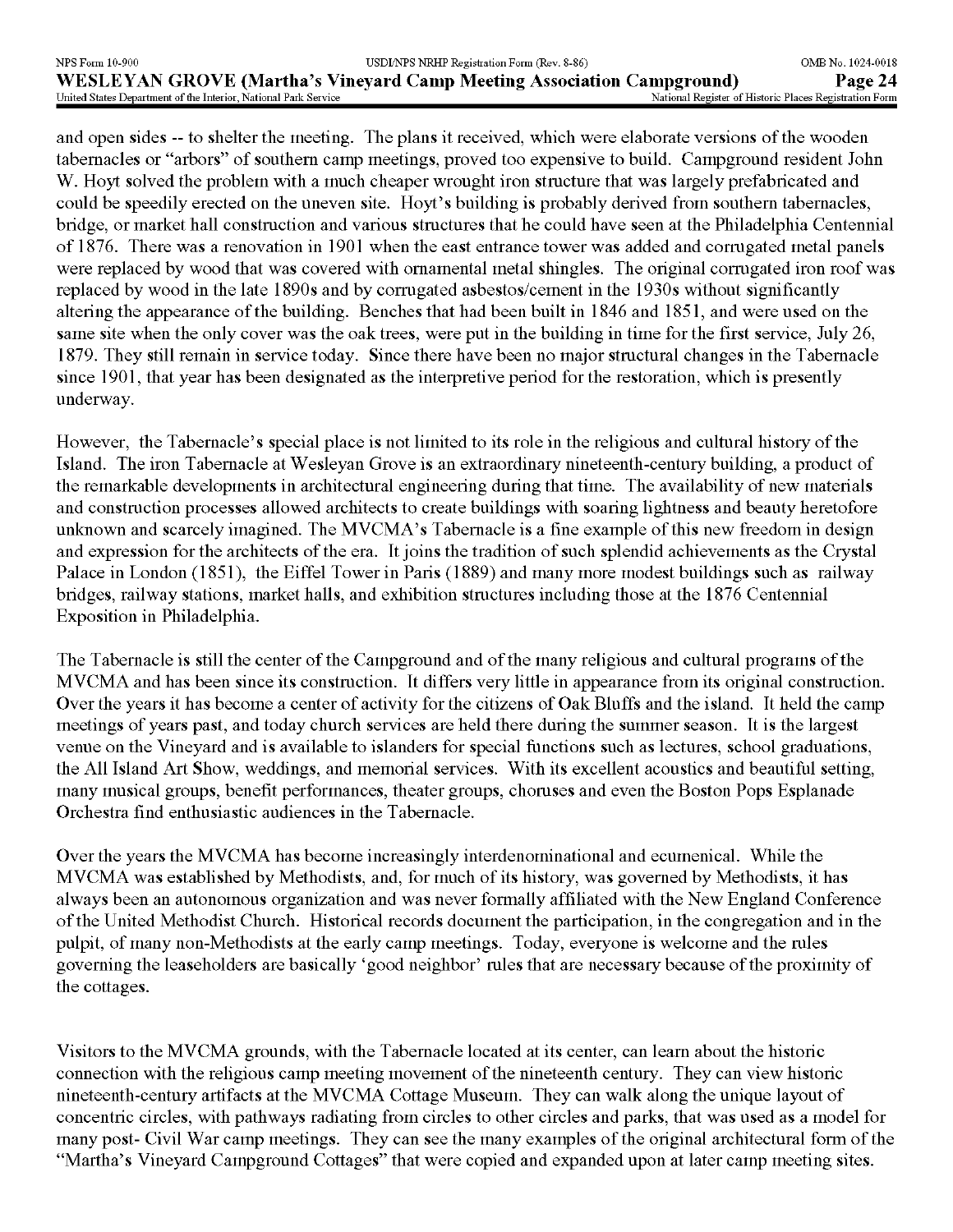Most importantly, they can attend events in the unique iron Tabernacle and recall a bygone era in American history.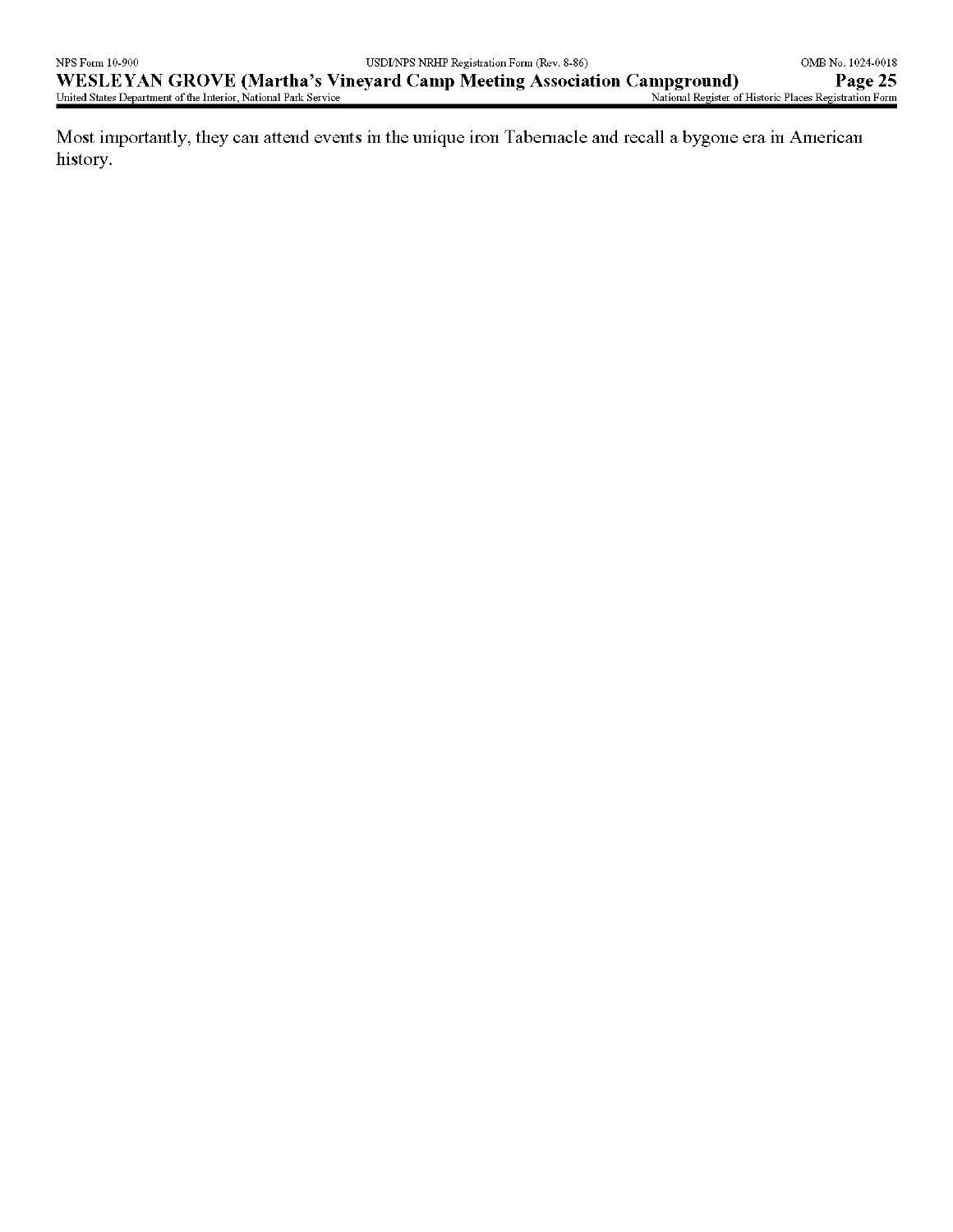#### **9. MAJOR BIBLIOGRAPHICAL REFERENCES**

- Bell, Wayne T. *Ocean Grove.* Charleston, SC: Arcadia Publishing, 2000.
- Banks, Charles E. *History of Martha's Vineyard.* Boston: George H. Dean, 1911.
- Corsiglia, Betsy and Mary-Jean Miner. *Unbroken Circles The Campground of Martha's Vineyard.* Jaffrey, NH: David R. Goodine, 2000.
- Dagnall, Sally W. *Martha's Vineyard Camp Meeting Association, 1835 -1985.* Oak Bluffs: The Association, 1984.
- Fennimore, Keith J. *The Heritage of Bay View, 1875-1975: A Centennial History.* Grand Rapids, MI: Eerdmans Publishing Co., 1975.
- Gorham, B. W. *Camp Meeting Manual: A Practical Book for the Camp Ground.* Boston: H. V. Degen, 1854
- Hough, Henry Beetle. *Martha's Vineyard, Summer Resort.* Rutland, VT: The Tuttle Publishing Co., 1936.
- Hough, Henry Beetle. *Martha's Vineyard Summer Resort After 100 Years.* Rutland, VT: Academy Books, 1966.
- Kennedy, Hugh. *Fifty Years of Bay View.* Bay View, MI: The Association, 1925.
- Kestle, James Alien. *This Is Lakeside 1873 -1973.* N.p., 1973.
- LeBaron, Ira W. *The Campground at Martha's Vineyard.* Nashville: Parthenon Press, 1958.
- Ligibel, Ted J. *Lakeside National Register of Historic Places Nomination Form.* Washington, DC: National Register of Historic Places files, National Register, History and Education, 1982.
- Lobeck, A. K. *A Brief History of Martha's Vineyard Camp-Meeting Association.* Oak Bluffs: Martha's Vineyard Camp Meeting Association, 1956.
- Prentice, George. *The Life of Gilbert Haven.* New York: Phillips and Hunt, 1883.
- Reed, Seth. *The Story of My Life.* Cincinnati: Jennings and Graham, 1914.
- Shepard, O. L. *The Story of Lakeside.* Lakeside, OH: The Association, 1923.
- Stoddard, Chris. *A Centennial History of Cottage City.* Oak Bluffs: Oak Bluffs Historical Commission, 1981.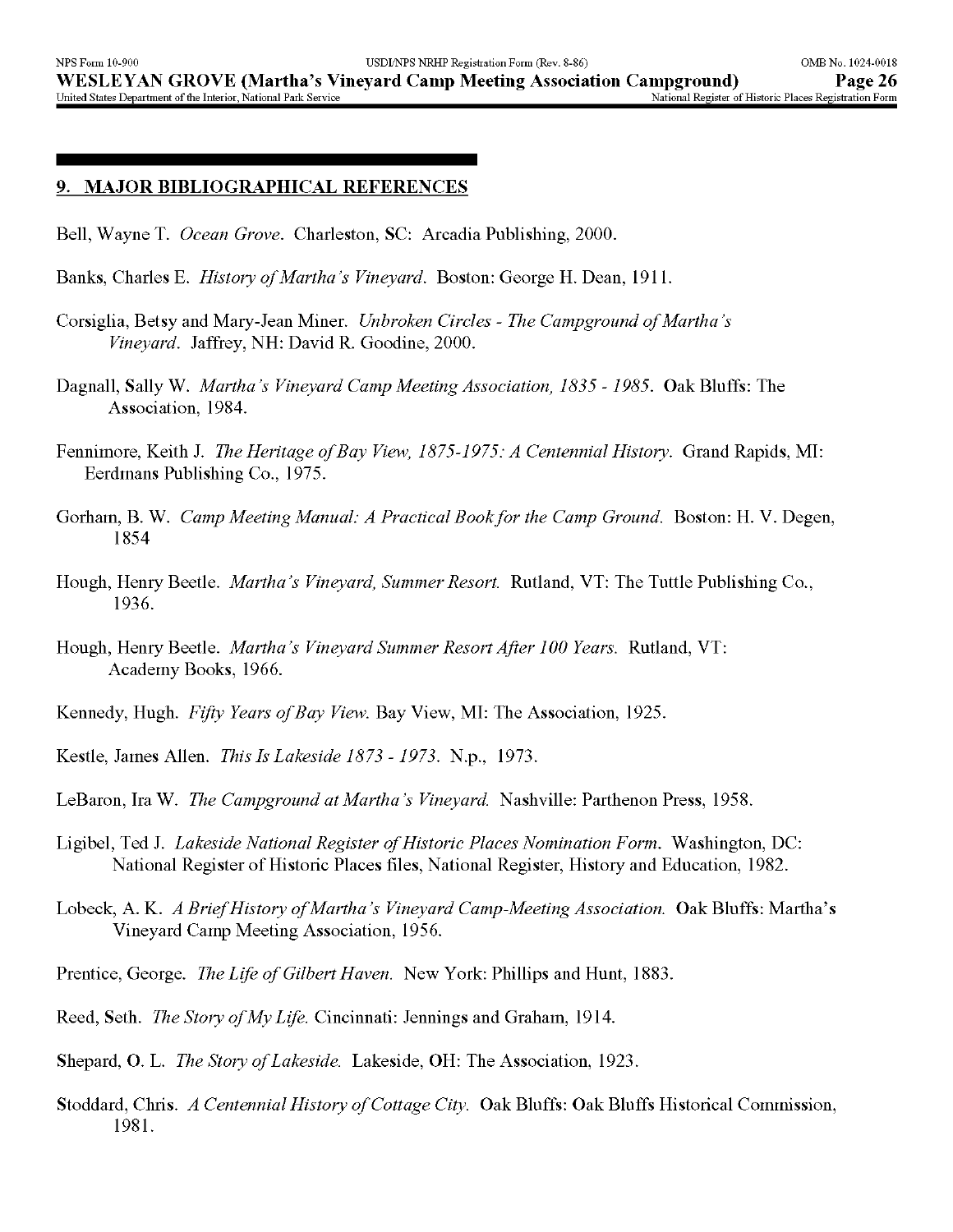Vincent, Hebron. *A History of the Camp Meeting and Grounds at Wesleyan Grove, Martha's Vineyard, for the Eleven Years Ending with the Meeting of 1869.* Boston: Lee and Shepard, 1870.

\_\_\_\_\_\_. *History of the Wesleyan Grove Camp Meeting from the First Meeting Held There in 1835 to That of 1858.* Boston: George C. Rand and Avery, 1858.

- Weeks, John A. *Beneath the Beeches.* Grand Rapids: Eerdmans Printing Co., 2000
- Weiss, Ellen. "Bay View, Michigan: "Camp Meeting and Chautauqua," *The Midwest in American Architecture,* edited by John S. Garner, 135-161. Urbana: University of Illinois Press, 1991.

\_\_\_\_\_\_. *Bay View National Historic Landmark Nomination.* Washington, DC: National Historic Landmark files, National Register, History and Education, 1987.

\_. *City In the Woods: The Life and Design of an American Camp Meeting on Martha's Vineyard.* New York: Oxford University Press, 1987.

- \_. "The Iron Tabernacle at Wesleyan Grove." *The Dukes County Intelligencer 21* (1979): 3- 14.
	- \_\_\_\_. "The Wesleyan Grove Campground." *Architecture Plus* 1 (November 1973): 44-49.
- 'The Wesleyan Grove Campground Some Old Photographs." *The Dukes County Intelligencer*  8, No. 2(1966).

Previous documentation on file (NPS):

- Preliminary Determination of Individual Listing (36 CFR 67) has been requested.
- X Previously Listed in the National Register.
- \_ Previously Determined Eligible by the National Register.
- \_ Designated a National Historic Landmark.
- \_ Recorded by Historic American Buildings Survey: #
- \_ Recorded by Historic American Engineering Record: #

Primary Location of Additional Data:

- X State Historic Preservation Office
- \_ Other State Agency
- \_ Federal Agency
- $X$  Local Government (Town Hall Oak Bluffs, MA 02557)
- University
- \_ Other (Specify Repository):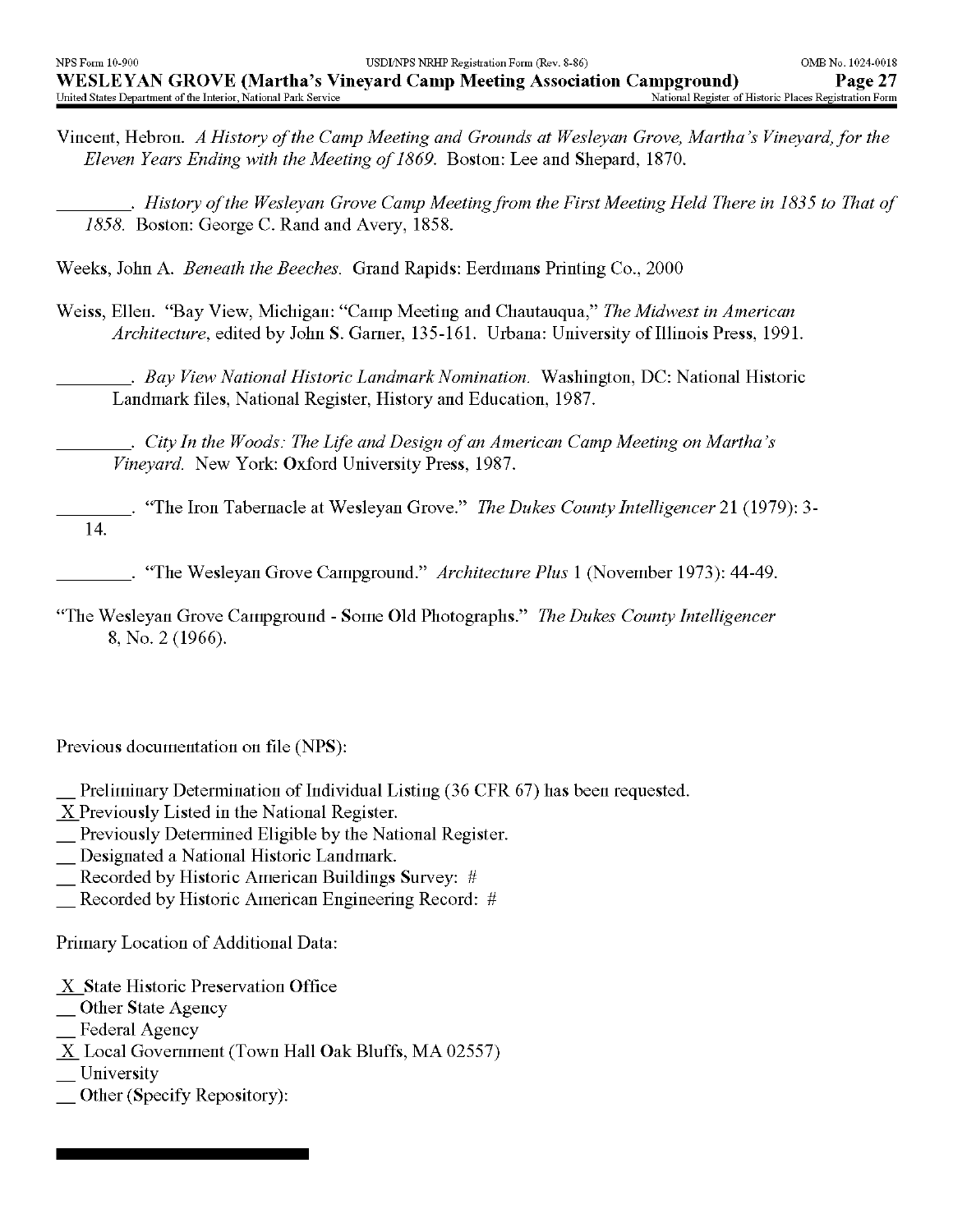#### **10. GEOGRAPHICAL DATA**

Acreage of Property: 34 acres

| UTM References: | Zone | <b>Easting</b> | Northing |
|-----------------|------|----------------|----------|
| А               | 10   | 369850         | 4590480  |
| R               | 19   | 369660         | 4589950  |
| $\subset$       | 19   | 369360         | 4589820  |
| D               | 10   | 369360         | 4590190  |
| E,              | 10   | 369560         | 4590470  |

Verbal Boundary Description:

Boundaries are indicated on the accompanying base map titled: Plan of the Camp Grounds Martha's Vineyard Mass, From the Original Surveys made by Richard L. Pease and John H. Mullin July, 1873

Boundary Justification:

The boundaries include the property owned by the Martha's Vineyard Camp Meeting Association in 1873 and which maintain historic integrity today.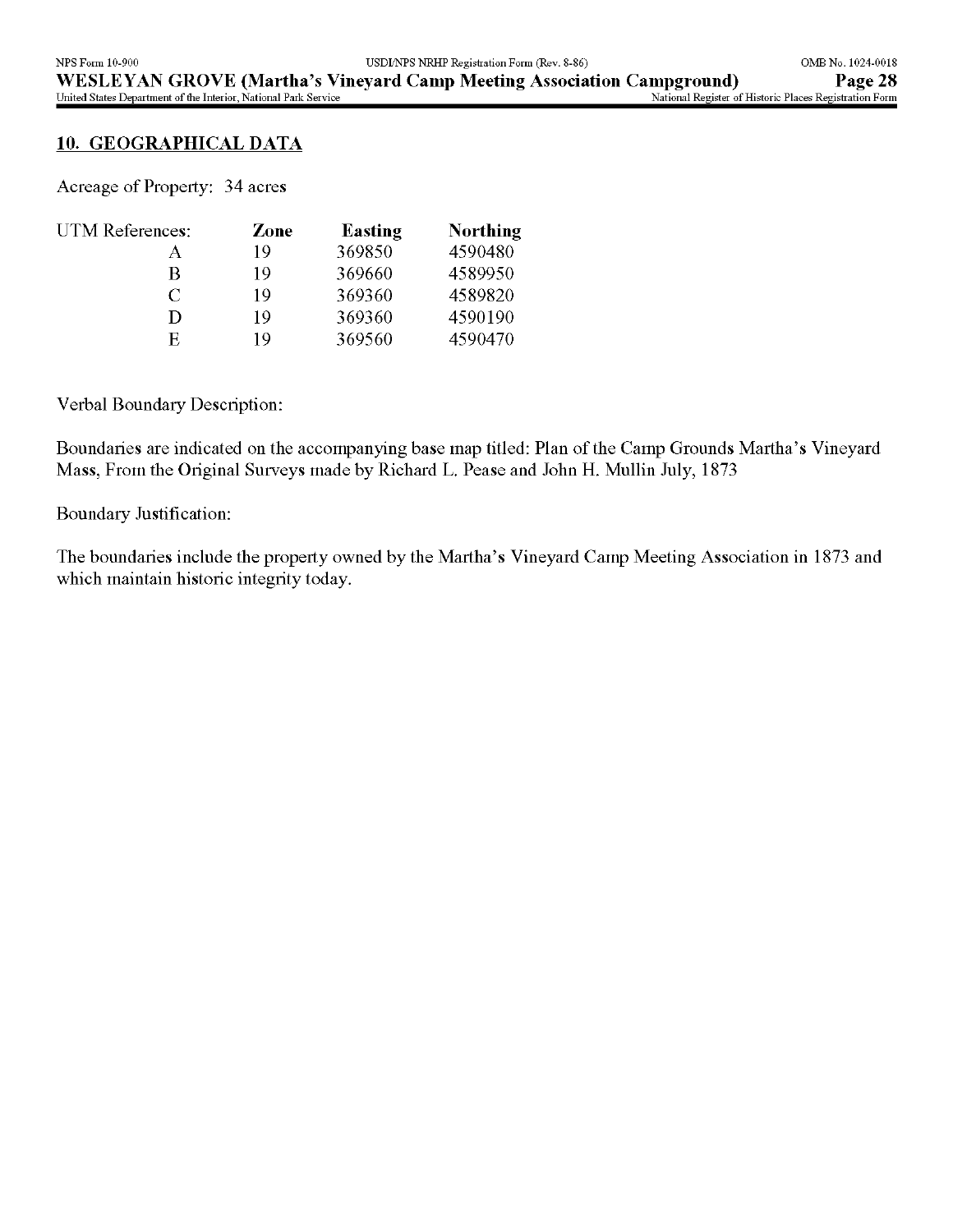## **11. FORM PREPARED BY**

| Name/Title: | Russell E. Dagnall, President, MVCMA<br>Sally W. Dagnall, MVCMA Historian<br>Ellen B. Weiss, Architectural Historian                            |
|-------------|-------------------------------------------------------------------------------------------------------------------------------------------------|
| Address:    | P.O. Box 367<br>Oak Bluffs, MA 02557                                                                                                            |
| Telephone:  | 508-693-9595 (May through September)<br>330-633-1962 (October through April)                                                                    |
| Date:       | September 3, 2002                                                                                                                               |
| Edited by:  | Carolyn Pitts and Patty Henry<br>National Park Service<br>National Historic Landmarks Survey<br>1849 C St., N.W. (2280)<br>Washington, DC 20240 |
| Telephone:  | $(215)$ 597-8875 and $(202)$ 354-2216                                                                                                           |

## DESIGNATED A NATIONAL HISTORIC LANDMARK April 05, 2005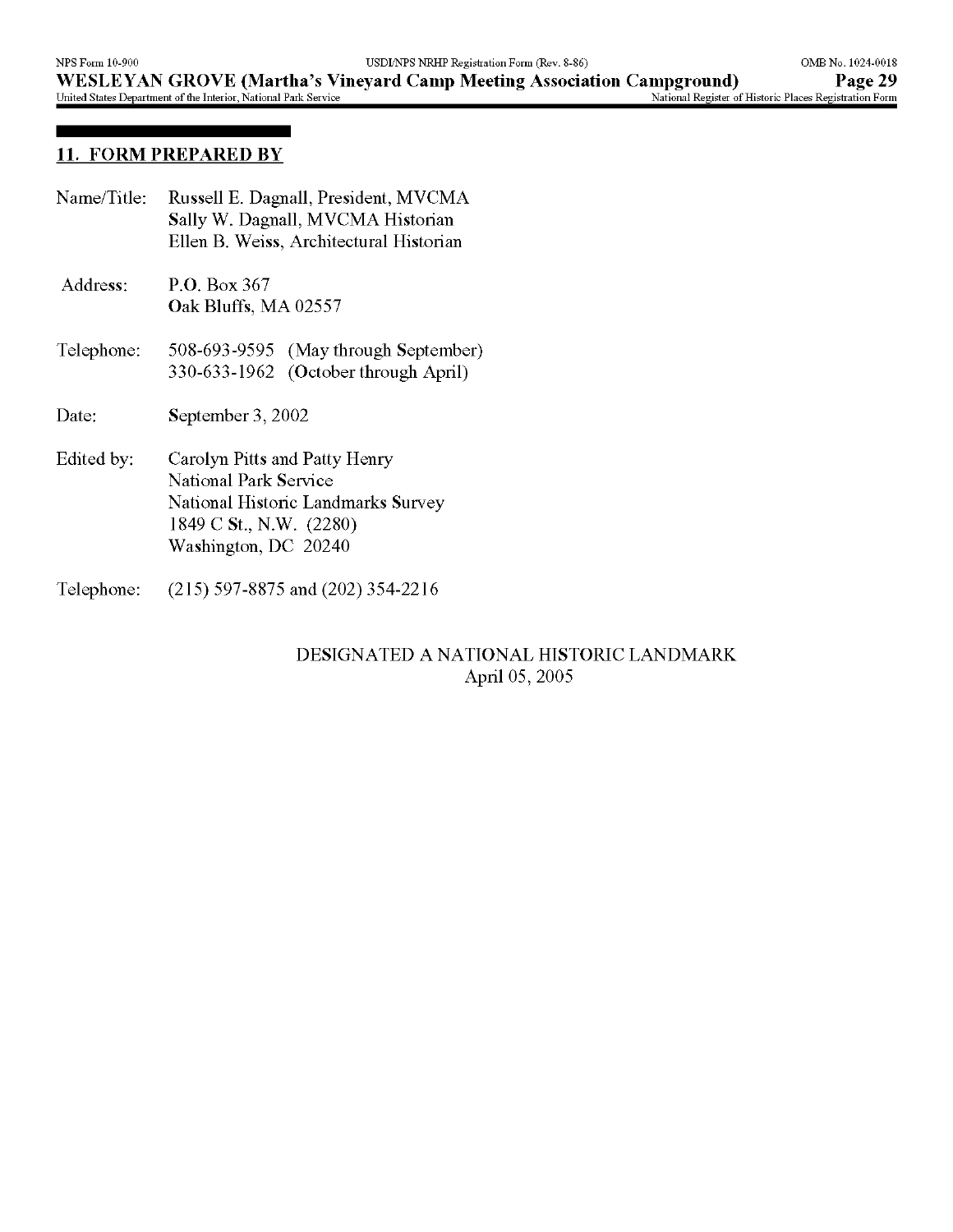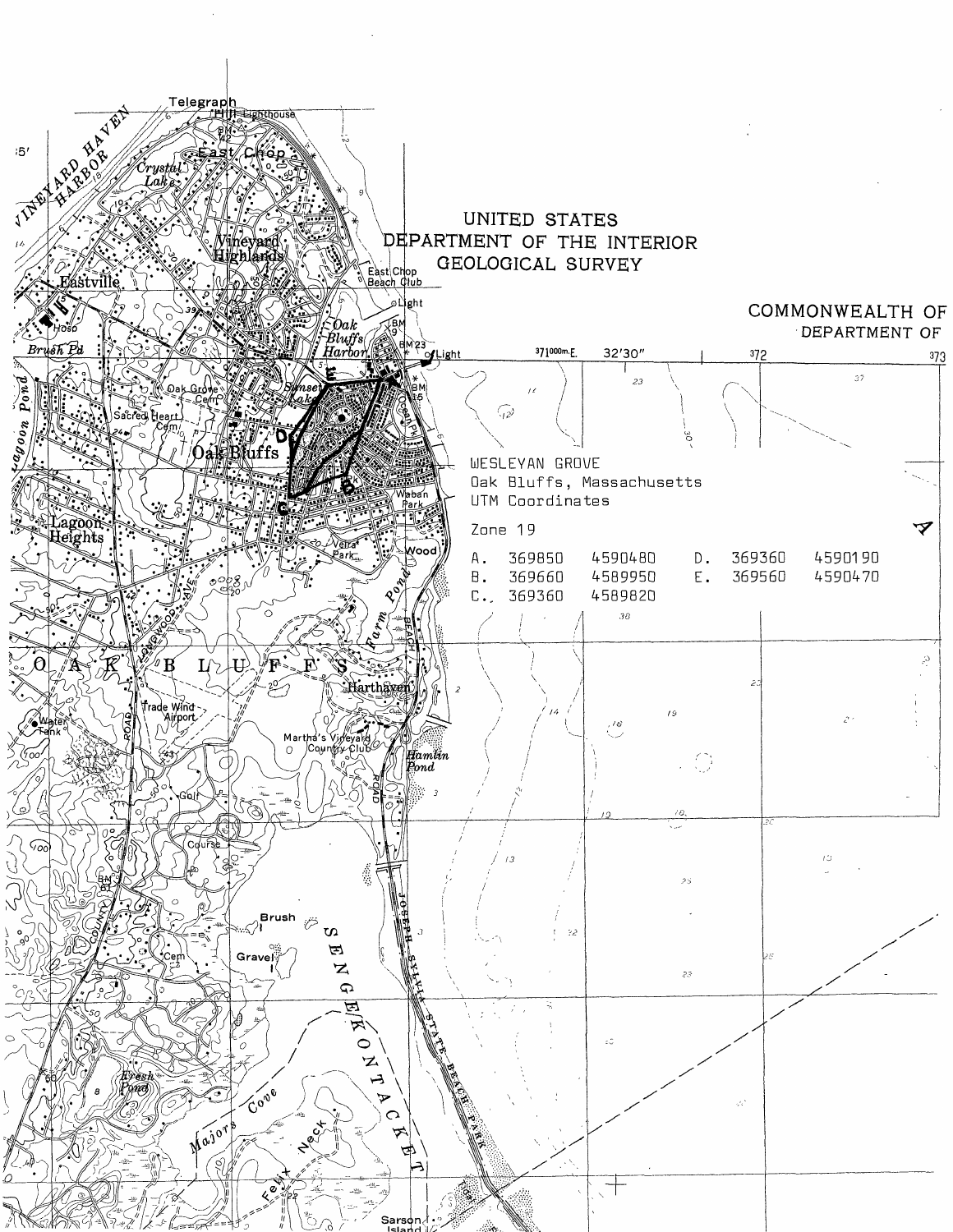

١O٨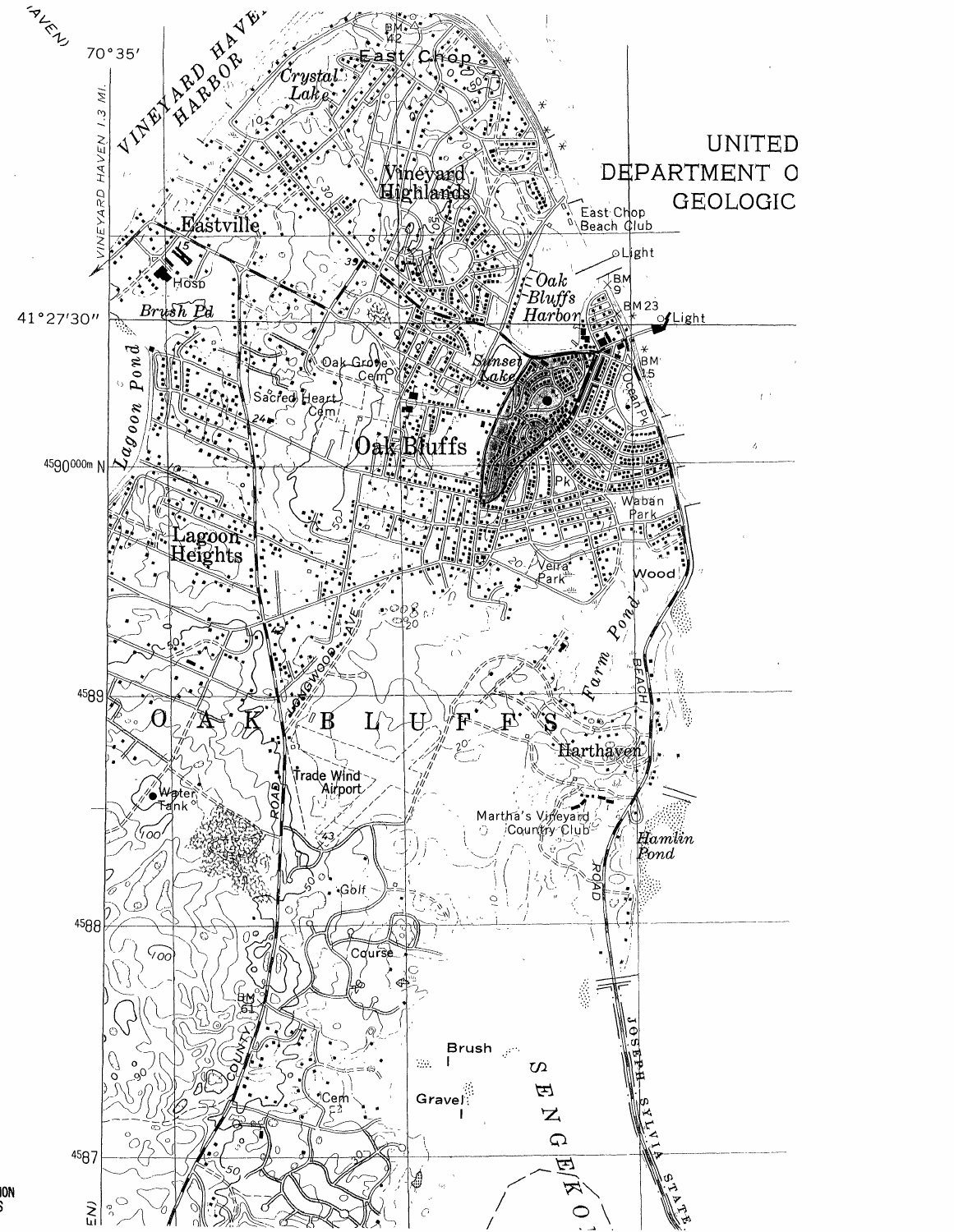